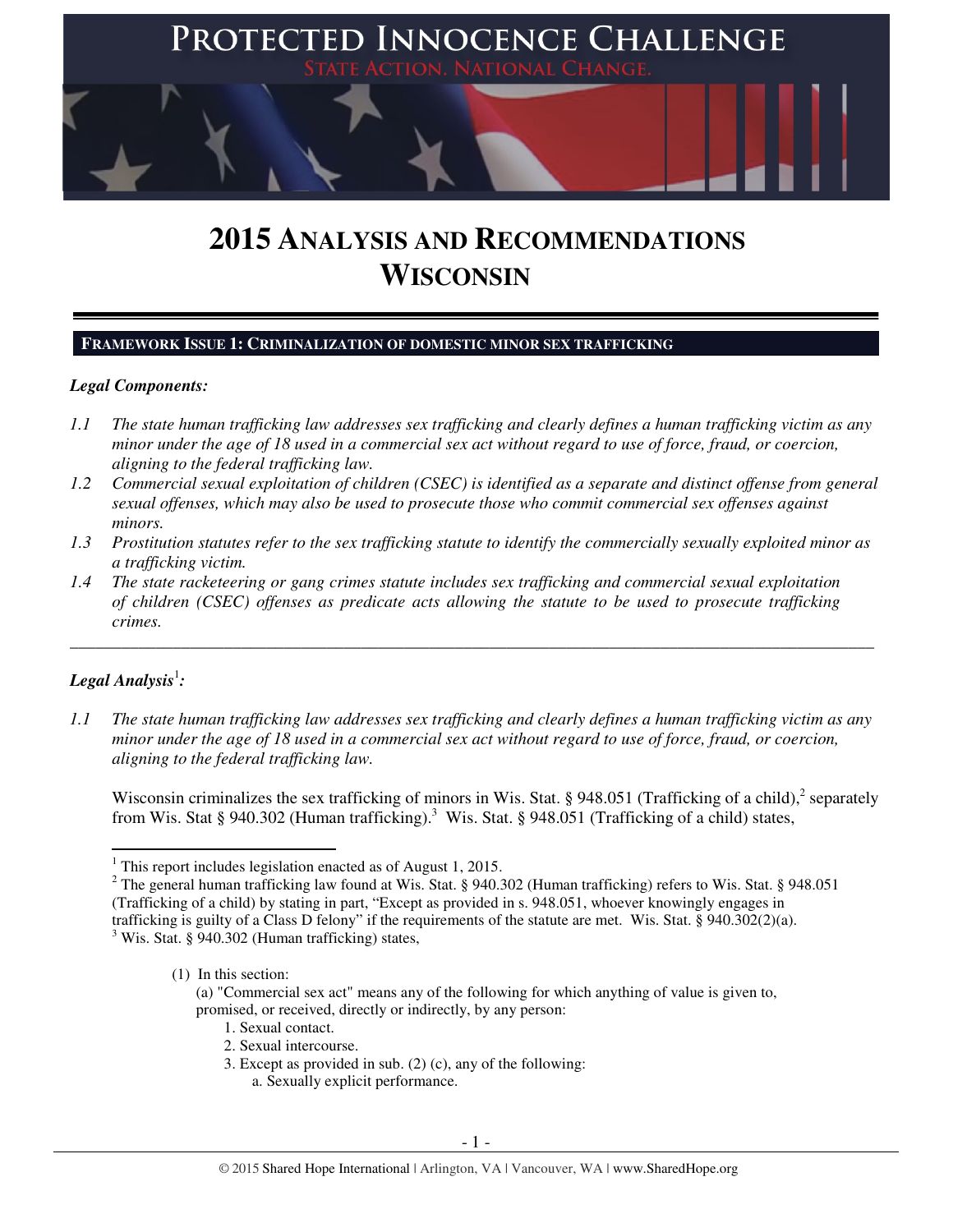(1) Whoever knowingly recruits, entices, provides, obtains, or harbors, or knowingly attempts to recruit, entice, provide, obtain, or harbor, any child<sup>4</sup> for the purpose of commercial sex acts, as defined in s. 940.302 (1) (a)<sup>5</sup> is guilty of a Class C felony.

(2) Whoever benefits in any manner from a violation of sub. (1) is guilty of a Class C felony if the person knows that the benefits come from an act described in sub. (1).

(3) Any person who incurs an injury or death as a result of a violation of sub. (1) or (2) may bring a civil action against the person who committed the violation. In addition to actual damages, the court may award punitive damages to the injured party, not to exceed treble the amount of actual damages incurred, and reasonable attorney fees.

Pursuant to Wis. Stat. § 939.50(3)(c) (Classification of felonies), a Class C felony is punishable by imprisonment up to 40 years, a fine not to exceed \$100,000, or both.

*1.2 Commercial sexual exploitation of children (CSEC) is identified as a separate and distinct offense from general sexual offenses, which may also be used to prosecute those who commit commercial sex offenses against minors.* 

In addition to Wis. Stat. § 948.051 (Trafficking of a child), the following laws criminalize CSEC in Wisconsin:

1. Wis. Stat. § 948.08 (Soliciting a child for prostitution) states, "Whoever intentionally solicits or causes any child to engage in an act of prostitution<sup>6</sup> or establishes any child in a place of prostitution is guilty of a Class

(b) "Debt bondage" means the condition of a debtor arising from the debtor's pledge of services as a security for debt if the reasonable value of those services is not applied toward repaying the debt or if the length and nature of the services are not defined.

(c) "Services" means activities performed by one individual at the request, under the supervision, or for the benefit of another person.

(d) "Trafficking" means recruiting, enticing, harboring, transporting, providing, or obtaining, or attempting to recruit, entice, harbor, transport, provide, or obtain, an individual without consent of the individual.

(2)

l

(a) Except as provided in s. 948.051 [Trafficking of a child], whoever knowingly engages in trafficking is guilty of a Class D felony if all of the following apply:

- 1. One of the following applies:
	- a. The trafficking is for the purposes of labor or services.
	- b. The trafficking is for the purposes of a commercial sex act.

. . . .

(b) Whoever benefits in any manner from a violation of par. (a) is guilty of a Class D felony if the person knows that the benefits come from an act described in par. (a).

<sup>4</sup> Wis. Stat. § 948.01(1) (Definitions) defines a "child" as "a person who has not attained the age of 18 years, except that for purposes of prosecuting a person who is alleged to have violated a state or federal criminal law, 'child' does not include a person who has attained the age of 17 years," "unless the context of a specific section manifestly requires a different construction."

<sup>5</sup> Wis. Stat. § 940.302(1)(a) defines "commercial sex act" as a sexual act, sexual intercourse, sexually explicit performance, or "[a]ny other conduct done for the purpose of sexual humiliation, degradation, arousal, or gratification . . . for which anything of value is given to, promised, or received, directly or indirectly, by any person."

 $\delta$  Although it does not specifically define "act of prostitution," Wis. Stat. § 944.30 (Prostitution) states,

(1m) Any person who intentionally does any of the following is guilty of a Class A misdemeanor:

<sup>940.302(1)(</sup>a)3.b. b. Any other conduct done for the purpose of sexual humiliation, degradation, arousal, or gratification.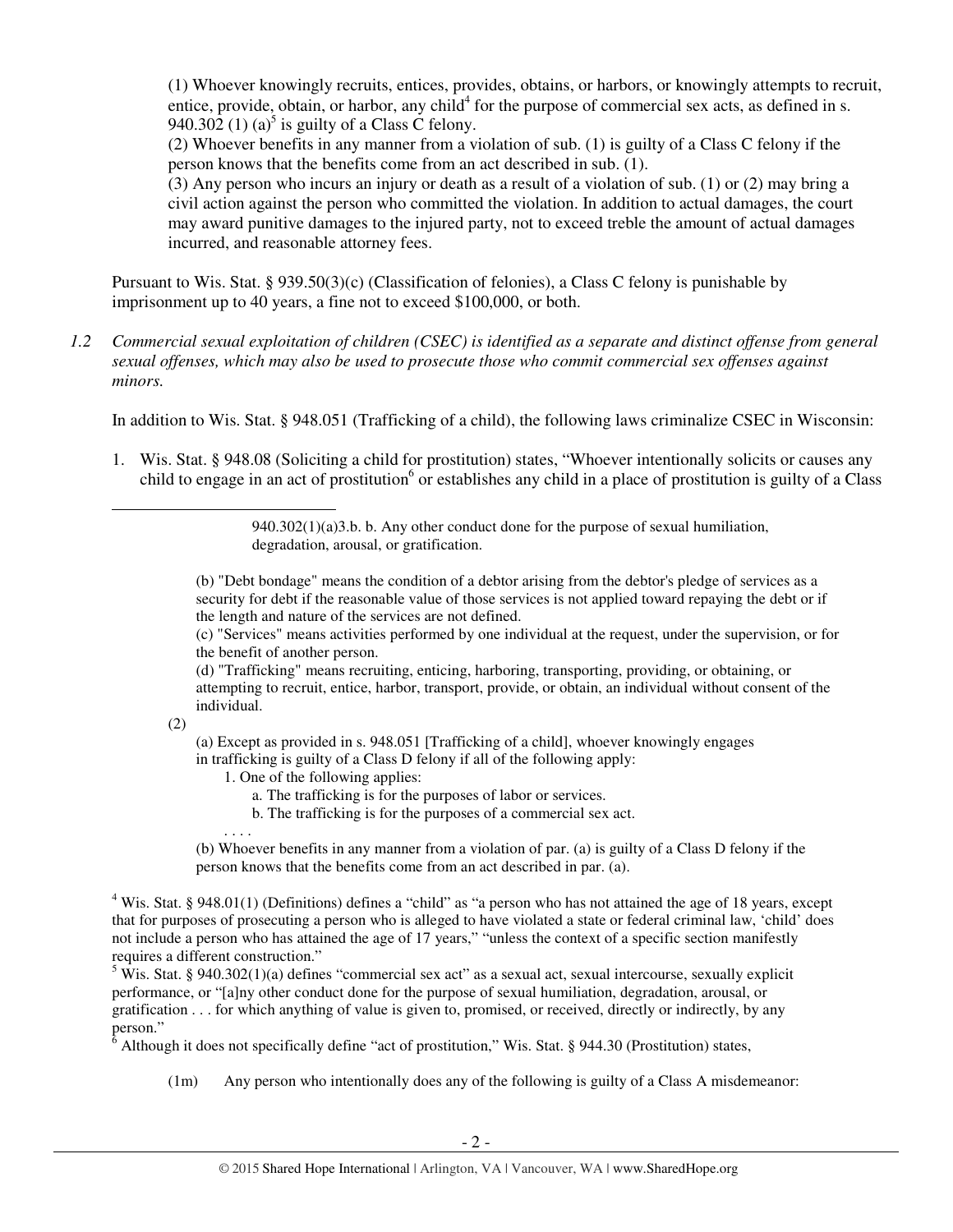D felony." A Class D felony is punishable by imprisonment up to 25 years, a fine not to exceed \$100,000, or both. Wis. Stat. § 939.50(3)(d).

2. Wis. Stat. § 948.05 (Sexual exploitation of a child) states in part,

(1) Whoever does any of the following with knowledge of the character and content of the sexually explicit conduct involving the child may be penalized under sub. (2p):

(a) Employs, uses, persuades, induces, entices, or coerces any child to engage in sexually explicit conduct for the purpose of recording or displaying in any way the conduct.

(b) Records or displays in any way a child engaged in sexually explicit conduct.

(1m) Whoever produces, performs in, profits from, promotes, imports into the state, reproduces, advertises, sells, distributes, or possesses with intent to sell or distribute, any recording of a child engaging in sexually explicit conduct may be penalized under sub. (2p) if the person knows the character and content of the sexually explicit conduct involving the child and if the person knows or reasonably should know that the child engaging in the sexually explicit conduct has not attained the age of 18 years.

. . . .

l

A conviction is punishable as a Class C felony by imprisonment up to 40 years, a fine not to exceed \$100,000, or both. Wis. Stat. §§ 948.05(2p)(a), 939.50(3)(c). However, if the offender is under 18, it is a Class F felony punishable by imprisonment up to 12 ½ years, a fine not to exceed \$25,000, or both. Wis. Stat. §§ 948.05(2p)(b), 939.50(3)(f).<sup>7</sup> Also, if the offender is 18 or older, "the court shall impose a bifurcated sentence" with a prison portion of no less than 5 years. However, if "the court finds that the best interests of the community will be served and the public will not be harmed," and "the person is no more than 48 months older than the child who is the victim of violation" a lesser sentence may be imposed. Wis. Stat. § 939.617(1),(2).

3. Wis. Stat. § 948.07 (Child enticement) states,

Whoever, with intent to commit any of the following acts, causes or attempts to cause any child who has not attained the age of 18 years to go into any vehicle, building, room or secluded place is guilty of a Class D felony:

(1) Having sexual contact or sexual intercourse with the child in violation of s. 948.02 [Sexual assault of a child], 948.085 [Sexual assault of a child placed in substitute care], or 948.095 [Sexual assault of a child by a school staff person or a person who works or volunteers with children].

(2) Causing the child to engage in prostitution.

(3) Exposing a sex organ to the child or causing the child to expose a sex organ in violation of s. 948.10.

(4) Recording the child engaging in sexually explicit conduct.

(3) Is an inmate of a place of prostitution.

(4) Masturbates a person or offers to masturbate a person or requests to be masturbated by a person for anything of value.

(5) Commits or offers to commit or requests to commit an act of sexual contact for anything of value.

<sup>7</sup> Under Wis. Stat. § 948.05(3), "It is an affirmative defense to prosecution for violation of sub. (1) (a) or (b) or (2) if the defendant had reasonable cause to believe that the child had attained the age of 18 years. A defendant who raises this affirmative defense has the burden of proving this defense by a preponderance of the evidence."

<sup>(1)</sup> Has or offers to have or requests to have nonmarital sexual intercourse for anything of value. (2) Commits or offers to commit or requests to commit an act of sexual gratification, in public or in private, involving the sex organ of one person and the mouth or anus of another for anything of value.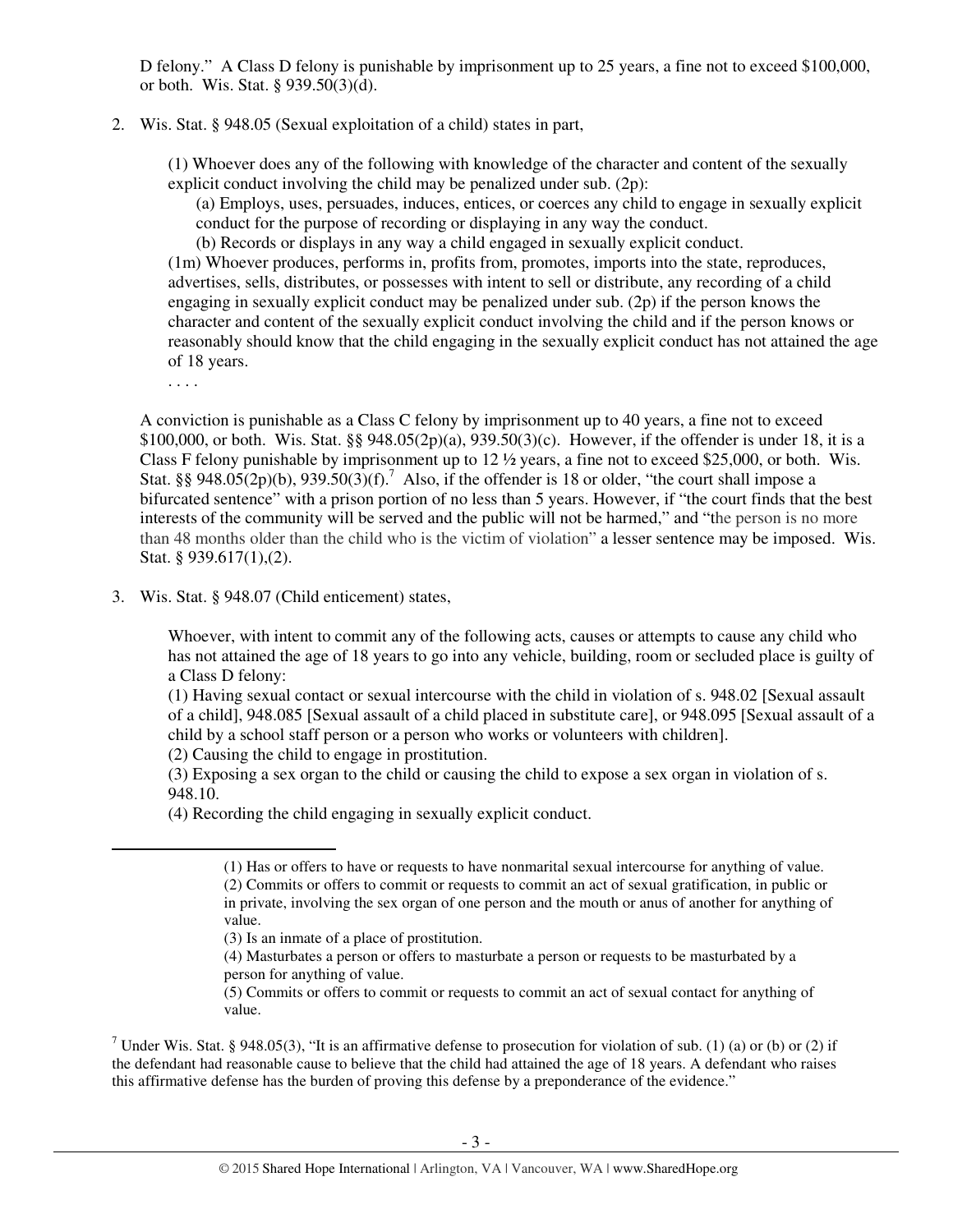A Class D felony is punishable by imprisonment up to 25 years, a fine not to exceed \$100,000, or both. Wis. Stat. § 939.50(3)(d).

Certain sexual offense laws may apply in CSEC cases although they do not specifically refer to commercial sex acts.

1. Wis. Stat. § 948.02 (Sexual assault of a child) consists of two degrees of sexual assault. Wis. Stat. § 948.02(1) establishes the offense of first degree sexual assault as including the following:

(b) Whoever has sexual intercourse with a person who has not attained the age of 12 years is guilty of a Class B felony.

(c) Whoever has sexual intercourse with a person who has not attained the age of 16 years by use or threat of force or violence is guilty of a Class B felony.

(d) Whoever has sexual contact with a person who has not attained the age of 16 years by use or threat of force or violence is guilty of a Class B felony if the actor is at least 18 years of age when the sexual contact occurs.

(e) Whoever has sexual contact with a person who has not attained the age of 13 years is guilty of a Class B felony.

If the victim is less than 12 years of age, a conviction under this statute is punishable as a Class B felony by imprisonment up to 60 years. A court "shall impose a bifurcated sentence under s. 973.01," and "[t]he term of confinement in prison portion of the bifurcated sentence shall be at least 25 years." Wis. Stat. §§ 939.616(1r), 939.50(3)(b), 948.02(1)(b), (c).

Second degree sexual assault is prohibited under Wis. Stat. § 948.02(2), which states, "Whoever has sexual contact or sexual intercourse with a person who has not attained the age of 16 years" is guilty of a Class C felony punishable by imprisonment up to 40 years, a fine not to exceed \$100,000, or both. Wis. Stat. §§ 948.02(2), 939.50(3)(c).

- 2. Wis. Stat. § 948.09 (Sexual intercourse with a child age 16 or older) states, "Whoever has sexual intercourse with a child who is not the defendants spouse and who has attained the age of 16 years is guilty of a Class A misdemeanor." A Class A misdemeanor is punishable by imprisonment up to 9 months, a fine not to exceed \$10,000, or both. Wis. Stat. § 939.51(3)(a).
- *1.3 Prostitution statutes refer to the sex trafficking statute to identify the commercially sexually exploited minor as a trafficking victim.*

Wis. Stat. § 944.30 (Prostitution) does not refer to trafficking of a child when the person charged is a minor; however, Wis. Stat. § 939.46(1m) (Coercion) states, "A victim of a violation of s. 940.302 (2) [Human] trafficking] or 948.051 [Trafficking of a child] has an affirmative defense for any offense committed as a direct result of the violation of s. 940.302 (2) or 948.051 without regard to whether anyone was prosecuted or convicted for the violation of s. 940.302 (2) or 948.051.

1.3.1 Recommendation: Amend Wis. Stat. § 944.30 (Prostitution) to refer cases of commercial sexual exploitation of minors to Wis. Stat. § 948.051 (Trafficking of a child) to ensure that minors engaged in prostitution are identified as trafficking victims.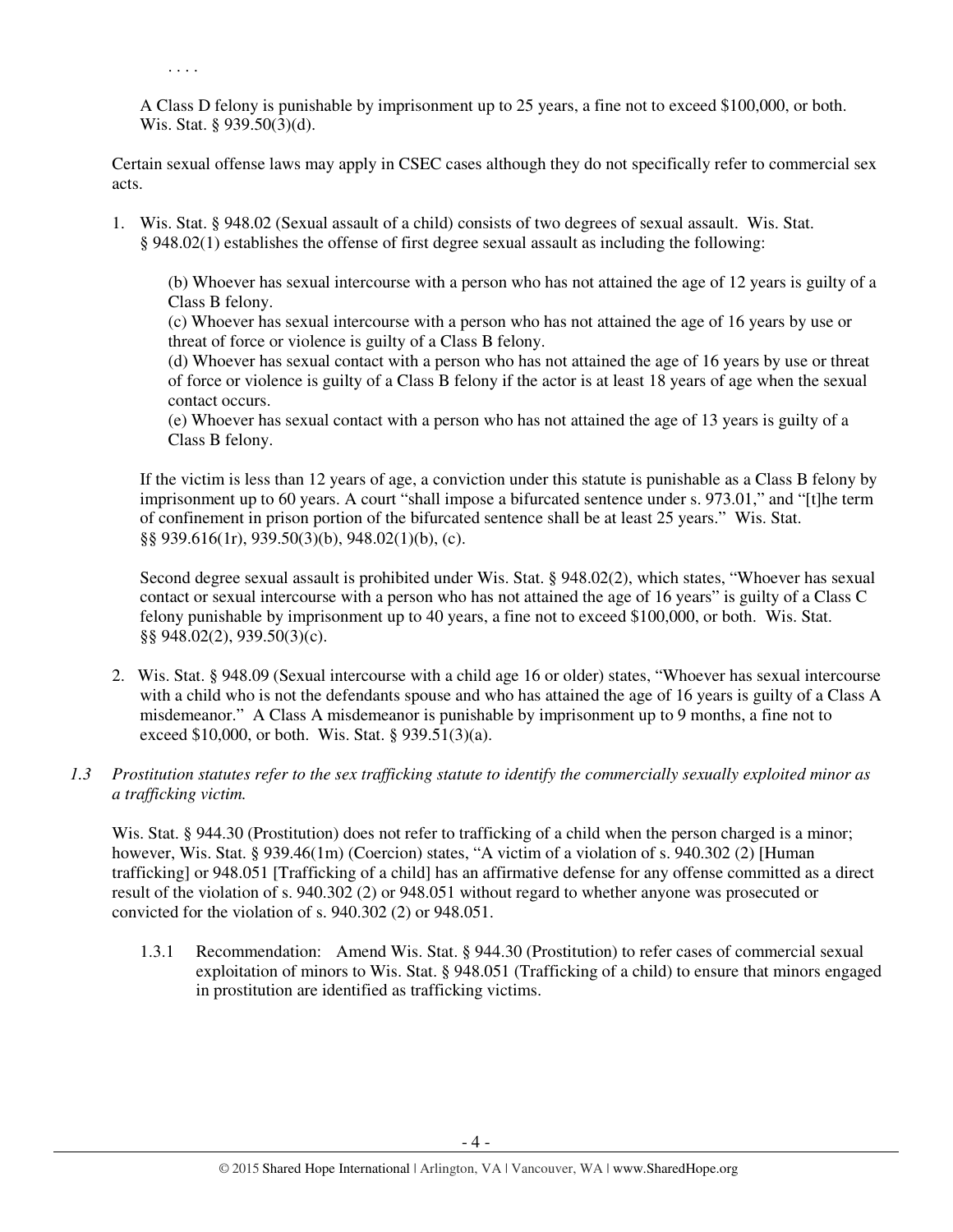*1.4 The state racketeering or gang crimes statute includes sex trafficking and commercial sexual exploitation of children (CSEC) offenses as predicate acts allowing the statute to be used to prosecute trafficking crimes.* 

Wisconsin Organized Crime Control Act, Wis. Stat. § 946.83 provides,

(1)No person who has received any proceeds with knowledge that they were derived, directly or indirectly, from a pattern of racketeering activity may use or invest, whether directly or indirectly, any part of the proceeds or the proceeds derived from the investment or use thereof in the acquisition of any title to, or any right, interest, or equity in, real property or in the establishment or operation of any enterprise.

(2) No person, through a pattern of racketeering activity, may acquire or maintain, directly or indirectly, any interest in or control of any enterprise or real property.

(3) No person employed by, or associated with, any enterprise may conduct or participate, directly or indirectly, in the enterprise through a pattern of racketeering activity.

Wis. Stat. § 946.82(3) defines a "pattern of racketeering activity" as

engaging in at least 3 incidents of racketeering activity that have the same or similar intents, results, accomplices, victims or methods of commission or otherwise are interrelated by distinguishing characteristics, provided at least one of the incidents occurred after April 27, 1982 and that the last of the incidents occurred within 7 years after the first incident of racketeering activity. Acts occurring at the same time and place which may form the basis for crimes punishable under more than one statutory provision may count for only one incident of racketeering activity.

"Racketeering activity" is defined in Wis. Stat. § 946.82(4) as including "the attempt, conspiracy to commit, or commission of, any of the felonies specified in," among other things, Wis. Stat. § 948.05 (Sexual exploitation of a child), § 948.051 (Trafficking of a child), § 948.08 (Soliciting a child for prostitution), or § 948.12 (Possession of child pornography). Based on this definition of racketeering, acts of commercial sexual exploitation constitute predicate crimes under the racketeering law, making it available for combatting criminal enterprises that engage in domestic minor sex trafficking.

Conviction under this section is punishable as a Class E felony by imprisonment up to 15 years, a fine not to exceed \$50,000, or both. Wis. Stat. §§ 946.84(1), 939.50(3)(e). Instead of the fine listed in Wis. Stat. §  $939.50(3)(e)$ , "any person convicted of engaging in conduct in violation of s. 946.83, through which he or she derived pecuniary value,<sup>8</sup> or by which he or she caused personal injury or property damage or other loss, may be fined not to exceed 2 times the gross value gained or 2 times the gross loss caused, whichever is the greater, plus court costs and the costs of investigation and prosecution, reasonably incurred." Wis. Stat. § 946.84(2). However, subsection (2) also states, "In calculating the amount of fine based on personal injury, any measurement of pain and suffering shall be excluded." Wis. Stat. § 946.84(2).

Similarly, Wis. Stat. § 946.85(1) penalizes "[a]ny person who engages in a continuing criminal enterprise." Engaging in a continuing criminal enterprise is defined in Wis. Stat. § 946.85 as

(2) engage[ing] in a prohibited activity under [Wis. Stat. § 946.83 (Prohibited activities) of the Wisconsin Organized Crime Control Act] and;

(a) The activity is undertaken by the person in concert with 5 or more other persons, each of whom acted with intent to commit a crime and with respect to whom the person occupies a supervisory position; and

(b) The person obtains gross income or resources in excess of \$25,000 from the activity.

<sup>&</sup>lt;sup>8</sup> Wis. Stat. § 946.84(4)(a) defines "pecuniary value" as "Anything of value in the form of money, a negotiable instrument, or a commercial interest or anything else the primary significance of which is economic advantage; or (b) Any other property or service that has a value in excess of 100."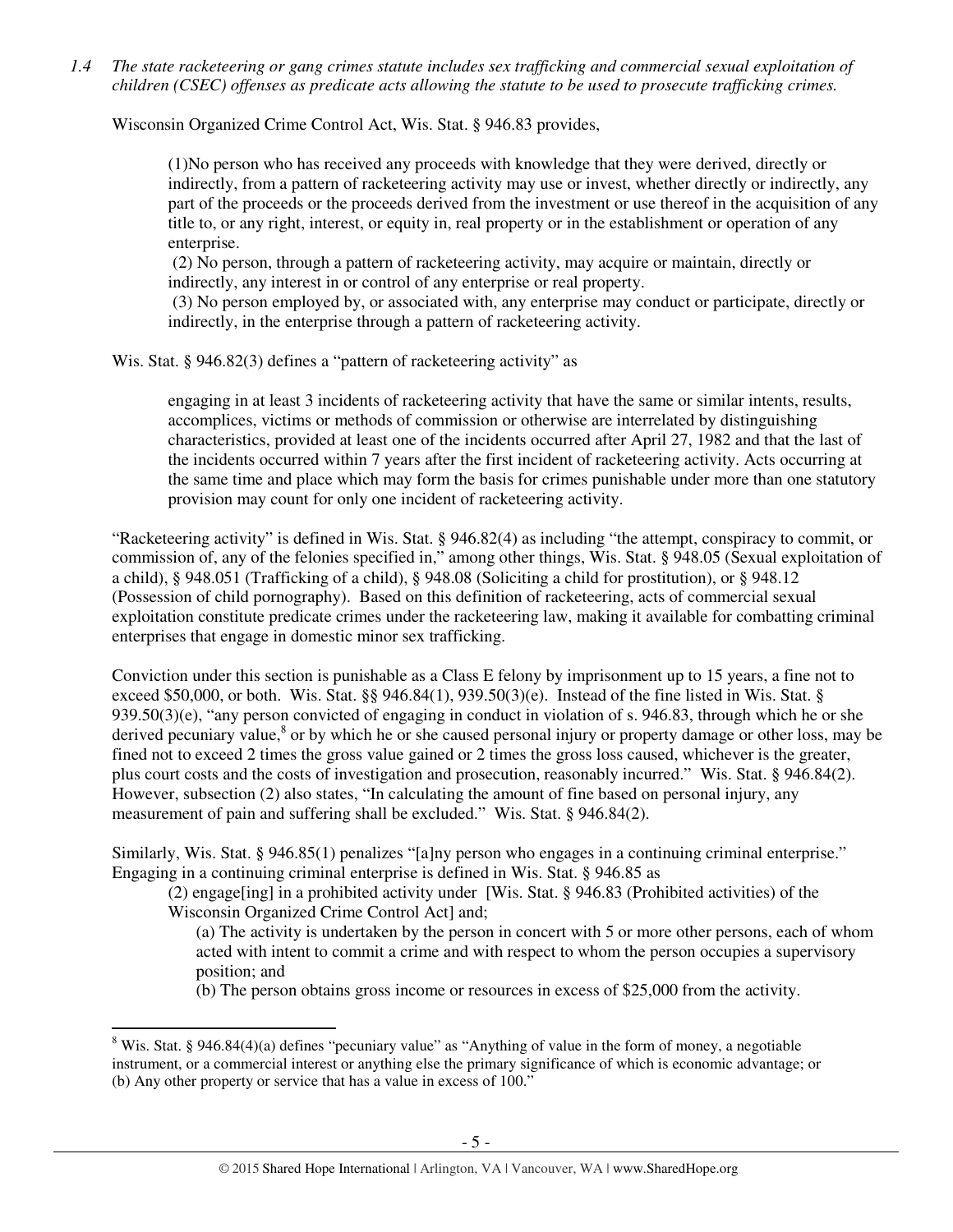Engaging in a continuing criminal enterprise is a Class E felony punishable by imprisonment up to 15 years, a fine not to exceed \$50,000, or both. Wis. Stat. §§ 946.85(1), 939.50(3)(e).

A violation of Wis. Stat. § 946.83[Prohibited Activities] or Wis. Stat. § 946.85[Continuing criminal enterprise] shall be grounds for mandatory criminal forfeiture "of all real or personal property used in the course of, or intended for use in the course of, derived from or realized through conduct in violation of s. 946.83 or 946.85." Wis. Stat. § 946.86(1). "Any injured person has a right or claim to forfeited property or the proceeds derived therefrom superior to any right or claim the state has under this section in the same property or proceeds." Wis. Stat. § 946.86(4). In addition to criminal penalties and forfeiture, Wis. Stat. § 946.87(2)(a) (Civil remedies) provides for civil forfeiture to the state of "[a]ll property, real or personal, including money, used in the course of, intended for use in the course of, derived from, or realized through, conduct which has resulted in a conviction for violation of s. 946.83 or 946.85."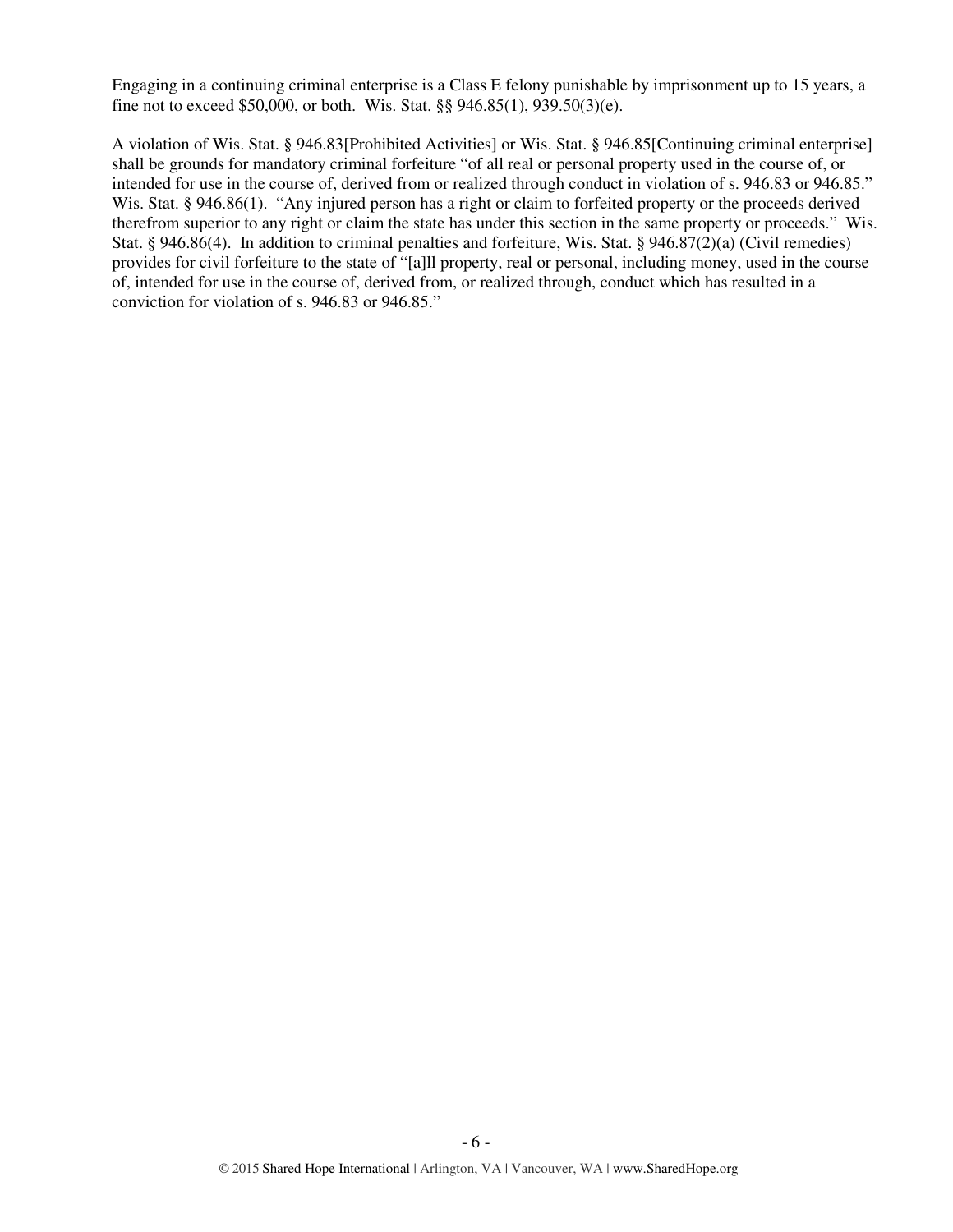#### **FRAMEWORK ISSUE 2: CRIMINAL PROVISIONS FOR DEMAND**

## *Legal Components:*

- *2.1 The state sex trafficking law can be applied to the buyers of commercial sex acts with a victim of domestic minor sex trafficking.*
- *2.2 Buyers of commercial sex acts with a minor can be prosecuted under commercial sexual exploitation of children (CSEC) laws.*
- *2.3 Solicitation laws differentiate buying sex acts with an adult and buying sex acts with a minor under 18.*
- *2.4 Penalties for buyers of commercial sex acts with minors are as high as federal penalties.*
- *2.5 Using the Internet or electronic communications to lure, entice, or purchase, or attempt to lure, entice, or purchase commercial sex acts with a minor is a separate crime or results in an enhanced penalty for buyers.*
- *2.6 No age mistake defense is permitted for a buyer of commercial sex acts with any minor under 18.*
- *2.7 Base penalties for buying sex acts with a minor under 18 are sufficiently high and not reduced for older minors.*
- *2.8 Financial penalties for buyers of commercial sex acts with minors are sufficiently high to make it difficult for buyers to hide the crime.*
- *2.9 Buying and possessing child pornography carries penalties as high as similar federal offenses.*
- *2.10 Convicted buyers of commercial sex acts with minors and child pornography are required to register as sex offenders.*

\_\_\_\_\_\_\_\_\_\_\_\_\_\_\_\_\_\_\_\_\_\_\_\_\_\_\_\_\_\_\_\_\_\_\_\_\_\_\_\_\_\_\_\_\_\_\_\_\_\_\_\_\_\_\_\_\_\_\_\_\_\_\_\_\_\_\_\_\_\_\_\_\_\_\_\_\_\_\_\_\_\_\_\_\_\_\_\_\_\_\_\_\_\_

## *Legal Analysis:*

l

*2.1 The state sex trafficking law can be applied to the buyers of commercial sex acts with a victim of domestic minor sex trafficking.* 

Wis. Stat. § 948.051 (Trafficking of a child) is potentially applicable to buyers. Wis. Stat. § 948.051(1) uses the word "obtains" in its definition of the crime, stating "(1) Whoever knowingly recruits, entices, provides, obtains, or harbors, or knowingly attempts to recruit, entice, provide, obtain<sup>9</sup>, or harbor, any child<sup>10</sup> for the purpose of commercial sex acts, as defined in s.  $940.302 (1)(a)^{11}$  is guilty of a Class C felony."

<sup>11</sup> *See supra* note 5.

<sup>9</sup> *See United States v. Jungers*, 702 F.3d 1066 (8th Cir. 2013). In this case, the Eighth Circuit held that the federal sex trafficking law, 18 U.S.C. § 1591 (Sex trafficking of children or by force, fraud, or coercion) applies to buyers of sex with minors. Reversing a District of South Dakota ruling that Congress did not intend the string of verbs constituting criminal conduct under 18 U.S.C. § 1591(a)(1) ("recruits, entices, harbors, transports, provides, obtains, or maintains") to reach the conduct of buyers (United States v. Jungers, 834 F. Supp. 2d 930, 931 (D.S.D. 2011)), the Eighth Circuit concluded that 18 U.S.C. § 1591 does not contain "a latent exemption for purchasers" because buyers can "engage in at least some of the prohibited conduct." Jungers, 702 F. 3d 1066, 1072. Congress codified Jungers clarifying that the federal sex trafficking law is intended to apply to buyers in the Justice for Victims of Trafficking Act (JVTA) of 2015 Pub. L. No. 114-22, 129 Stat 227), enacted on May 29, 2015. The JVTA adds the terms "patronize" and "solicit" to the list of prohibited conduct and expressly states, "section 108 of this title amends section 1591 of title 18, United States Code, to add the words 'solicits or patronizes' to the sex trafficking statute making absolutely clear for judges, juries, prosecutors, and law enforcement officials that criminals who purchase sexual acts from human trafficking victims may be arrested, prosecuted, and convicted as sex trafficking offenders when this is merited by the facts of a particular case." Id. at Sec. 109. The Eighth Circuit decision in United States v. Jungers and the federal sex trafficking law as amended by the Justice for Victims of Trafficking Act establish persuasive authority when state courts interpret the string of verbs constituting prohibited conduct in state sex trafficking laws (in particular the term "obtains") to the extent such interpretation does not conflict with state case law.

<sup>10</sup> *See supra* note 4.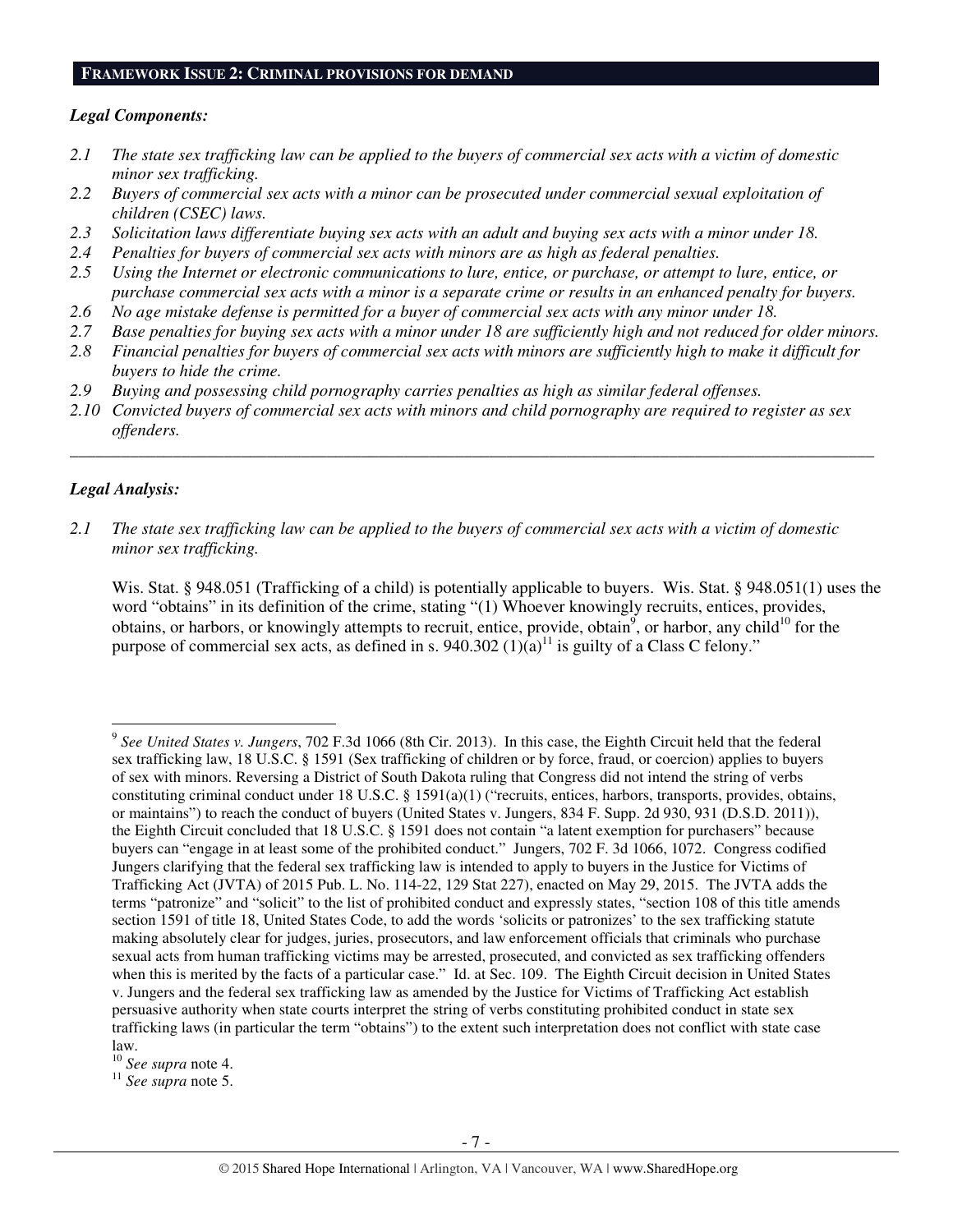2.1.1 Recommendation: Amend Wis. Stat. § 948.051 (Trafficking of a child) to clarify that buyer conduct is included as a violation of Wis. Stat. § 948.051 (Trafficking of a child).<sup>12</sup>

## *2.2 Buyers of commercial sex acts with a minor can be prosecuted under commercial sexual exploitation of children (CSEC) laws.*

Wis. Stat. § 948.08 (Soliciting a child for prostitution) penalizes "[w]hoever intentionally solicits or causes<sup>13</sup> any child to engage in an act of prostitution . . . ." The interpretation of this statute as it applies to buyers has been impacted by amendments made by 2007 Wis. Act 80 § 17 and the case law interpreting the prior version of this statute and its "sister statute," Wis. Stat. § 944.32 (Soliciting prostitutes) suggest that the current version of Wis. Stat. § 948.08 would be applicable to buyers.<sup>14</sup> Wis. Stat. § 948.08 is a Class D felony punishable by imprisonment up to 25 years, a fine not to exceed \$100,000, or both. Wis. Stat. §§ 948.08, 939.50(3)(d).

Wis. Stat. § 948.07(1) (Child enticement)<sup>15</sup> applies to a buyer who "with intent to commit any of the following acts, causes or attempts to cause any child who has not attained the age of 18 years to go into any vehicle, building, room or secluded place" to "[h]av[e] sexual contact or sexual intercourse with the child in violation of s. 948.02 [Sexual assault of a child], 948.085 [Sexual assault of a child placed in substitute care]." It may also apply to buyers who "with intent to commit any of the following acts, causes or attempts to cause any child who has not attained the age of 18 years to go into any vehicle, building, room or secluded place" to "[c]aus[e] the child to engage in prostitution." Wis. Stat. § 948.07(2). A conviction under Wis. Stat. § 948.07 is punishable as a Class D felony by imprisonment up to 25 years, a fine not to exceed \$100,000, or both. Wis. Stat. §§ 948.07, 939.50(3)(d).

<sup>&</sup>lt;sup>12</sup> See generally SHARED HOPE INTERNATIONAL, "Eliminating the Third Party Control Barrier to Identifying Juvenile Sex Trafficking Victims," JuST Response Policy Paper (2015), http://sharedhope.org/wpcontent/uploads/2015/08/Policy-Paper\_Eliminating-Third-Party-Control\_Final1.pdf (discussing need to include buyer conduct in core sex trafficking offense regardless of whether victim is under control of a third party and explaining negative impact on victims and victim-identification when buyers are excluded as sex trafficking offenders).

<sup>&</sup>lt;sup>13</sup> See State v. Payette, 756 N.W.2d 423, 433 (Wis. Ct. App. 2008) ("Although § 948.08 is colloquially referred to as prohibiting 'solicitation,' the statute also specifically, and alternatively, prohibits 'causing' a child to practice prostitution. As we have seen, "cause" is "a substantial factor" which need not be the first cause, nor the sole cause, of a child practicing prostitution.")

<sup>&</sup>lt;sup>14</sup> Prior to the enactment of Wis. Stat. § 948.08 in 1987, solicitation of prostitution involving a minor was punishable under Wis. Stat. § 944.32, which then stated, "Whoever intentionally solicits or causes any person to practice prostitution or establishes any person in a place of prostitution is guilty of a Class D felony. If the person is under the age of 18, the defendant is guilty of a Class C felony." 1987 Wis. Act 332 § 46. In applying this statute as written at the time, *State v. Huff*, 367 N.W.2d 226, 230 (Wis. Ct. App. 1985) held that application of Wis. Stat. § 944.32 was not restricted to a defendant who solicited a minor to practice prostitution with a third party and that financial gain need not have been the purpose of the solicitation. The court, however, did note its previous decision where it held that, given the statute's use of the word "practice," "sec. 944.32 proscribes inducing a person to engage in ongoing criminal conduct." *Id*. at 231 (citing State v. Johnson, 324 N.W. 2d 447, 451 (Wis. Ct. App. 1982). 1987 Wis. Act 332 created Wis. Stat. § 948.08 and made solicitation of a child to practice prostitution a separate crime. 1987 Wis. Act 332 § 55. The most recent amendment to that statute, 2007 Wis. Act 80 § 17, changed the language from causing a child to "practice prostitution" to causing a child to "engage in an act of prostitution." Interpreting the statute's language as it existed prior to the 2007 amendment, *State v. Payette*, 756 N.W.2d 423, 433 (Wis. Ct. App. 2008) explained that "'causes' is 'a 'substantial factor' which need not be the first cause, nor the sole cause, of a child practicing prostitution." The court found the defendant's conduct sufficient to meet that requirement. *Id*. The court also noted that "[t]he habitual nature of Payette's trading cocaine for sex with RS (over thirty times) satisfies the § 948.08 requisite that RS did 'practice prostitution' with Payette." *Id.* at 431. By replacing the word "practice" with the phrase "engage in an act of," the 2007 amendment seems to aim to criminalize the purchase of a single act of prostitution, rather than an extensive pattern of such acts. 2007 Wis. Act 80.

<sup>15</sup> *See* discussion of this provision *supra* Section 1.2.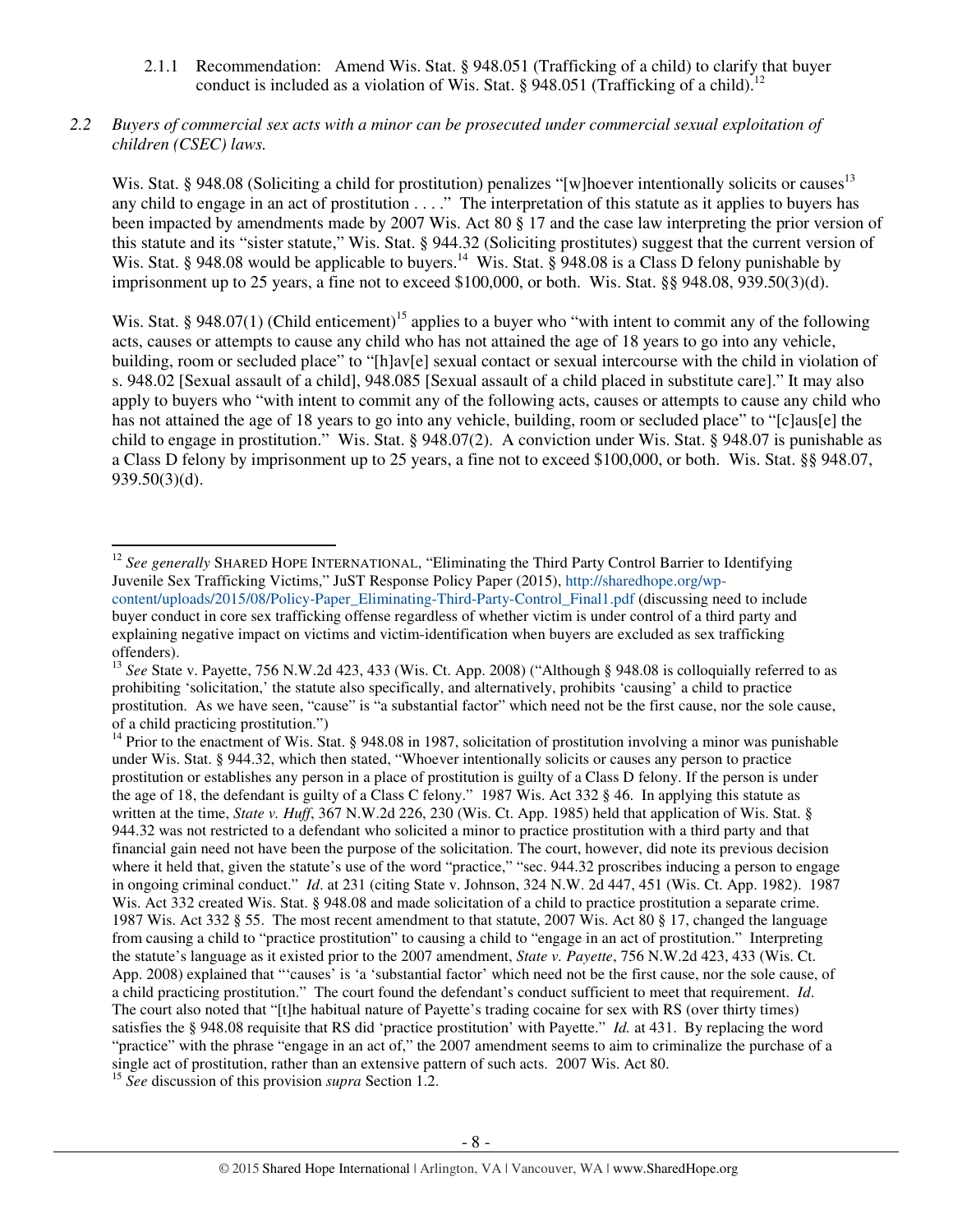The following sex offenses, described in detail in Section 1.2 above, would also apply to some buyers of sex acts with a minor: Wis. Stat. § 948.02 (Sexual assault of a child) and § 948.09 (Sexual intercourse with a child age 16 or older).

## *2.3 Solicitation laws differentiate buying sex acts with an adult and buying sex acts with a minor under 18.*

Wis. Stat. § 948.08 (Soliciting a child for prostitution) is minor specific. However, Wis. Stat. § 944.31 (Patronizing prostitutes)<sup>16</sup> and § 944.33 (Pandering)<sup>17</sup> do not distinguish between acts with an adult versus acts with a child.

## *2.4 Penalties for buyers of commercial sex acts with minors are as high as federal penalties.*

A conviction under Wis. Stat. § 948.051 (Trafficking of a child) is punishable as a Class C felony by imprisonment up to 40 years, a fine not to exceed \$100,000, or both. Wis. Stat. §§ 948.051(1), 939.50(3)(c). A conviction under Wis. Stat. § 948.08 (Soliciting a child for prostitution) is punishable as a Class D felony by imprisonment up to 25 years, a fine not to exceed \$100,000, or both. Wis. Stat. §§ 948.08, 939.50(3)(d). A conviction under Wis. Stat. § 948.07 (Child enticement) is punishable as a Class D felony punishable by imprisonment up to 25 years, a fine not to exceed \$100,000, or both. Wis. Stat. §§ 948.07, 939.50(3)(d).

Buyers who fall under Wisconsin's sexual offense statutes also face potentially lengthy prison sentences.<sup>18</sup>

In comparison, if the victim is under the age of 14, a conviction under the TVPA for child sex trafficking is punishable by 15 years to life imprisonment and a fine not to exceed \$250,000. 18 U.S.C. §§ 1591(b)(1),  $3559(a)(1)$ ,  $3571(b)(3)$ . If the victim is between the ages of  $14-17$ , a conviction is punishable by 10 years to life imprisonment and a fine not to exceed \$250,000. 18 U.S.C. §§ 1591(b)(2), 3559(a)(1), 3571(b)(3). A conviction is punishable by mandatory life imprisonment, however, if the buyer has a prior conviction for a federal sex offense<sup>19</sup> against a minor. 18 U.S.C. § 3559(e)(1). To the extent buyers can be prosecuted under other federal CSEC laws,<sup>20</sup> a conviction is punishable by penalties ranging from a fine not to exceed \$250,000 to life imprisonment and a fine not to exceed  $$250,000.<sup>2</sup>$ 

<sup>&</sup>lt;sup>16</sup> Wis. Stat. § 944.31 (Patronizing prostitutes) states, "Any person who enters or remains in any place of prostitution with intent to have nonmarital sexual intercourse or to commit an act of sexual gratification, in public or in private, involving the sex organ of one person and the mouth or anus of another, masturbation or sexual contact with a prostitute is guilty of a Class A misdemeanor."

<sup>&</sup>lt;sup>7</sup> Wis. Stat. § 944.33 (Pandering) states in part, "(1) Whoever does any of the following is guilty of a Class A misdemeanor: (a) Solicits another to have nonmarital sexual intercourse or to commit an act of sexual gratification, in public or in private, involving the sex organ of one person and the mouth or anus of another, masturbation or sexual contact with a person the solicitor knows is a prostitute . . . ."

<sup>&</sup>lt;sup>18</sup> *See supra* Section 1.2 for the sexual offense statutes that may apply to certain buyers.

<sup>&</sup>lt;sup>19</sup> Pursuant to 18 U.S.C. § 3559(e)(2), "federal sex offense" is defined as

an offense under section 1591 [18 USCS § 1591] (relating to sex trafficking of children), 2241 [18 USCS § 2241] (relating to aggravated sexual abuse), 2242 [18 USCS § 2242] (relating to sexual abuse),  $2244(a)(1)$  [18 USCS §  $2244(a)(1)$ ] (relating to abusive sexual contact),  $2245$  [18 USCS § 2245] (relating to sexual abuse resulting in death), 2251 [18 USCS § 2251] (relating to sexual exploitation of children), 2251A [18 USCS § 2251A] (relating to selling or buying of children), 2422(b) [18 USCS § 2422(b)] (relating to coercion and enticement of a minor into prostitution), or 2423(a) [18 USCS § 2423(a)] (relating to transportation of minors).

<sup>&</sup>lt;sup>20</sup> 18 U.S.C. §§ 2251A(b) (Selling or buying of children), 2251(a) (Sexual exploitation of children), 2423(a) (Transportation of a minor with intent for minor to engage in criminal sexual activity), 2422(a) (Coercion and enticement), 2252(a)(2), (a)(4) (Certain activities relating to material involving the sexual exploitation of minors).

<sup>&</sup>lt;sup>21</sup> 18 U.S.C. §§ 2251A(b) (conviction punishable by imprisonment for 30 years to life and a fine), 2251(e) (conviction punishable by imprisonment for 15–30 years and a fine), 2423(a) (conviction punishable by imprisonment for 10 years to life and a fine), 2422(a) (conviction punishable by a fine, imprisonment up to 20 years, or both),  $2252(a)(2)$ , (4) (stating that a conviction under subsection (a)(2) is punishable by imprisonment for 5–20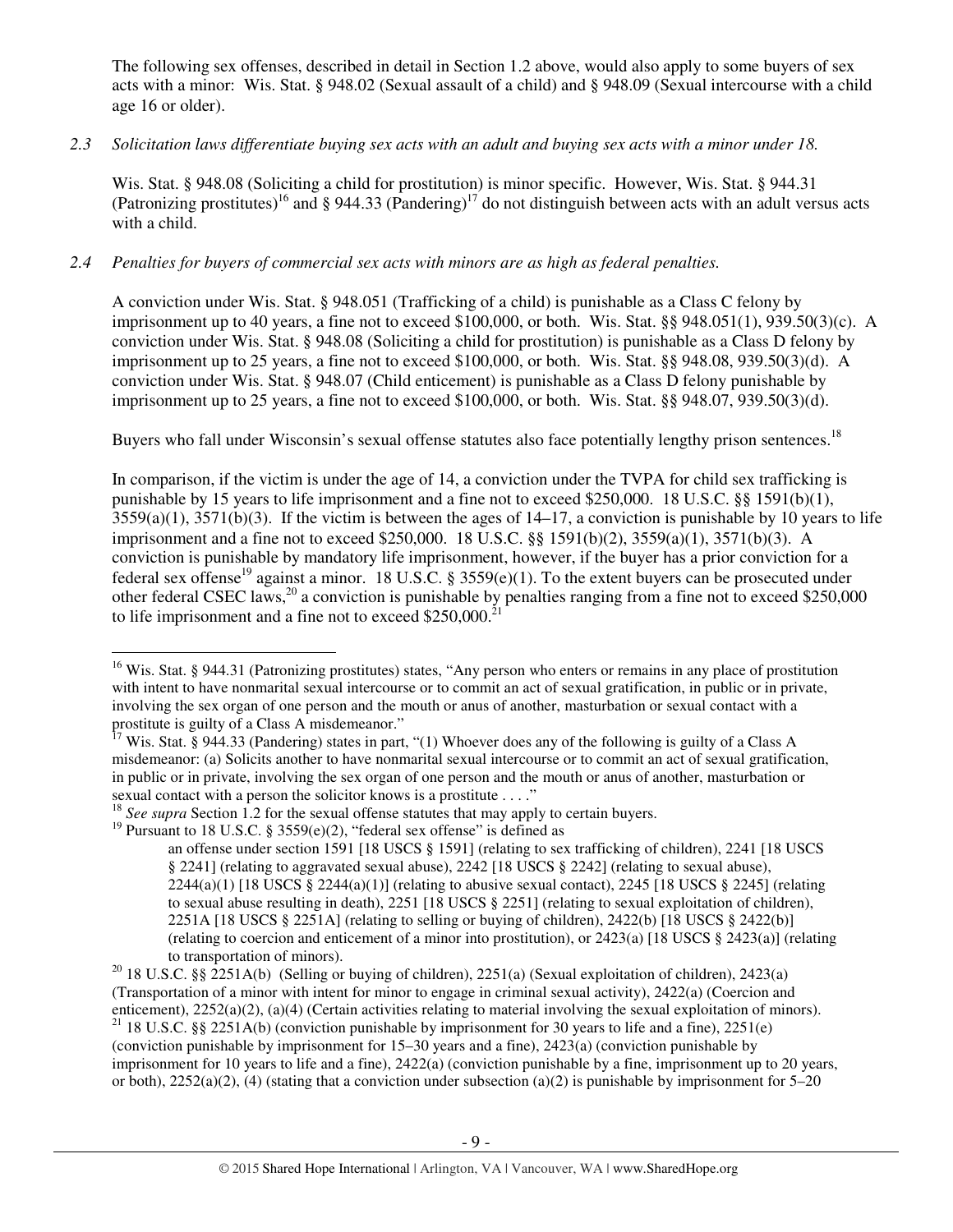*2.5 Using the Internet or electronic communications to lure, entice, or purchase, or attempt to lure, entice, or purchase commercial sex acts with a minor is a separate crime or results in an enhanced penalty for buyers.* 

Wisconsin criminalizes use of the Internet to lure or entice a minor to engage in sex acts under Wis. Stat. § 948.075 (Use of a computer to facilitate a child sex crime); however, Wis. Stat. § 948.075 does not refer specifically to a commercial sexual arrangement. Wis. Stat. § 948.075(1r) states, "Whoever uses a computerized communication system to communicate with an individual who the actor believes or has reason to believe has not attained the age of 16 years with intent to have sexual contact or sexual intercourse with the individual in violation of s. 948.02 (1) or (2) [Sexual assault of a child] is guilty of a Class C felony." Additionally, to obtain a conviction under Wis. Stat. § 948.075(1r), subsection (3) states "[p]roof that the actor did an act, other than use a computerized communication system to communicate with the individual, to effect the actor's intent under sub. (1r) shall be necessary to prove that intent." Additionally, pursuant to subsection (2), "This section does not apply if, at the time of the communication, the actor reasonably believed that the age of the person to whom the communication was sent was no more than 24 months less than the age of the actor." Wis. Stat. § 948.075(2).

A conviction under Wis. Stat. § 948.075 is punishable as a Class C felony punishable by imprisonment up to 40 years, a fine not to exceed \$100,000, or both. Wis. Stat. §§ 948.075(1r), 939.50(3)(c). For offenders 18 and older, Wis. Stat. § 939.617(1) (Minimum sentence for certain child sex offenses) requires imposition of a bifurcated sentence with a minimum prison sentence of 5 years for conviction under Wis. Stat. § 948.075. The court may impose a lesser sentence "only if the court finds that the best interests of the community will be served and the public will not be harmed and if the court places its reasons on the record." Wis. Stat. § 939.617(2).

## *2.6 No age mistake defense is permitted for a buyer of commercial sex acts with any minor under 18.*

Wis. Stat. § 948.051 (Trafficking of a child), § 948.08 (Soliciting a child for prostitution), and § 948.07 (Child enticement) are silent on the availability of a defense based on age mistake. However, Wis. Stat. § 948.075 (Use of a computer to facilitate a child sex crime) "does not apply if, at the time of the communication, the actor reasonably believed that the age of the person to whom the communication was sent was no more than 24 months less than the age of the actor." Wis. Stat. § 948.075(2). Similarly, Wis. Stat. § 948.05(3) (Sexual exploitation of a child), which is applicable to traffickers rather than buyers, states, "It is an affirmative defense to prosecution for violation of sub. (1)(a) or (b) or (2) if the defendant had reasonable cause to believe that the child had attained the age of 18 years. A defendant who raises this affirmative defense has the burden of proving this defense by a preponderance of the evidence."

Even under criminal offense statutes that do not specifically provide a mistake of age defense, Wis. Stat. § 939.43(2) (Mistake) provides that "[a] mistake as to the age of a minor or as to the existence or constitutionality of the section under which the actor is prosecuted or the scope or meaning of the terms used in that section is not a defense." Wis. Stat. § 939.23(6) (Criminal intent) similarly provides that "[c]riminal intent does not require proof of knowledge of the age of a minor even though age is a material element in the crime in question."

2.6.1 Recommendation: Amend Wis. Stat. § 948.075 (Use of a computer to facilitate a child sex crime) and § 948.05 (Sexual exploitation of a child) to eliminate the mistake of age defense in cases involving trafficking of minors for commercial sexual exploitation.

years and a fine, while a conviction under subsection (a)(4) is punishable by imprisonment up to 10 years, a fine, or both); *see also* 18 U.S.C §§ 3559(a)(1) (classifying all of the above listed offenses as felonies), 3571(b)(3) (providing a fine up to \$250,000 for any felony conviction).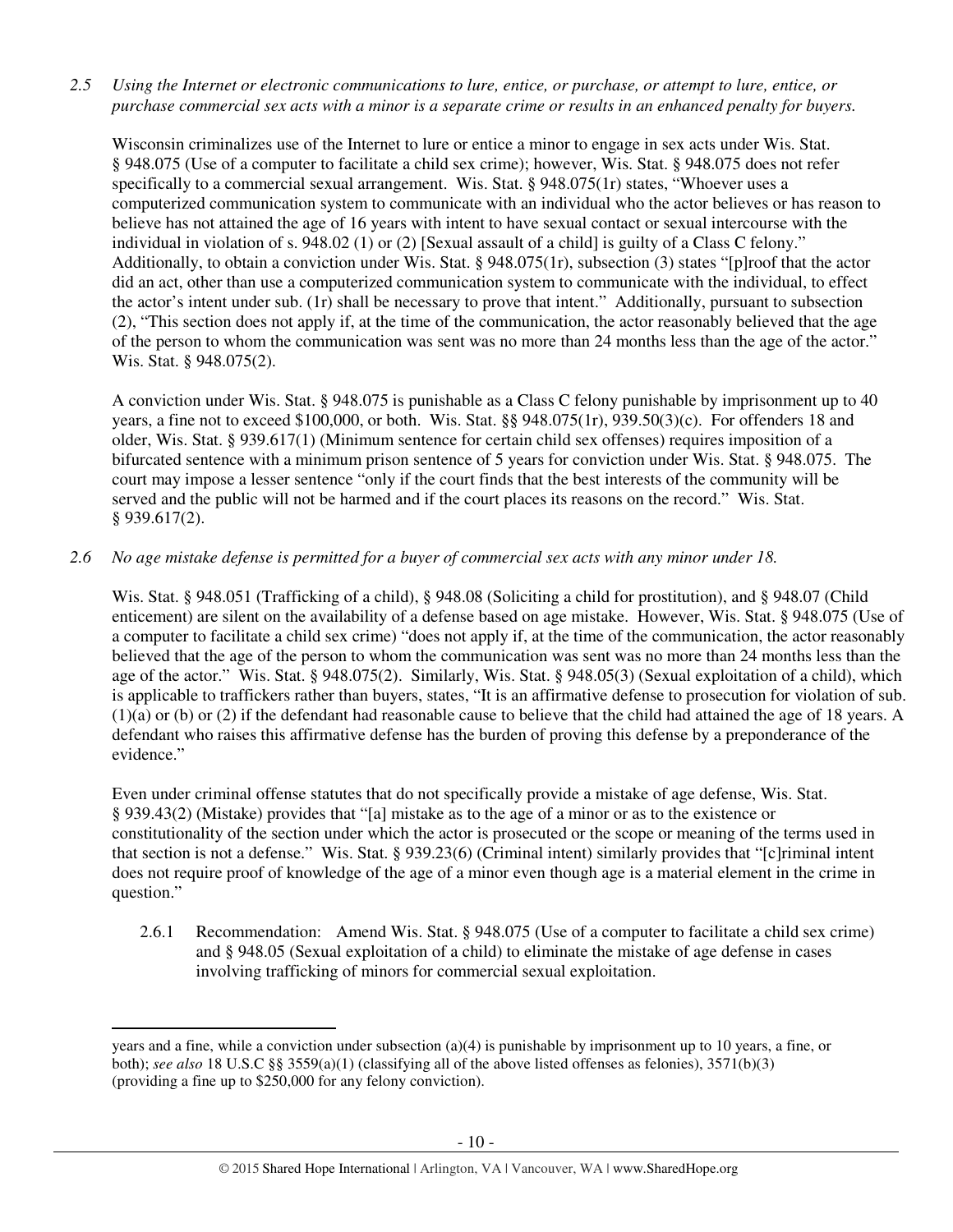*2.7 Base penalties for buying sex acts with a minor under 18 are sufficiently high and not reduced for older minors.* 

Wis. Stat. § 948.051 (Trafficking of a child) § 948.08 (Soliciting a child for prostitution), and § 948.07 (Child enticement) do not stagger penalties based on the minor victim's age, protecting all minors equally.

## *2.8 Financial penalties for buyers of commercial sex acts with minors are sufficiently high to make it difficult for buyers to hide the crime.*

Wis. Stat. § 948.051 (Trafficking of a child) imposes a fine of \$100,000. Wis. Stat. §§ 948.051(1), 939.50(3)(c). Buyers also face possible \$100,000 fines for convictions under Wis. Stat. § 948.08 (Soliciting a child for prostitution), § 948.07 (Child enticement), § 948.02(2) (Sexual assault of a child in the second degree), or § 948.075 (Use of a computer to facilitate a child sex crime). Wis. Stat. §§ 948.08, 948.05(2p)(a), 948.07, 948.02, 948.025, 948.075, 939.50(3)(c), (d). A \$10,000 fine may be assessed for convictions under Wis. Stat. § 948.09 (Sexual intercourse with a child age 16 or older). Wis. Stat. §§ 948.09, 939.51(3)(a).

Wisconsin's generally applicable forfeiture provision could apply to buyers. Wis. Stat. § 973.075(1)(a) states, "The following are subject to seizure and forfeiture under ss. 973.075 to 973.077: (a) All property, real or personal, including money, directly or indirectly derived from or realized through the commission of any crime." Wis. Stat. § 973.075(1)(b)(1m)(a), (c) provides specifically for the criminal forfeiture of vehicles used "[t]o transport any property or weapon used or to be used or received in the commission of any felony," or "[i]n the commission of a crime in violation of s. 944.30 [Prostitution], 944.31 [Patronizing prostitutes], 944.32 [Soliciting prostitutes], 944.33 [Pandering], 944.34 [Keeping place of prostitution] 948.02 [Sexual assault of a child], 948.025 [Engaging in repeated acts of sexual assault of the same child], 948.05 [Sexual exploitation of a child], 948.051 [Trafficking of a child], 948.055 [Causing a child to view or listen to sexual activity], 948.06 [Incest with a child], 948.07 [Child enticement], 948.08 [Soliciting a child for prostitution], 948.09 [Sexual intercourse with a child age 16 or older], 948.10 [Exposing genitals, pubic area, or intimate parts], 948.12 [Possession of child pornography], or 948.14 [Registered sex offender and photographing minors]." Property may be seized, pursuant to Wis. Stat. § 973.075(2)(d), when there is ". . . probable cause to believe that the property was derived from or realized through a crime, or was used in a crime under s. 948.07, or that the property is a vehicle which was used to transport any property or weapon used or to be used or received in the commission of any felony," or pursuant to a court order or search warrant.

Pursuant to Wis. Stat. § 973.075(2) "A law enforcement officer may seize property subject to this section upon process issued by any court of record having jurisdiction over the property." Seizure without process is permissible under certain enumerated circumstances, but is not permissible for seizure of vehicles used in the commission of a violation of s. 944.30[Prostitution], 944.31 [Patronizing prostitutes], 944.32 [Soliciting prostitutes], 944.33 [Pandering], 944.34 [Keeping a place of prostitution], 948.02 [Sexual assault of a child], 948.025 [Engaging in repeated acts of sexual assault of the same child], 948.05 [Sexual exploitation of a child], 948.051 [Trafficking of a child], 948.055 [Causing a child to view or listen to sexual activity], 948.06 [Incest with a child], 948.07 [Child enticement], 948.08 [Soliciting a child for prostitution], 948.09 [Sexual intercourse with a child age 16 or older], 948.10 [Exposing genitals, pubic area, or intimate parts], 948.12 [Possession of child pornography], or 948.14 [Registered sex offender and photographing minors]. Wis. Stat. §973.075(2).

Distribution of forfeited property is governed by Wis. Stat. § 973.075(4), which states,

[T]he agency seizing the property may sell the property that is not required by law to be destroyed or transferred to another agency. The agency may retain any vehicle for official use or sell the vehicle. The agency seizing the property may deduct 50% of the amount received for administrative expenses of seizure, maintenance of custody, advertising and court costs and the costs of investigation and prosecution reasonably incurred. The remainder shall be deposited in the school fund as the proceeds of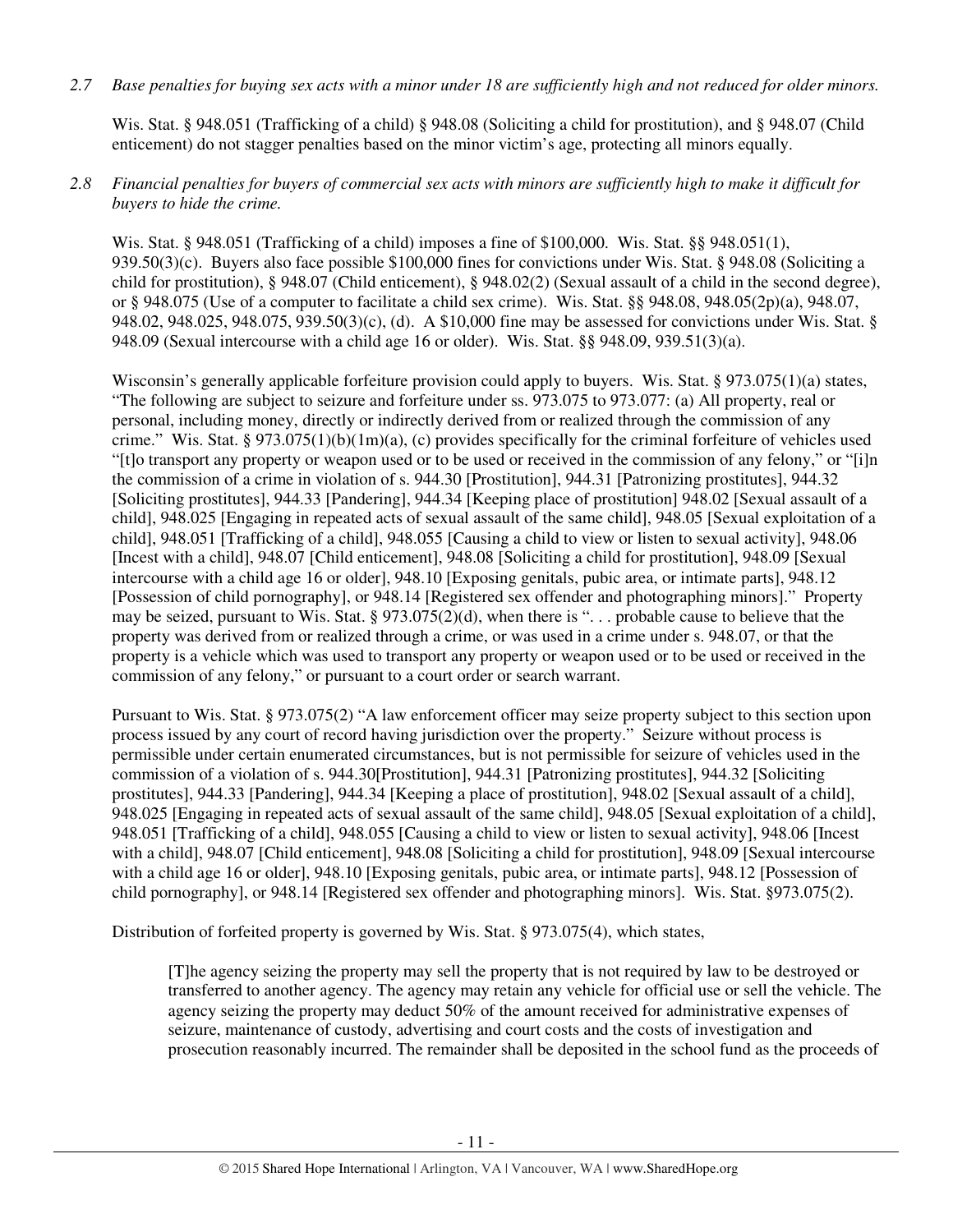the forfeiture. If the property forfeited under ss 973.075 to 973.077 is money, all the money shall be deposited in the school fund.

Buyers are subject to mandatory restitution orders under Wis. Stat. § 973.20(1r) (Restitution), which provides in part,

"When imposing sentence or ordering probation for any crime, other than a crime involving conduct that constitutes domestic abuse under s.  $813.12(1)(am)$  or  $968.075(1)(a)$ , for which the defendant was convicted, the court, in addition to any other penalty authorized by law, shall order the defendant to make full or partial restitution under this section to any victim of a crime considered at sentencing or, if the victim is deceased, to his or her estate, unless the court finds substantial reason not to do so and states the reason on the record."<sup>22</sup>

Subsection (3)(a) states, "If a crime considered at sentencing resulted in bodily injury, the restitution order may require that the defendant do one or more" of the things listed in the statute, including "(a) Pay an amount equal to the cost of necessary medical and related professional services and devices relating to physical, psychiatric and psychological care and treatment." In addition, subsection (4m) specifically provides restitution to minor victims of trafficking and states,

If the defendant violated s. 940.225 [Sexual assault], 948.02 [Sexual assault of a child], 948.025 [Engaging in repeated acts of sexual assault of the same child], 948.05 [Sexual exploitation of a child], 948.051 [Trafficking of a child], 948.06 [Incest with a child], 948.07 [Child enticement], 948.08 [Soliciting a child for prostitution], or 948.085 [Sexual assault of a child placed in substitute care], or s. 940.302 (2) [Human trafficking], if the court finds that the crime was sexually motivated, as defined in s. 980.01(5),<sup>23</sup> and sub. (3)(a) does not apply, the restitution order may require that the defendant pay an amount, not to exceed 10,000, equal to the cost of necessary professional services relating to psychiatric and psychological care and treatment. The 10,000 limit under this subsection does not apply to the amount of any restitution ordered under sub. (3) or (5) for the cost of necessary professional services relating to psychiatric and psychological care and treatment.

Finally, if the child sex trafficking statute applies to buyers, Wis. Stat. 973.20(4o) states,

If the defendant violated s. 940.302 (2) [Human trafficking] or 948.051 [Trafficking of a child], and sub. (2) or (3) does not apply, the restitution order may require that the defendant pay an amount equal to any of the following:

- (a) The costs of necessary transportation, housing, and child care for the victim.
- (b) The greater of the following:
	- 1. The gross income gained by the defendant due to the services of the victim.
	- 2. The value of the victim's services as provided under the state minimum wage.

(c) Any expenses incurred by the victim if relocation for personal safety is determined to be necessary by the district attorney.

(d) The costs of relocating the victim to his or her city, state, or country of origin.

*2.9 Buying and possessing child pornography carries penalties as high as similar federal offenses.* 

Wis. Stat. § 948.12(1m) (Possession of child pornography) states,

<sup>&</sup>lt;sup>22</sup> *See infra*, section 5.10 for full discussion of these restitution provisions.

 $23$  Wis. Stat. § 980.01(5) states that "'[s]exually motivated' means that one of the purposes for an act is for the actors sexual arousal or gratification or for the sexual humiliation or degradation of the victim."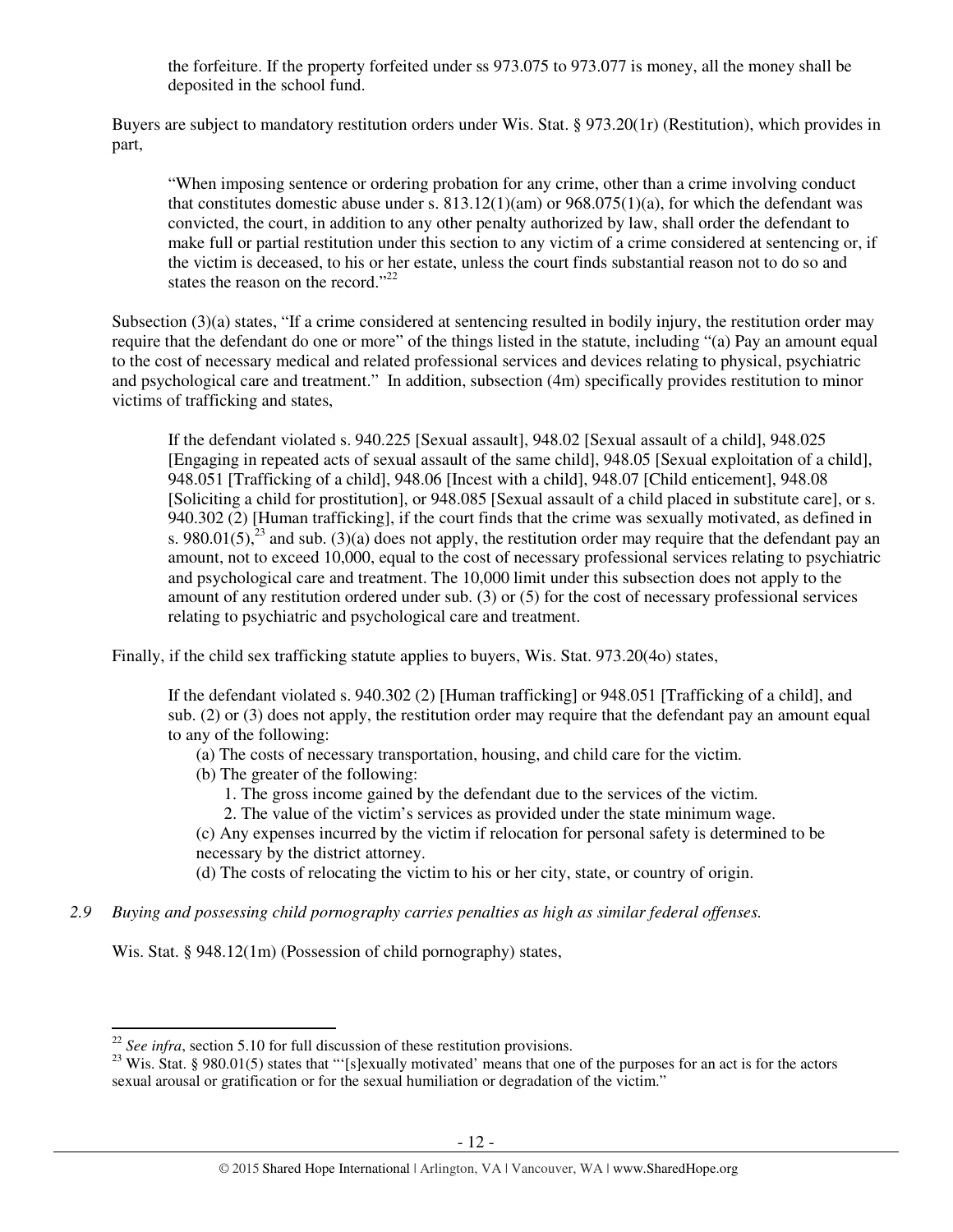Whoever possesses, or accesses in any way with the intent to view, any undeveloped film, photographic negative, photograph, motion picture, videotape, or other recording of a child engaged in sexually explicit conduct under all of the following circumstances penalized under sub. (3):

(a) The person knows that he or she possesses or has accessed the material.

(b) The person knows, or reasonably should know, that the material that is possessed or accessed contains depictions of sexually explicit conduct.

(c) The person knows or reasonably should know that the child depicted in the material who is engaged in sexually explicit conduct has not attained the age of 18 years.

In addition, pursuant to Wis. Stat. § 948.12(2m) (Possession of child pornography),

Whoever exhibits<sup>24</sup> or plays a recording of a child engaged in sexually explicit conduct, if all of the following apply, may be penalized under sub. (3):

(a) The person knows that he or she has exhibited or played the recording.

(b) Before the person exhibited or played the recording, he or she knew the character and content of the sexually explicit conduct.

(c) Before the person exhibited or played the recording, he or she knew or reasonably should have known that the child engaged in sexually explicit conduct had not attained the age of 18 years."

Both of the above crimes are Class D felonies punishable by imprisonment up to 25 years, a fine not to exceed \$100,000, or both, unless the defendant is under 18, in which case they are Class I felonies punishable by imprisonment up to  $3\frac{1}{2}$  years, a fine not to exceed \$10,000, or both. Wis. Stat. §§ 948.12(3)(a), (b), 939.50(3)(d), (i).

Wis. Stat. § 973.042(2) (Child pornography surcharge) provides, "If a court imposes a sentence or places a person on probation for a crime under s. 948.05 [Sexual exploitation of a child] or 948.12 [Possession of child pornography] and the person was at least 18 years of age when the crime was committed, the court shall impose a child pornography surcharge of \$500 for each image or each copy of an image<sup>25</sup> associated with the crime. The court shall determine the number of images or copies of images associated with the crime by a preponderance of the evidence and without a jury."

In comparison, a federal conviction for possession of child pornography<sup>26</sup> is generally punishable by imprisonment for 5–20 years and a fine not to exceed \$250,000.<sup>27</sup> Subsequent convictions, however, are punishable by imprisonment up to 40 years and a fine not to exceed \$250,000.<sup>28</sup>

<sup>&</sup>lt;sup>24</sup> "Exhibit,' with respect to a recording of an image that is not viewable in its recorded form, means to convert the recording of the image into a form in which the image may be viewed." Wis. Stat. § 948.01(1d).

<sup>&</sup>lt;sup>25</sup> "In this section, 'image' includes a video recording, a visual representation, a positive or negative image on exposed film, and data representing a visual image." Wis. Stat. § 973.042(1).

<sup>&</sup>lt;sup>26</sup> 18 U.S.C. §§ 2252(a)(2), (a)(4) (Certain activities relating to material involving the sexual exploitation of minors),  $2252A(a)(2)–(3)$  (Certain activities relating to material constituting or containing child pornography), 1466A(a), (b) (Obscene visual representations of the sexual abuse of children).

<sup>&</sup>lt;sup>27</sup> 18 U.S.C. §§ 2252(b) (stating that a conviction under subsection (a)(2) is punishable by imprisonment for 5–20 years and a fine, while a conviction under subsection (a)(4) is punishable by imprisonment up to 10 years, a fine, or both),  $2252A(b)(1)$  (a conviction is punishable by imprisonment for 5–20 years and a fine),  $1466A(a)$ , (b) (stating that a conviction under subsection (a) is "subject to the penalties provided in section  $2252A(b)(1)$ ," imprisonment for 5–20 years and a fine, while a conviction under subsection (b) is "subject to the penalties provided in section 2252A(b)(2)," imprisonment up to 10 years, a fine, or both); *see also* 18 U.S.C §§ 3559(a)(1) (classifying all of the above listed offenses as felonies), 3571(b)(3) (providing a fine up to \$250,000 for any felony conviction).

<sup>&</sup>lt;sup>28</sup> 18 U.S.C. §§ 2252(b) (stating if a person has a prior conviction under subsection (a)(2), or a list of other statutes, a conviction is punishable by a fine and imprisonment for 15–40 years, but if a person has a prior conviction under subsection (a)(4), or a list of other statutes, a conviction is punishable by a fine and imprisonment for  $10-20$  years),  $2252A(b)(1)$  (stating if a person has a prior conviction under subsection (a)(2), (a)(3), or a list of other statutes, a conviction is punishable by a fine and imprisonment for  $15-40$  years),  $1466A(a)$ , (b) (stating that the penalty scheme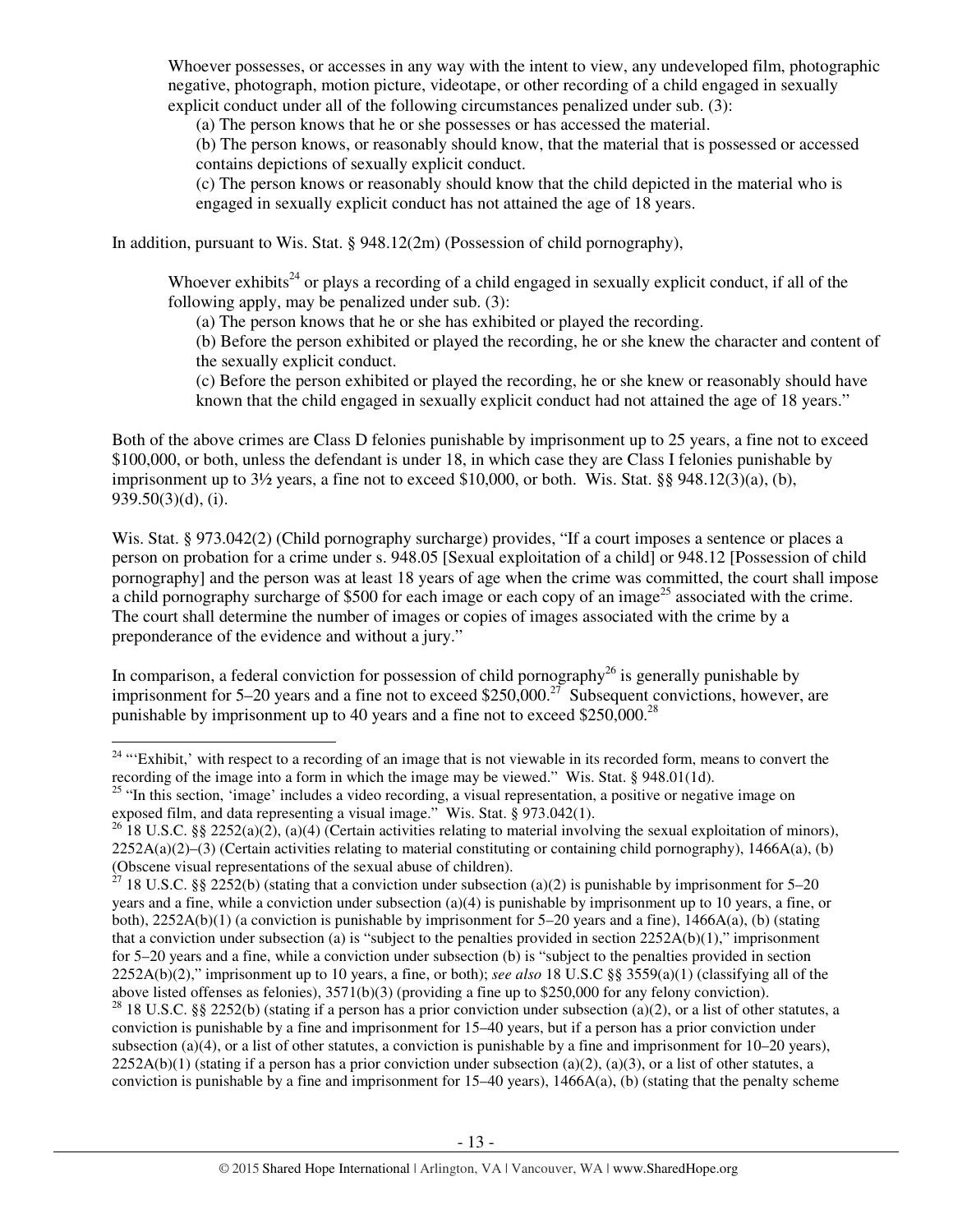2.9.1 Recommendation: Amend Wis. Stat. § 948.12 to include the offense of purchasing child pornography and to make the penalties equivalent to those for convictions under Wis. Stat. § 948.051 (Trafficking of a child).

## *2.10 Convicted buyers of commercial sex acts with minors and child pornography are required to register as sex offenders.*

Wis. Stat. § 301.45 (Sex offender registration) sets out the circumstances under which sex offenders must register. Pursuant to Wis. Stat. §  $301.45(1g)(a)$ , with certain exceptions, "[A] person shall comply with the reporting requirements under this section if he or she . . . [i]s convicted or adjudicated delinquent on or after December 25, 1993, for a sex offense." The definition of "sex offense" in Wis. Stat. § 301.45(1d)(b), includes "a violation, or the solicitation, conspiracy, or attempt to commit a violation" of, among other things, Wis. Stat. § 948.02(1) or (2) (Sexual assault of a child), § 948.051 (Trafficking of a child), § 948.07(1)–(4) (Child enticement), § 948.075 (Use of a computer to facilitate a child sex crime), § 948.08 (Soliciting a child for prostitution), and § 948.12 (Possession of child pornography). However, pursuant to subsection (1m)(a),

A person is not required to comply with the reporting requirements under this section if all of the following apply:

1. The person meets the criteria under sub. (1g) (a) to (dd) based on any violation, or on the solicitation, conspiracy or attempt to commit any violation, of s. 948.02 (1) or (2) [Sexual assault of a child], 948.025, or 948.085 (2).

1g. The violation, or the solicitation, conspiracy or attempt to commit the violation, of s. 948.02 (1) or (2), 948.025, or 948.085 (2) did not involve sexual intercourse, as defined in s. 948.01 (6), either by the use or threat of force or violence or with a victim under the age of 12 years.

2. At the time of the violation, or of the solicitation, conspiracy or attempt to commit the violation, of s. 948.02 (1) or (2), 948.025, or 948.085 (2), the person had not attained the age of 19 years and was not more than 4 years older or not more than 4 years younger than the child.

3. It is not necessary, in the interest of public protection, to require the person to comply with the reporting requirements under this section.

Furthermore, Wis. Stat. § 939.615(2)(a) (Lifetime supervision of serious sex offenders) states in part that, unless the individual has already been placed on lifetime supervision that has not been terminated, "if a person is convicted of a serious sex offense . . . the court may, in addition to sentencing the person . . . place the person on lifetime supervision by the department . . . ." According to Wis. Stat. § 939.615(1)(b), "serious sex offenses" includes, among other things, violations of Wis. Stat. § 948.02 (Sexual assault of a child), § 948.051 (Trafficking of a child), § 948.07 (Child enticement), § 948.075 (Use of a computer to facilitate a child sex crime), § 948.08 (Soliciting a child for prostitution), and § 948.12 (Possession of child pornography).

for section 2252A(b) applies); *see also* 18 U.S.C. §§ 3559(a)(1) (classifying all of the above listed offenses as felonies), 3571(b)(3) (providing a fine up to \$250,000 for any felony conviction).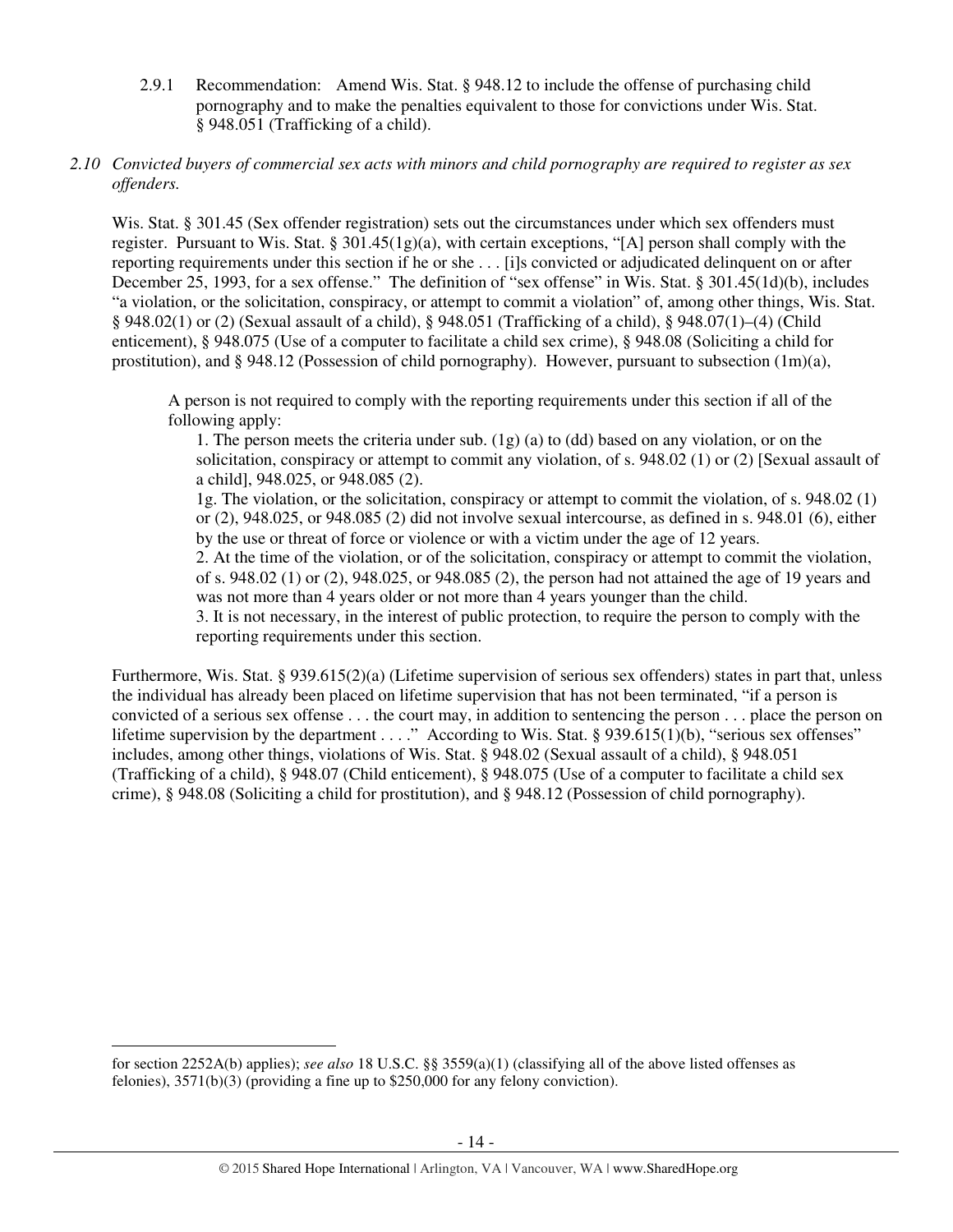#### **FRAMEWORK ISSUE 3: CRIMINAL PROVISIONS FOR TRAFFICKERS**

#### *Legal Components:*

- *3.1 Penalties for trafficking a child for sexual exploitation are as high as federal penalties.*
- *3.2 Creating and distributing child pornography carries penalties as high as similar federal offenses.*
- *3.3 Using the Internet or electronic communications to lure, entice, recruit or sell commercial sex acts with a minor is a separate crime or results in an enhanced penalty for traffickers.*
- *3.4 Financial penalties for traffickers, including asset forfeiture, are sufficiently high.*
- *3.5 Convicted traffickers are required to register as sex offenders.*
- *3.6 Laws relating to termination of parental rights for certain offenses include sex trafficking or commercial sexual exploitation of children (CSEC) offenses in order to remove the children of traffickers from their control and potential exploitation.*

*\_\_\_\_\_\_\_\_\_\_\_\_\_\_\_\_\_\_\_\_\_\_\_\_\_\_\_\_\_\_\_\_\_\_\_\_\_\_\_\_\_\_\_\_\_\_\_\_\_\_\_\_\_\_\_\_\_\_\_\_\_\_\_\_\_\_\_\_\_\_\_\_\_\_\_\_\_\_\_\_\_\_\_\_\_\_\_\_\_\_\_\_\_\_* 

## *Legal Analysis:*

*3.1 Penalties for trafficking a child for sexual exploitation are as high as federal penalties.* 

Wis. Stat. § 948.051(1) (Trafficking of a child) provides, "Whoever knowingly recruits, entices, provides, obtains, or harbors, or knowingly attempts to recruit, entice, provide, obtain, or harbor, any child for the purpose of commercial sex acts, as defined in s. 940.302 (1)(a)<sup>29</sup> is guilty of a Class C felony." A Class C felony is punishable by imprisonment up to 40 years, a fine not to exceed \$100,000, or both. Wis. Stat. § 939.50(3)(c).

Convictions for violating Wis. Stat. § 948.08 (Soliciting a child for prostitution) or § 948.07 (Child enticement) are Class D felonies punishable by imprisonment up to 25 years, a fine not to exceed \$100,000, or both. Wis. Stat. §§ 948.08, 948.07, 939.50(3)(d).

In comparison, if the victim is under the age of 14, a conviction under the Trafficking Victims Protection Act (TVPA) for child sex trafficking is punishable by 15 years to life imprisonment and a fine not to exceed \$250,000. 18 U.S.C. §§ 1591(b)(1), 3559(a)(1), 3571(b)(3). If the victim is between the ages of 14–17, a conviction is punishable by 10 years to life imprisonment and a fine not to exceed \$250,000. 18 U.S.C. §§ 1591(b)(2), 3559(a)(1), 3571(b)(3). A conviction is punishable by mandatory life imprisonment, however, if the trafficker has a prior conviction for a federal sex offense<sup>30</sup> against a minor.

*3.2 Creating and distributing child pornography carries penalties as high as similar federal offenses.* 

Wis. Stat. § 948.05 (Sexual exploitation of a child) states in part,

(1) Whoever does any of the following with knowledge of the character and content of the sexually explicit conduct involving the child may be penalized under sub. (2p):

(a) Employs, uses, persuades, induces, entices, or coerces any child to engage in sexually explicit conduct for the purpose of recording or displaying in any way the conduct.

(b) Records or displays in any way a child engaged in sexually explicit conduct.

(1m) Whoever produces, performs in, profits from, promotes, imports into the state, reproduces, advertises, sells, distributes, or possesses with intent to sell or distribute, any recording of a child engaging in sexually explicit conduct may be penalized under sub. (2p) if the person knows the character and content of the sexually explicit conduct involving the child and if the person knows or

<sup>29</sup> *See supra* note 5.

<sup>30</sup> *See supra* note 19.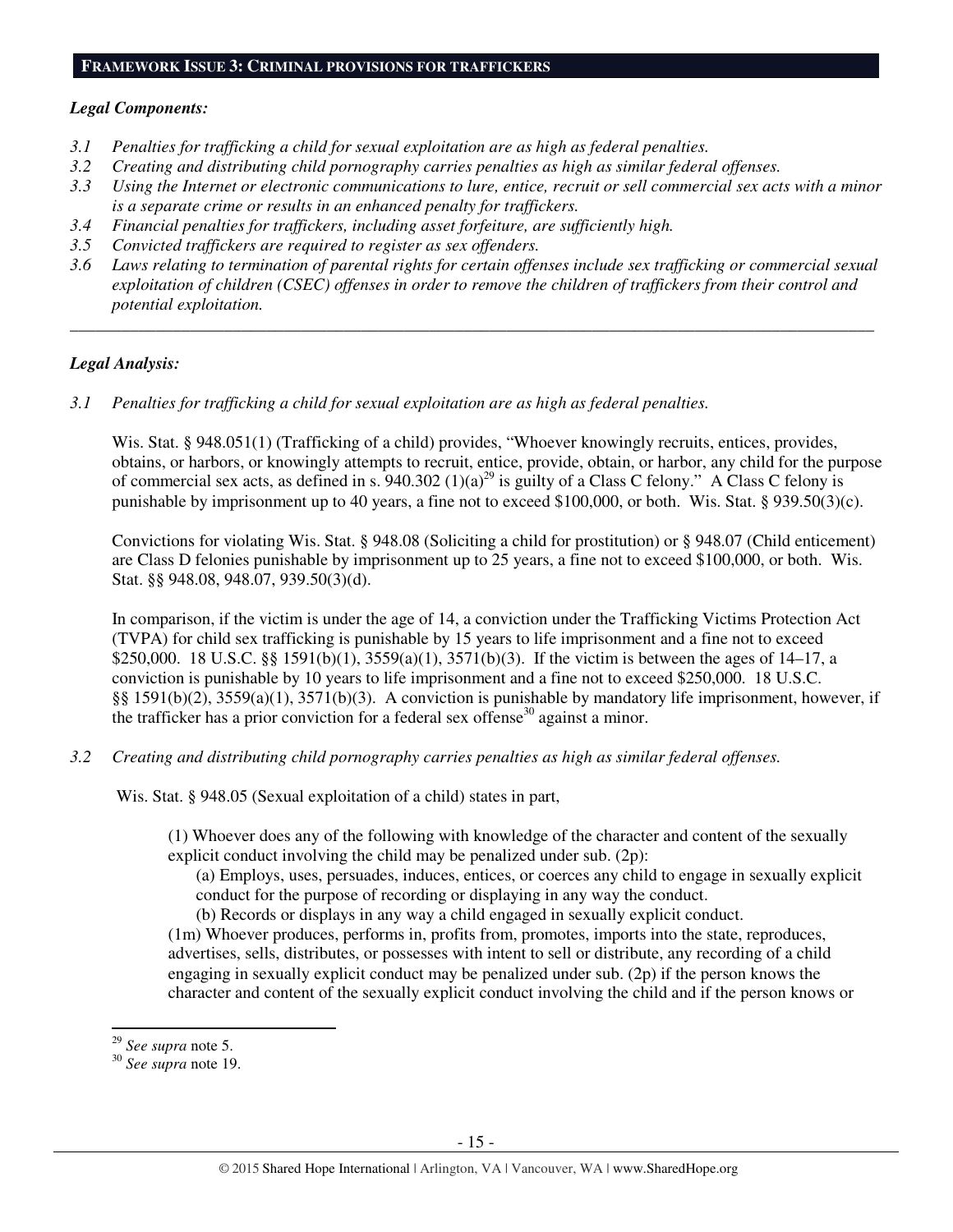reasonably should know that the child engaging in the sexually explicit conduct has not attained the age of 18 years.

. . . .

A conviction is punishable as a Class C felony by imprisonment up to 40 years, a fine not to exceed \$100,000, or both. Wis. Stat. §§ 948.05(2p)(a), 939.50(3)(c). However, if the offender is under 18, it is a Class F felony punishable by imprisonment up to  $12 \frac{1}{2}$  years, a fine not to exceed \$25,000, or both. Wis. Stat. §§ 948.05(2p)(b), 939.50(3)(f). Also, if the offender is 18 or older, "the court shall impose a bifurcated sentence" with a prison portion of no less than 5 years. If "the court finds that the best interests of the community will be served and the public will not be harmed" and "the person is no more than 48 months older than the child who is the victim of violation," a lesser sentence may be imposed. Wis. Stat. § 939.617(1),(2).

Wis. Stat. § 948.12(2m) (Possession of child pornography) states,

Whoever exhibits<sup>31</sup> or plays a recording of a child engaged in sexually explicit conduct, if all of the following apply, may be penalized under sub. (3):

(a) The person knows that he or she has exhibited or played the recording.

(b) Before the person exhibited or played the recording, he or she knew the character and content of the sexually explicit conduct.

(c) Before the person exhibited or played the recording, he or she knew or reasonably should have known that the child engaged in sexually explicit conduct had not attained the age of 18 years.

A defendant convicted under Wis. Stat. § 948.12(2m) is guilty of a Class D felony punishable by imprisonment up to 25 years, a fine not to exceed \$100,000, or both, unless the defendant is under 18, in which case he is guilty of a Class I felony punishable by imprisonment up to 3 ½ years, a fine not to exceed \$10,000, or both. Wis. Stat. §§ 948.12(3)(a), (b), 939.50(3)(d), (i).

In comparison, if the victim is under the age of 14, a conviction under the TVPA for child sex trafficking is punishable by 15 years to life imprisonment and a fine not to exceed \$250,000. 18 U.S.C. §§ 1591(b)(1),  $3559(a)(1)$ ,  $3571(b)(3)$ . If the victim is between the ages of  $14-17$ , a conviction is punishable by 10 years to life imprisonment and a fine not to exceed \$250,000. 18 U.S.C. §§ 1591(b)(2), 3559(a)(1), 3571(b)(3). A conviction is punishable by mandatory life imprisonment, however, if the trafficker has a prior conviction for a federal sex offense<sup>32</sup> against a minor. Additionally, a federal conviction for distribution of child pornography<sup>33</sup> is generally punishable by imprisonment for  $5-20$  years and a fine not to exceed \$250,000.<sup>34</sup> Subsequent convictions, however, are punishable by imprisonment up to 40 years and a fine not to exceed \$250,000.<sup>35</sup>

l

<sup>35</sup> 18 U.S.C. §§ 2252(b) (stating if a person has a prior conviction under subsection (a)(1), (a)(2), or (a)(3) or a list of other statutes, a conviction is punishable by a fine and imprisonment for  $15-40$  years),  $2252A(b)(1)$  (stating if a person has a prior conviction under subsection (a)(2), (a)(3), or a list of other statutes, a conviction is punishable by a fine and imprisonment for 15–40 years),  $1466A(a)$ , (b) (stating that the penalty scheme for section 2252A(b)

<sup>31</sup> *See supra* note 24.

<sup>32</sup> *See supra* note 19.

 $33$  18 U.S.C. §§ 2252(a)(1), (a)(2), (a)(3) (Certain activities relating to material involving the sexual exploitation of minors),  $2252A(a)(2)$ ,  $(a)(3)$  (Certain activities relating to material constituting or containing child pornography), 1466A(a) (Obscene visual representations of the sexual abuse of children).

 $34$  18 U.S.C. §§ 2252(b) (stating that a conviction under subsection (a)(1), (a)(2), or (a)(3) is punishable by imprisonment for  $5-20$  years and a fine),  $2252A(b)(1)$  (a conviction is punishable by imprisonment for  $5-20$  years and a fine), 1466A(a), (b) (stating that a conviction under subsection (a) is "subject to the penalties provided in section 2252A(b)(1)," imprisonment for 5–20 years and a fine, while a conviction under subsection (b) is "subject to the penalties provided in section 2252A(b)(2)," imprisonment up to 10 years, a fine, or both); *see also* 18 U.S.C §§ 3559(a)(1) (classifying all of the above listed offenses as felonies), 3571(b)(3) (providing a fine up to \$250,000 for any felony conviction).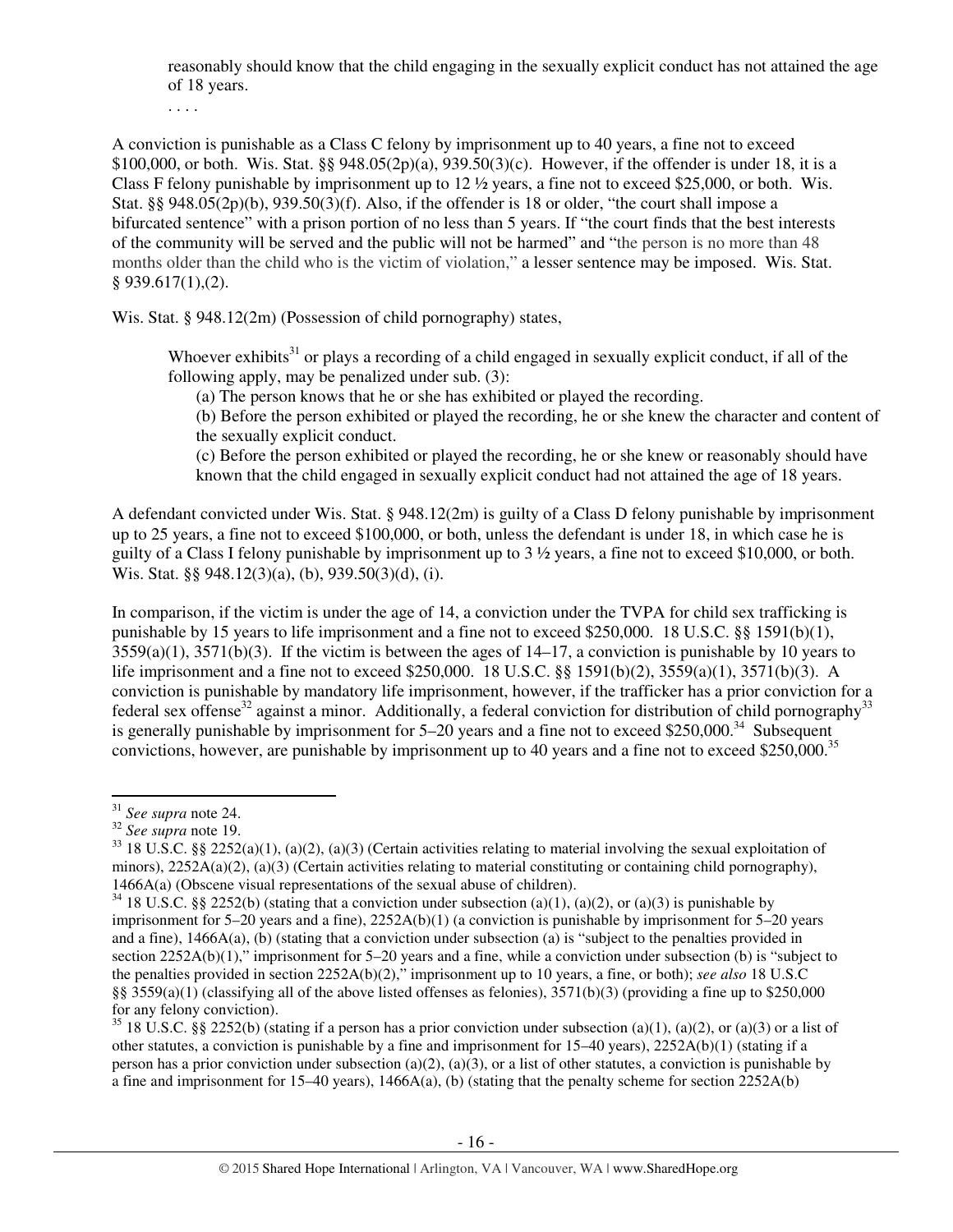## *3.3 Using the Internet or electronic communications to lure, entice, recruit or sell commercial sex acts with a minor is a separate crime or results in an enhanced penalty for traffickers.*

Wisconsin's law criminalizing use of the Internet to lure or entice a minor to engage in sex acts, Wis. Stat. § 948.075 (Use of a computer to facilitate a child sex crime), does not refer expressly to a commercial arrangement. Also, the statute requires the defendant to lure the child "with intent to have sexual contact or sexual intercourse with the individual in violation of 948.02 (1) or (2)." Therefore, it seems unlikely that traffickers would be prosecuted under this provision. Wis. Stat. § 948.075(1r) states, "Whoever uses a computerized communication system to communicate with an individual who the actor believes or has reason to believe has not attained the age of 16 years with intent to have sexual contact or sexual intercourse with the individual in violation of s. 948.02 (1) or (2) [Sexual assault of a child] is guilty of a Class C felony." Additionally, under subsection (3), "[p]roof that the actor did an act, other than use a computerized communication system to communicate with the individual, to effect the actor's intent under sub. (1r) shall be necessary to prove that intent."

# *3.4 Financial penalties for traffickers, including asset forfeiture, are sufficiently high.*

A trafficker convicted under Wis. Stat. § 948.051 (Trafficking of a child) may face a fine of \$100,000. Wis. Stat. § 948.051(1), 939.50(3)(c). Traffickers may also face \$100,000 fines for convictions under Wis. Stat. § 948.08 (Soliciting a child for prostitution), § 948.05 (Sexual exploitation of a child), and § 948.07 (Child enticement). Wis. Stat. §§ 948.08, 948.05(2p)(a), 948.07, 939.50(3)(c), (d).

Criminal forfeiture of a trafficker's assets may be required, at the discretion of the court, under Wis. Stat. § 973.075 (Forfeiture of property derived from crime and certain vehicles), which provides for forfeiture of "[a]ll property, real or personal, including money, directly or indirectly derived from or realized through the commission of any crime," and any vehicles used, among other purposes, "[t]o transport any property or weapon used or to be used or received in the commission of any felony" or used "[i]n the commission of a crime in violation of s. 944.30 [Prostitution], 944.31 [Patronizing prostitutes], 944.32 [Soliciting prostitutes], 944.33 [Pandering], 944.34 [Keeping place of prostitution], 948.02 [Sexual assault of a child], 948.025 [Engaging in repeated acts of sexual assault of the same child], 948.05 [Sexual exploitation of a child], 948.051 [Trafficking of a child], 948.055 [Causing a child to view or listen to sexual activity], 948.06 [Incest with a child], 948.07 [Child enticement], 948.08 [Soliciting a child for prostitution], 948.09 [Sexual intercourse with a child age 16 or older], 948.10 [Exposing genitals, pubic area, or intimate parts], 948.12 [Possession of child pornography], or 948.14 [Registered sex offender and photographing minors]." Wis. Stat. § 973.075(1)(a), (b)(1m)(a), (c). Property may be seized, pursuant to Wis. Stat. § 973.075(2)(d), when there is "... probable cause to believe that the property was derived from or realized through a crime, or was used in a crime under s. 948.07, or that the property is a vehicle which was used to transport any property or weapon used or to be used or received in the commission of any felony," or pursuant to a court order or search warrant.

Pursuant to Wis. Stat. §973.075(2) "A law enforcement officer may seize property subject to this section upon process issued by any court of record having jurisdiction over the property." Seizure without process is permissible under certain enumerated circumstances, but is not permissible for vehicles used in the commission of a violation of s. 944.30[Prostitution], 944.31 [Patronizing prostitutes], 944.32 [Soliciting prostitutes], 944.33 [Pandering], 944.34 [Keeping a place of prostitution], 948.02 [Sexual assault of a child], 948.025 [Engaging in repeated acts of sexual assault of the same child], 948.05 [Sexual exploitation of a child], 948.051 [Trafficking of a child], 948.055 [Causing a child to view or listen to sexual activity], 948.06 [Incest with a child], 948.07 [Child enticement], 948.08 [Soliciting a child for prostitution], 948.09 [Sexual intercourse with a child age 16 or older], 948.10 [Exposing genitals, pubic area, or intimate parts], 948.12 [Possession of child pornography], or

applies); *see also* 18 U.S.C §§ 3559(a)(1) (classifying all of the above listed offenses as felonies), 3571(b)(3) (providing a fine up to \$250,000 for any felony conviction).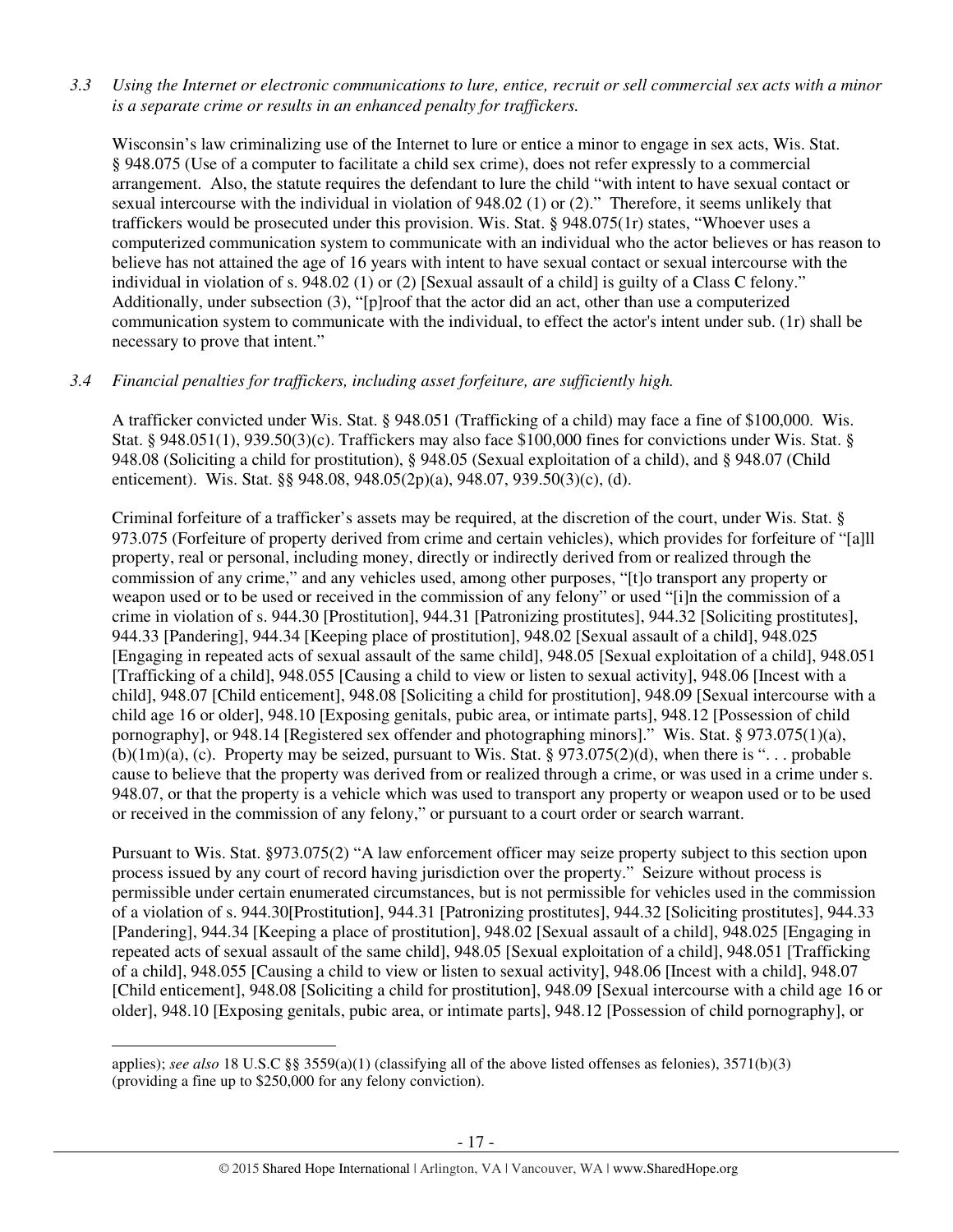948.14 [Registered sex offender and photographing minors]. Wis. Stat. §973.075(2). Distribution of forfeited property is governed by Wis. Stat. § 973.075(4), which states,

[T]he agency seizing the property may sell the property that is not required by law to be destroyed or transferred to another agency. The agency may retain any vehicle for official use or sell the vehicle. The agency seizing the property may deduct 50% of the amount received for administrative expenses of seizure, maintenance of custody, advertising and court costs and the costs of investigation and prosecution reasonably incurred. The remainder shall be deposited in the school fund as the proceeds of the forfeiture. If the property forfeited under ss. 973.075 to 973.077 is money, all the money shall be deposited in the school fund.

 Traffickers are subject to mandatory restitution orders, pursuant to Wis. Stat. § 973.20(1r) (Restitution), which provides in part,

When imposing sentence or ordering probation for any crime, other than a crime involving conduct that constitutes domestic abuse under s. 813.12 (1) (am) or 968.075 (1) (a), for which the defendant was convicted, the court, in addition to any other penalty authorized by law, shall order the defendant to make full or partial restitution under this section to any victim of a crime considered at sentencing or, if the victim is deceased, to his or her estate, unless the court finds substantial reason not to do so and states the reason on the record.<sup>36</sup>

Subsection (3)(a) states, "If a crime considered at sentencing resulted in bodily injury, the restitution order may require that the defendant," among other things, "(a) Pay an amount equal to the cost of necessary medical and related professional services and devices relating to physical, psychiatric and psychological care and treatment." In addition, subsection (4m) specifically provides restitution to minor victims of trafficking and states,

If the defendant violated . . . 948.05 [Sexual exploitation of a child], 948.051 [Trafficking of a child] . . . 948.07 [Child enticement], 948.08 [Soliciting a child for prostitution] . . . and sub. (3) (a) does not apply, the restitution order may require that the defendant pay an amount, not to exceed \$10,000, equal to the cost of necessary professional services relating to psychiatric and psychological care and treatment. The \$10,000 limit under this subsection does not apply to the amount of any restitution ordered under sub. (3) or (5) for the cost of necessary professional services relating to psychiatric and psychological care and treatment.

Also, Wis. Stat. 973.20(4o) states,

l

If the defendant violated s. 940.302 (2) [Human trafficking] or 948.051 [Trafficking of a child], and sub. (2) or (3) does not apply, the restitution order may require that the defendant pay an amount equal to any of the following:

(a) The costs of necessary transportation, housing, and child care for the victim.

- (b) The greater of the following:
	- 1. The gross income gained by the defendant due to the services of the victim.
	- 2. The value of the victims services as provided under the state minimum wage.

(c) Any expenses incurred by the victim if relocation for personal safety is determined to be necessary by the district attorney.

(d) The costs of relocating the victim to his or her city, state, or country of origin.

Wis. Stat. § 973.042(2) (Child pornography surcharge) provides, "If a court imposes a sentence or places a person on probation for a crime under s. 948.05 [Sexual exploitation of a child] or 948.12 [Possession of child pornography] and the person was at least 18 years of age when the crime was committed, the court shall impose

<sup>36</sup> *See infra* section 5.10 for full discussion of these restitution provisions.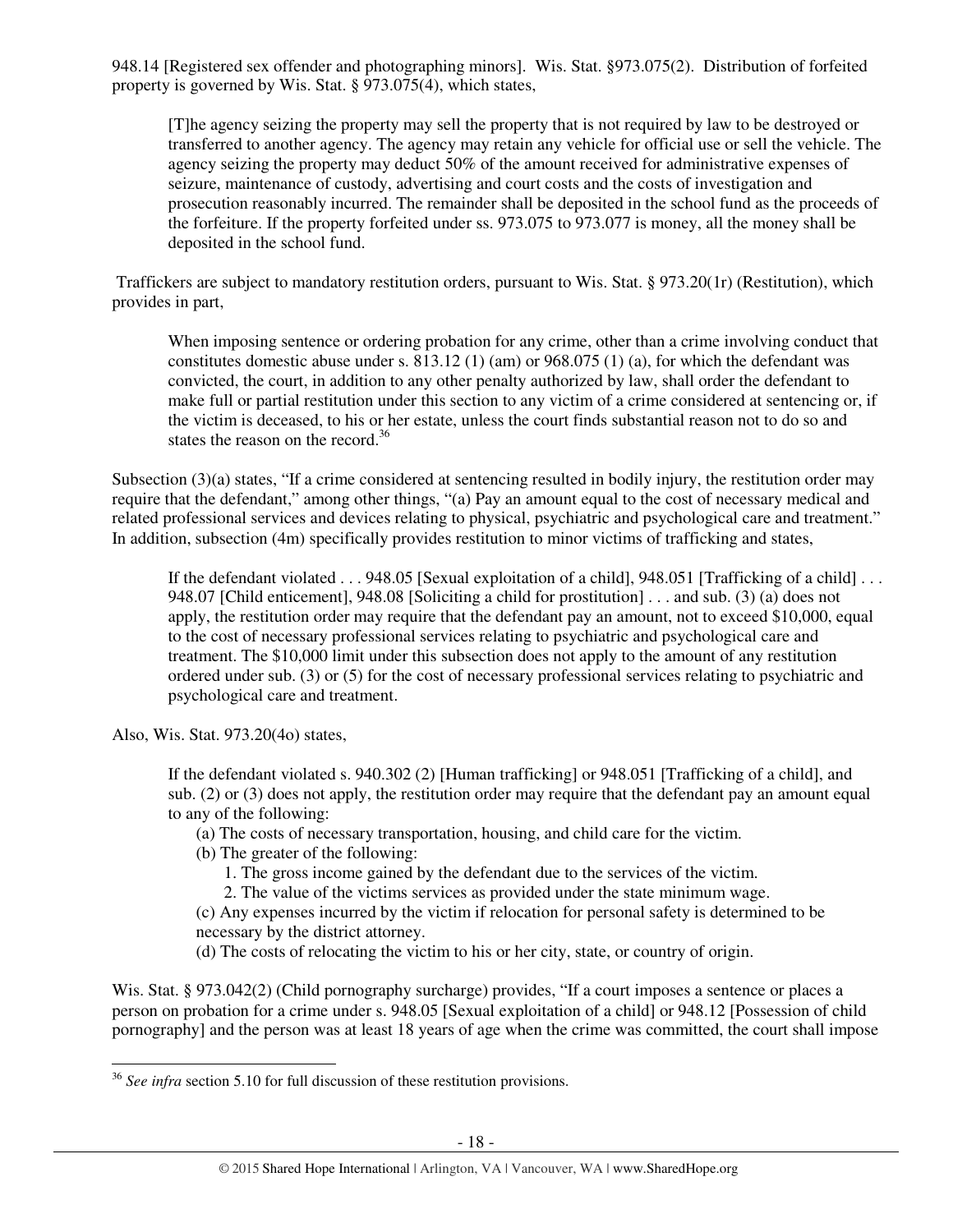a child pornography surcharge of \$500 for each image<sup>37</sup> or each copy of an image associated with the crime. The court shall determine the number of images or copies of images associated with the crime by a preponderance of the evidence and without a jury."

Lastly, traffickers who receive a sentence or probation are also subject to Wis. Stat. § 973.045(1) (Crime victim and witness assistance surcharge), which provides that a "crime victim and witness assistance surcharge" of \$67 for every "misdemeanor count on which a conviction occurred" and \$92 for every "felony count on which a conviction occurred" shall be imposed. The surcharge is the total amount of adding up the amount for every misdemeanor count and every felony count. It "may not be waived, reduced, or forgiven for any reason." § 973.045(1).

# *3.5 Convicted traffickers are required to register as sex offenders.*

Pursuant to Wis. Stat. § 301.45(1g)(a), with certain exceptions, "[A] person shall comply with the reporting requirements under this section if he or she . . . [i]s convicted or adjudicated delinquent on or after December 25, 1993, for a sex offense." The definition of "sex offense" at Wis. Stat. § 301.45(1d)(b), includes "a violation, or the solicitation, conspiracy, or attempt to commit a violation" of, among other things, Wis. Stat. § 948.05 (Sexual exploitation of a child), § 948.051 (Trafficking of a child), § 948.07(1)–(4) (Child enticement), § 948.075 (Use of a computer to facilitate a child sex crime), and § 948.08 (Soliciting a child for prostitution).

Furthermore, Wis. Stat. § 939.615 (Lifetime supervision of serious sex offenders) states in part that , unless the individual has already been placed on lifetime supervision that has not been terminated, "if a person is convicted of a serious sex offense . . . the court may, in addition to sentencing the person . . . place the person on lifetime supervision by the department . . . ." According to Wis. Stat. § 939.615(1)(b), "serious sex offenses" includes, among other things, violations of Wis. Stat. § 948.05(1), (1m) (Sexual exploitation of a child), § 948.051 (Trafficking of a child), § 948.07 (Child enticement), § 948.075 (Use of a computer to facilitate a child sex crime), and § 948.08 (Soliciting a child for prostitution).

*3.6 Laws relating to termination of parental rights for certain offenses include sex trafficking or commercial sexual exploitation of children (CSEC) offenses in order to remove the children of traffickers from their control and potential exploitation.* 

Pursuant to Wis. Stat. § 48.415 (Grounds for involuntary termination of parental rights),

Grounds for termination of parental rights shall be one of the following:

. . . . (9m) Commission of a felony against a child

. . . .

(am) Commission of a violation of s. 948.051 (Trafficking of a child) involving any child or a violation of the law of any other state or federal law, if that violation would be a violation of s. 948.051 involving any child if committed in this state.

<sup>37</sup> *See supra* note 25.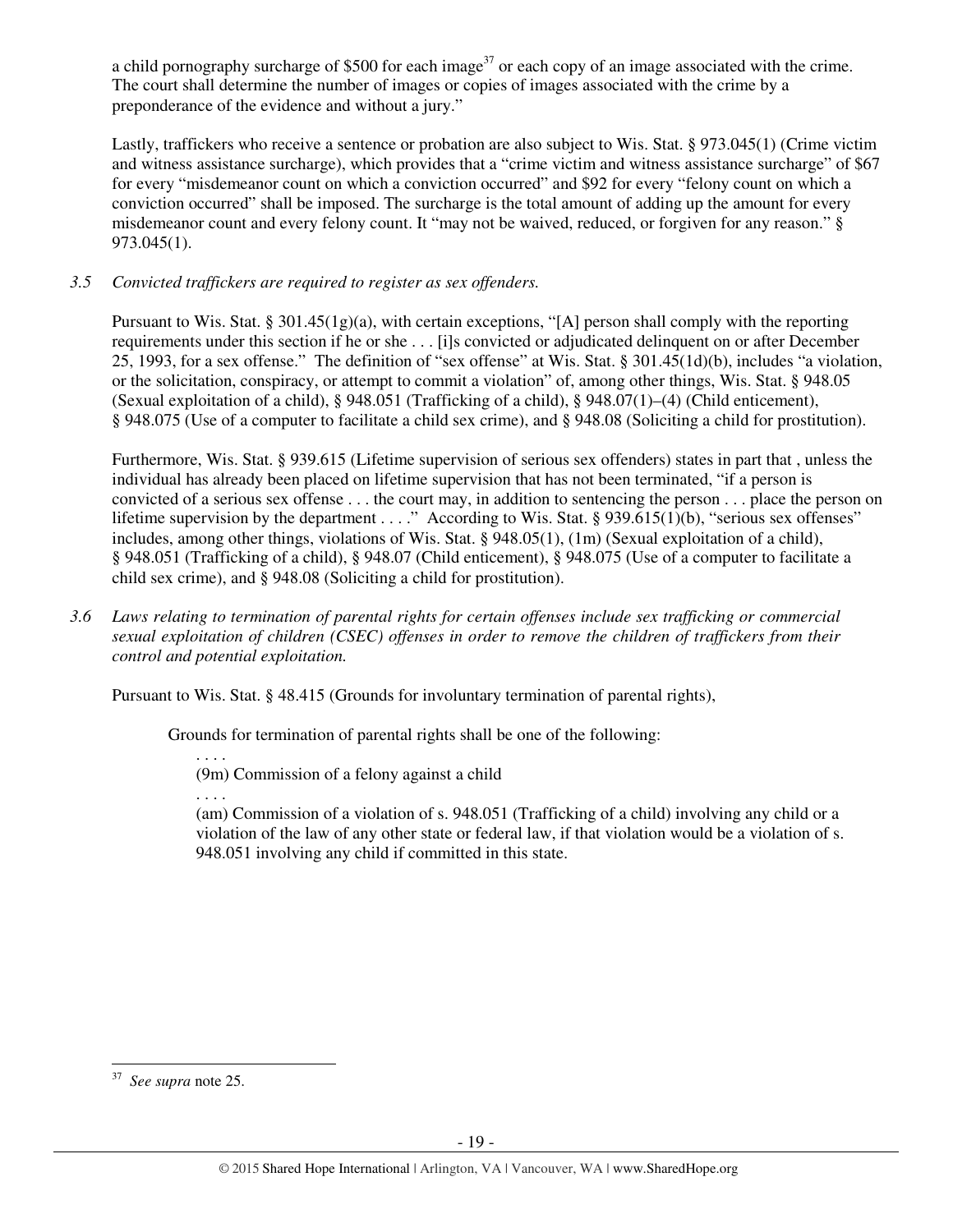#### **FRAMEWORK ISSUE 4: CRIMINAL PROVISIONS FOR FACILITATORS**

#### *Legal Components:*

- *4.1 The acts of assisting, enabling, or financially benefitting from child sex trafficking are included as criminal offenses in the state sex trafficking statute.*
- *4.2 Financial penalties, including asset forfeiture laws, are in place for those who benefit financially from or aid and assist in committing domestic minor sex trafficking.*

*\_\_\_\_\_\_\_\_\_\_\_\_\_\_\_\_\_\_\_\_\_\_\_\_\_\_\_\_\_\_\_\_\_\_\_\_\_\_\_\_\_\_\_\_\_\_\_\_\_\_\_\_\_\_\_\_\_\_\_\_\_\_\_\_\_\_\_\_\_\_\_\_\_\_\_\_\_\_\_\_\_\_\_\_\_\_\_\_\_\_\_\_\_\_* 

- *4.3 Promoting and selling child sex tourism is illegal.*
- *4.4 Promoting and selling child pornography is illegal.*

## *Legal Analysis:*

*4.1 The acts of assisting, enabling, or financially benefitting from child sex trafficking are included as criminal offenses in the state sex trafficking statute.* 

Facilitators of trafficking and those who benefit financially may be charged with trafficking under Wis. Stat. § 948.051 (Trafficking of a child). Subsection (1) states, "Whoever knowingly recruits, entices, provides, obtains, or harbors, or knowingly attempts to recruit, entice, provide, obtain or harbor, any child for the purpose of commercial sex acts, as defined in s. 940.302 (1) (a) is guilty of a Class C felony." Subsection (2) states, "Whoever benefits in any manner from a violation of sub. (1) is guilty of a Class C felony if the person knows that the benefits come from an act described in sub. (1)." A conviction under either subsection is punishable as a Class C felony punishable by imprisonment up to 40 years, a fine not to exceed \$100,000, or both. Wis. Stat. §§ 948.051(1), (2), 939.50(3)(c).

*4.2 Financial penalties, including asset forfeiture laws, are in place for those who benefit financially from or aid and assist in committing domestic minor sex trafficking.* 

A conviction of Wis. Stat. § 948.051 (Trafficking of a child) carries a fine of \$100,000. Wis. Stat. §§ 948.051(1), 939.50(3)(c).

Facilitators may be subject to discretionary, criminal asset forfeiture under Wis. Stat. § 973.075, which provides for forfeiture of "[a]ll property, real or personal, including money, directly or indirectly derived from or realized through the commission of any crime," and any vehicles used, among other purposes, "[t]o transport any property or weapon used or to be used or received in the commission of any felony" or vehicles used "[i]n the commission of a crime in violation of s. 944.30 [Prostitution], 944.31 [Patronizing prostitutes], 944.32 [Soliciting prostitutes], 944.33 [Pandering], 944.34 [Keeping place of prostitution], 948.02 [Sexual assault of a child], 948.025 [Engaging in repeated acts of sexual assault of the same child], 948.05 [Sexual exploitation of a child], 948.051 [Trafficking of a child], 948.055 [Causing a child to view or listen to sexual activity], 948.06 [Incest with a child], 948.07 [Child enticement], 948.08 [Soliciting a child for prostitution], 948.09 [Sexual intercourse with a child age 16 or older], 948.10 [Exposing genitals, pubic area, or intimate parts], 948.12 [Possession of child pornography], or 948.14 [Registered sex offender and photographing minors]." Wis. Stat. § 973.075(1)(a), (b)(1m)(a), (c). Property may be seized, pursuant to Wis. Stat. § 973.075(2)(d), when there is ". . . probable cause to believe that the property was derived from or realized through a crime, or was used in a crime under s. 948.07, or that the property is a vehicle which was used to transport any property or weapon used or to be used or received in the commission of any felony," or pursuant to a court order or search warrant.

Pursuant to Wis. Stat. §973.075(2) "A law enforcement officer may seize property subject to this section upon process issued by any court of record having jurisdiction over the property." Seizure without process is permissible under certain enumerated circumstances, but is not permissible for vehicles used in the commission of a violation of s. 944.30[Prostitution], 944.31 [Patronizing prostitutes], 944.32 [Soliciting prostitutes], 944.33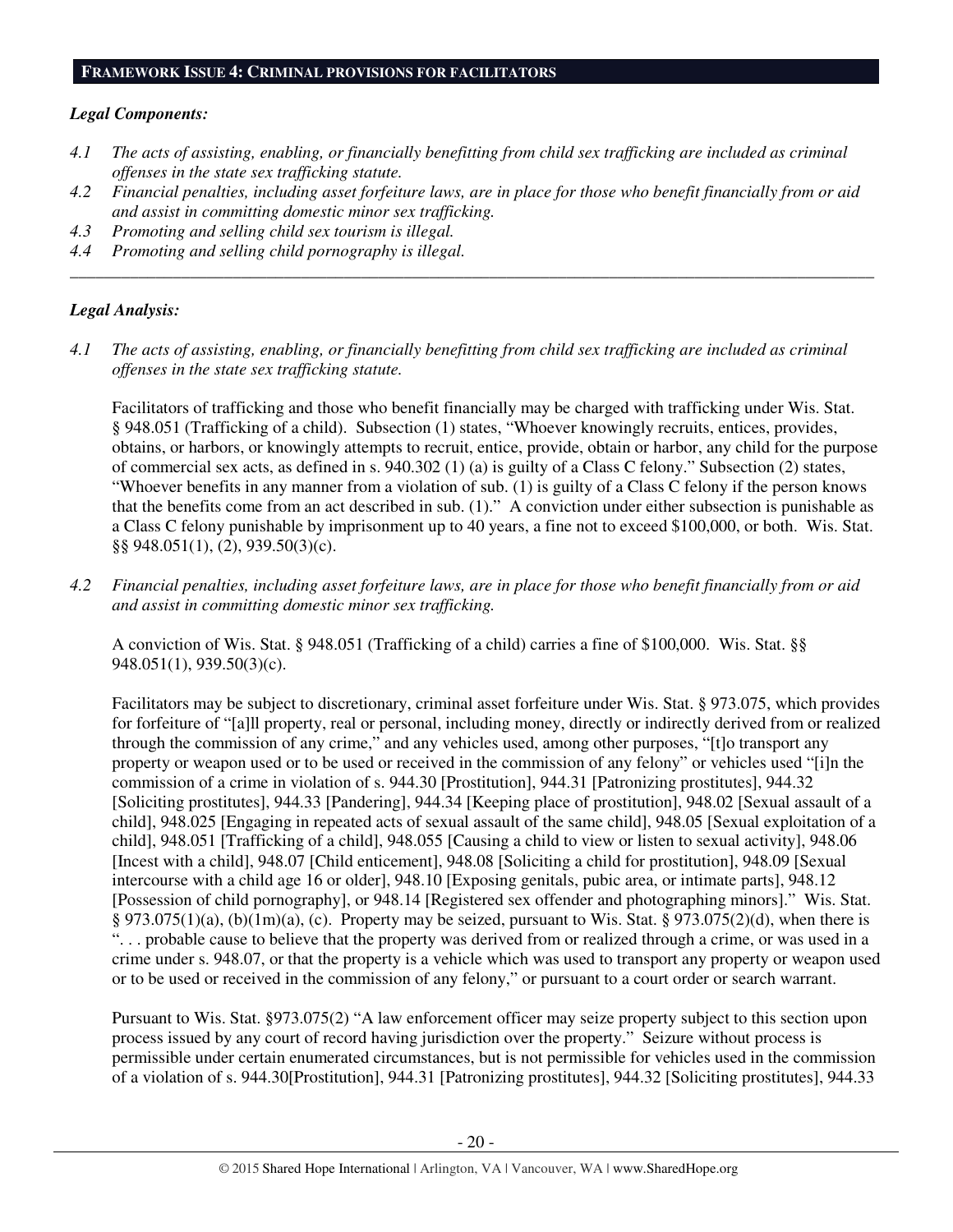[Pandering], 944.34 [Keeping a place of prostitution] 948.02 [Sexual assault of a child], 948.025 [Engaging in repeated acts of sexual assault of the same child], 948.05 [Sexual exploitation of a child], 948.051 [Trafficking of a child], 948.055 [Causing a child to view or listen to sexual activity], 948.06 [Incest with a child], 948.07 [Child enticement], 948.08 [Soliciting a child for prostitution], 948.09 [Sexual intercourse with a child age 16 or older], 948.10 [Exposing genitals, pubic area, or intimate parts], 948.12 [Possession of child pornography], or 948.14 [Registered sex offender and photographing minors]. Wis. Stat. §973.075(2). Distribution of forfeited property is governed by Wis. Stat. § 973.075(4), which states,

[T]he agency seizing the property may sell the property that is not required by law to be destroyed or transferred to another agency. The agency may retain any vehicle for official use or sell the vehicle. The agency seizing the property may deduct 50% of the amount received for administrative expenses of seizure, maintenance of custody, advertising and court costs and the costs of investigation and prosecution reasonably incurred. The remainder shall be deposited in the school fund as the proceeds of the forfeiture. If the property forfeited under ss. 973.075 to 973.077 is money, all the money shall be deposited in the school fund.

To the extent that it applies to facilitators, a conviction under Wis. Stat. § 946.83(3) (Prohibited activities) of the Wisconsin Organized Crime Control Act, is punishable as a Class E felony by a maximum fine of \$50,000. Wis. Stat. §§ 946.84(1), 939.50(3)(e). Instead of the fine listed in Wis. Stat. § 939.50(3)(e), "any person convicted of engaging in conduct in violation of s. 946.83, through which he or she derived pecuniary value, or by which he or she caused personal injury or property damage or other loss, may be fined not to exceed 2 times the gross value gained or 2 times the gross loss caused, whichever is the greater, plus court costs and the costs of investigation and prosecution, reasonably incurred." Wis. Stat. § 946.84(2).

Additionally, violation of Wis. Stat. § 946.83 or Wis. Stat. § 946.85 shall be grounds for mandatory criminal forfeiture "of all real or personal property used in the course of, or intended for use in the course of, derived from or realized through conduct in violation of s. 946.83 or 946.85." Wis. Stat. § 946.86(1). "Any injured person has a right or claim to forfeited property or the proceeds derived therefrom superior to any right or claim the state has under this section in the same property or proceeds." Wis. Stat. § 946.86(4). In addition to criminal penalties and forfeiture, Wis. Stat. § 946.87(2)(a) (Civil remedies) provides for civil forfeiture to the state of "[a]ll property, real or personal, including money, used in the course of, intended for use in the course of, derived from, or realized through, conduct which has resulted in a conviction for violation of s. 946.83 or 946.85."

Facilitators are subject to mandatory restitution orders pursuant to Wis. Stat. § 973.20(1r) (Restitution), which provides in part,

When imposing sentence or ordering probation for any crime, other than a crime involving conduct that constitutes domestic abuse under s. 813.12 (1) (am) or 968.075 (1) (a), for which the defendant was convicted, the court, in addition to any other penalty authorized by law, shall order the defendant to make full or partial restitution under this section to any victim of a crime considered at sentencing or, if the victim is deceased, to his or her estate, unless the court finds substantial reason not to do so and states the reason on the record.

Subsection (3)(a) states, "If a crime considered at sentencing resulted in bodily injury, the restitution order may require that the defendant," among other things, "(a) Pay an amount equal to the cost of necessary medical and related professional services and devices relating to physical, psychiatric and psychological care and treatment." In addition, subsection (4m) specifically provides restitution to minor victims of trafficking and states in part,

If the defendant violated  $\dots$  948.051 [Trafficking of a child]  $\dots$  and sub. (3) (a) does not apply, the restitution order may require that the defendant pay an amount, not to exceed \$10,000, equal to the cost of necessary professional services relating to psychiatric and psychological care and treatment. The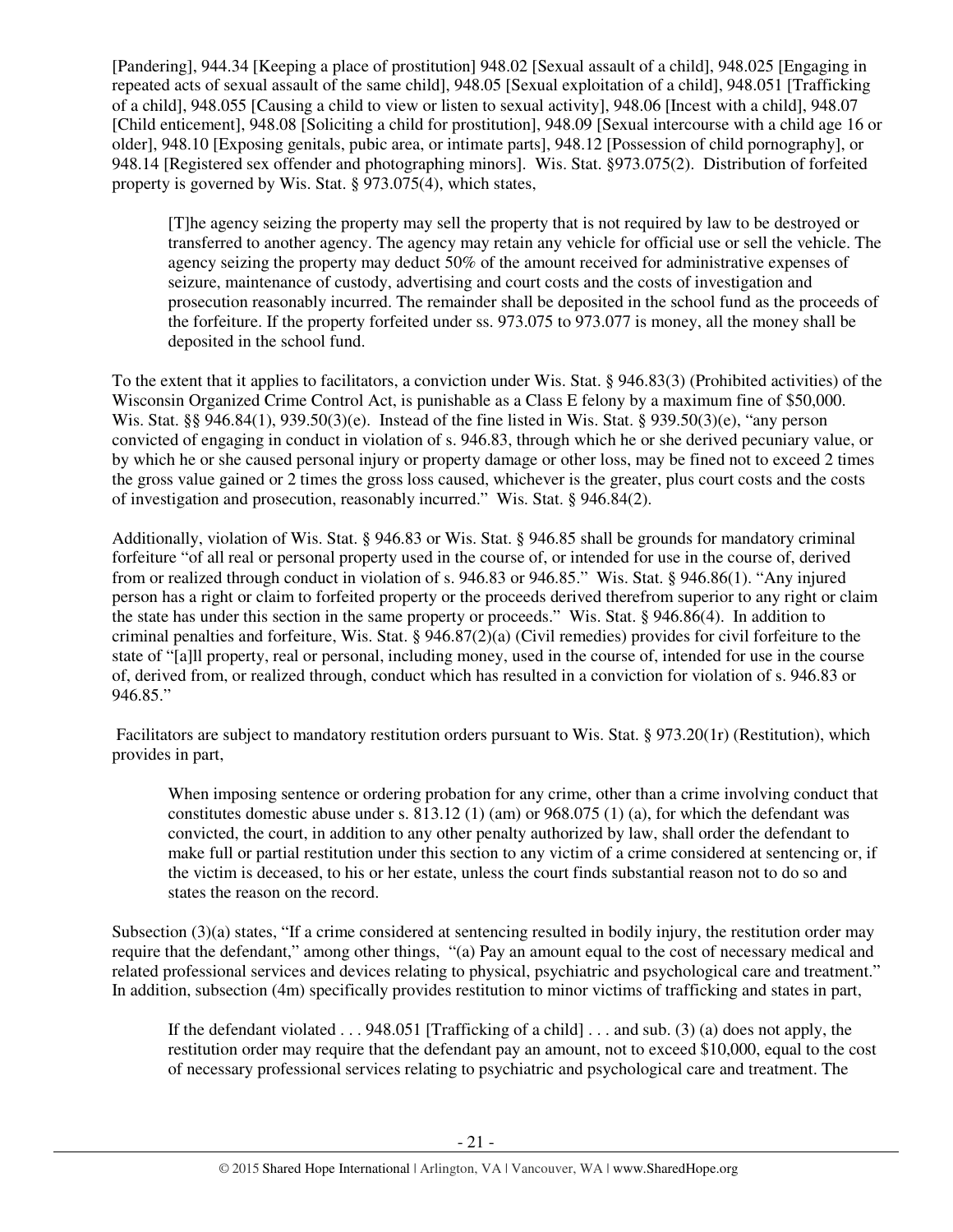\$10,000 limit under this subsection does not apply to the amount of any restitution ordered under sub. (3) or (5) for the cost of necessary professional services relating to psychiatric and psychological care and treatment.

Also, Wis. Stat. § 973.20(4o) states,

If the defendant violated s. 940.302 (2) [Human trafficking] or 948.051 [Trafficking of a child], and sub. (2) or (3) does not apply, the restitution order may require that the defendant pay an amount equal to any of the following:

(a) The costs of necessary transportation, housing, and child care for the victim.

(b) The greater of the following:

1. The gross income gained by the defendant due to the services of the victim.

2. The value of the victims services as provided under the state minimum wage.

(c) Any expenses incurred by the victim if relocation for personal safety is determined to be necessary by the district attorney.

(d) The costs of relocating the victim to his or her city, state, or country of origin.

*4.3 Promoting and selling child sex tourism is illegal.* 

Wisconsin has no statute specifically related to sex tourism.

4.3.1 Recommendation: Enact a law prohibiting selling or offering to sell travel services that include or facilitate travel for the purpose of engaging in commercial sexual exploitation of a minor or prostitution of a minor in Wisconsin.

## *4.4 Promoting and selling child pornography is illegal.*

Wis. Stat. § 948.05 (Sexual exploitation of a child) provides penalties for promoting or selling child pornography. Wis. Stat. § 948.05(1)(b) states, "Whoever . . . with knowledge of the character and content of the sexually explicit conduct involving the child . . . . Records or displays in any way a child engaged in sexually explicit conduct." In addition, Wis. Stat. § 948.05(1m) states, "Whoever produces, performs in, profits from, promotes, imports into the state, reproduces, advertises, sells, distributes, or possesses with intent to sell or distribute, any recording of a child engaging in sexually explicit conduct may be penalized under sub. (2p) if the person knows the character and content of the sexually explicit conduct involving the child and if the person knows or reasonably should know that the child engaging in the sexually explicit conduct has not attained the age of 18 years." Convictions by those over 18 of the above provisions are punishable as Class C felonies by imprisonment up to 40 years, a fine not to exceed \$100,000, or both. Wis. Stat.  $\S$ § 948.05(2p)(a), 939.50(3)(c). Also, "the court shall impose a bifurcated sentence" with a prison portion of no less than 5 years. If "the court finds that the best interests of the community will be served and the public will not be harmed," and "the person is no more than 48 months older than the child who is the victim of violation" a lesser sentence may be imposed. Wis. Stat. § 939.617(1), (2). If the actor is under 18, a conviction of either provision is punishable as a Class F felony punishable by imprisonment up to 12½ years, a fine not to exceed \$25,000, or both. Wis. Stat. §§ 948.05(2p)(b), 939.50(3)(f).

Wis. Stat. § 948.12(2m) states,

Whoever exhibits or plays a recording of a child engaged in sexually explicit conduct, if all of the following apply, may be penalized . . . :

(a) The person knows that he or she has exhibited or played the recording.

(b) Before the person exhibited or played the recording, he or she knew the character and content of the sexually explicit conduct.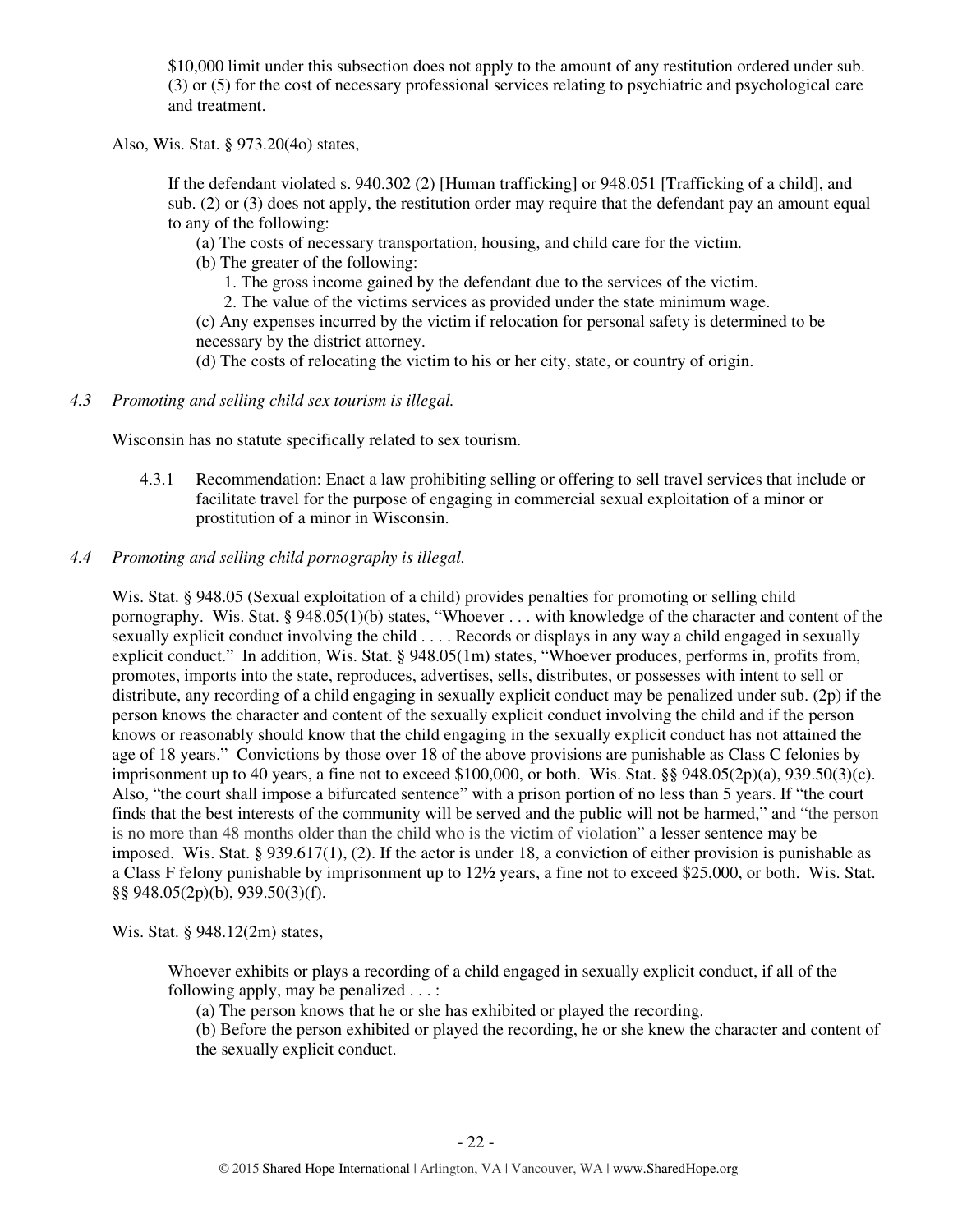(c) Before the person exhibited or played the recording, he or she knew or reasonably should have known that the child engaged in sexually explicit conduct had not attained the age of 18 years.

A conviction under Wis. Stat. § 948.12(2m) is punishable as a Class D felony by imprisonment up to 25 years, a fine not to exceed \$100,000, or both, unless the defendant is under 18, in which case it is punishable as a Class I felony by imprisonment up to  $3\frac{1}{2}$  years, a fine not to exceed \$10,000, or both. Wis. Stat. §§ 948.12(3)(a), (b), 939.50(3)(d), (i).

Wis. Stat. § 973.042(2) (Child pornography surcharge) provides,

If a court imposes a sentence or places a person on probation for a crime under s. 948.05 [Sexual exploitation of a child] or 948.12 [Possession of child pornography] and the person was at least 18 years of age when the crime was committed, the court shall impose a child pornography surcharge of \$500 for each image or each copy of an image associated with the crime. The court shall determine the number of images or copies of images associated with the crime by a preponderance of the evidence and without a jury.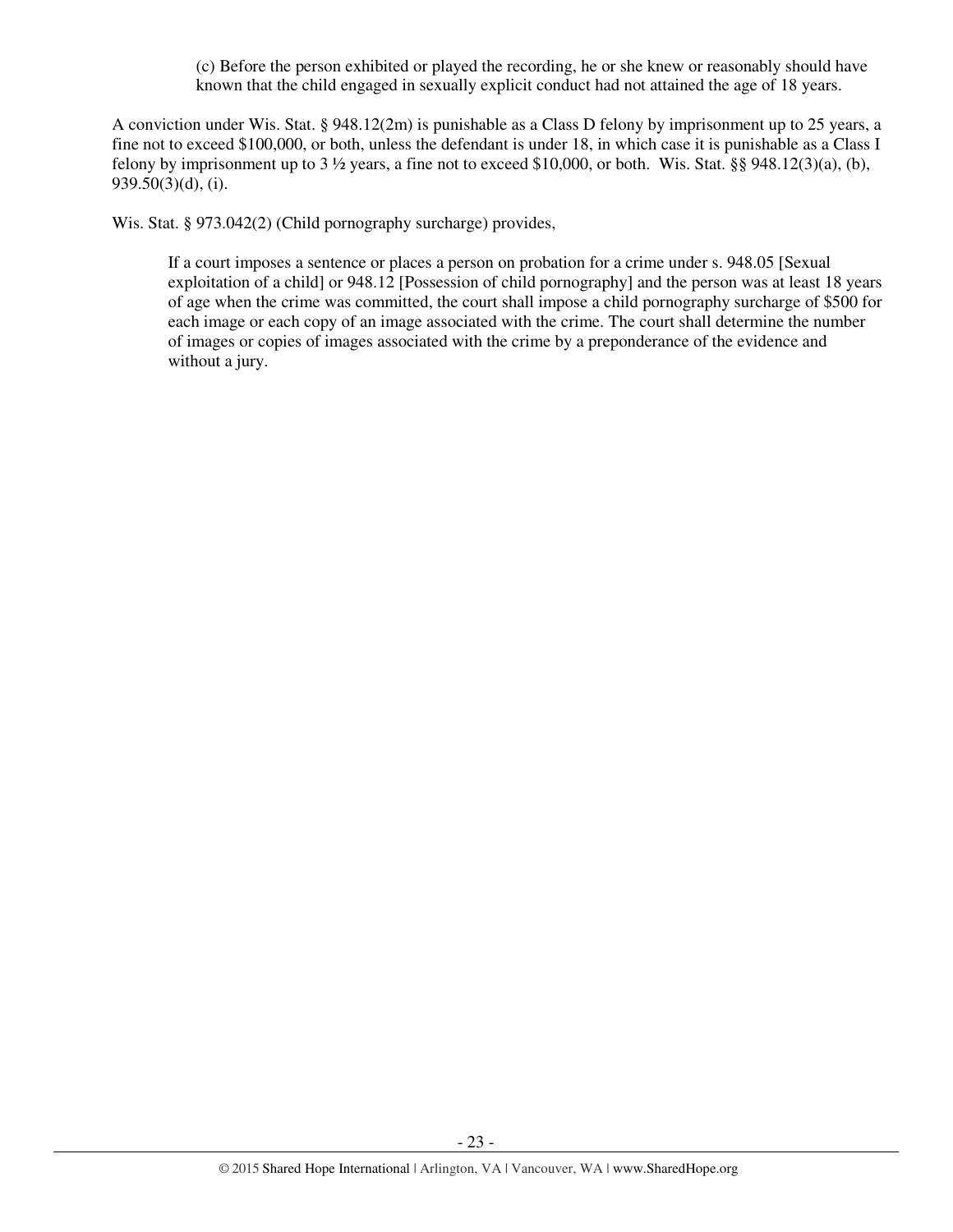#### **FRAMEWORK ISSUE 5: PROTECTIVE PROVISIONS FOR THE CHILD VICTIMS**

## *Legal Components:*

- *5.1 A victim of domestic minor sex trafficking or CSEC is defined as a victim for purposes of qualifying for crime victims' compensation and other victim benefits.*
- *5.2 The state sex trafficking statute expressly prohibits a defendant from raising consent of the minor to the commercial sex acts as a defense.*
- *5.3 Prostitution laws apply only to adults, preventing criminalization of minors under 18 for prostitution offenses.*
- *5.4 State law provides a non-punitive avenue to specialized services through one or more points of entry.*
- *5.5 Commercial sexual exploitation is identified as a type of abuse and neglect within child protection statutes.*
- *5.6 The definition of "caregiver" or another related term in the child welfare statutes is not a barrier to a sex trafficked child accessing the protection of child welfare.*
- *5.7 Crime victims' compensation is specifically available to a child victim of sex trafficking or commercial sexual exploitation of children (CSEC) without regard to ineligibility factors.*
- *5.8 Victim-friendly procedures and protections are provided in the trial process for minors under 18.*
- *5.9 Expungement or sealing of juvenile delinquency records resulting from arrests or adjudications for prostitution-related offenses committed as a result of, or in the course of, the commercial sexual exploitation of a minor is available within a reasonable time after turning 18.*
- *5.10 Victim restitution and civil remedies for victims of domestic minor sex trafficking or commercial sexual exploitation of children (CSEC) are authorized by law.*
- *5.11 Statutes of limitations for civil and criminal actions for child sex trafficking or commercial sexual exploitation of children (CSEC) offenses are eliminated or lengthened sufficiently to allow prosecutors and victims a realistic opportunity to pursue criminal action and legal remedies.*

*\_\_\_\_\_\_\_\_\_\_\_\_\_\_\_\_\_\_\_\_\_\_\_\_\_\_\_\_\_\_\_\_\_\_\_\_\_\_\_\_\_\_\_\_\_\_\_\_\_\_\_\_\_\_\_\_\_\_\_\_\_\_\_\_\_\_\_\_\_\_\_\_\_\_\_\_\_\_\_\_\_\_\_\_\_\_\_\_\_\_\_\_\_* 

## *Legal Analysis:*

l

*5.1 A victim of domestic minor sex trafficking or CSEC is defined as a victim for purposes of qualifying for crime victims' compensation and other victim benefits.* 

In Wis. Stat. § 950.02(4)(a)(1) (Definitions) in Chapter 950 (Rights of victims and witnesses of crime) of the Criminal Code, "victim" is defined in part as "[a] person against whom a crime<sup>38</sup> has been committed."

In Wis. Stat. § 949.01(6) (Definitions) of the Crime Victim Compensation law, a "victim" is defined as "a person who is injured or killed . . . by any act or omission of any other person that is within the description of any of the offenses listed in s.  $949.03(1)(b)$ ...." The offenses listed under Wis. Stat. §  $949.03(1)(b)$ (Compensable acts) include Wis. Stat. § 940.225 (Sexual assault), § 948.02 (Sexual assault of a child), § 948.025 (Engaging in repeated acts of sexual assault of the same child), § 948.05 (Sexual exploitation of a child), § 948.051 (Trafficking of a child), § 948.06 (Incest with a child), § 948.07 (Child enticement), §948.075 (Use of a computer to facilitate a child sex crime), § 948.08 (Soliciting a child for prostitution), § 948.09 (Sexual intercourse with a child 16 or older).

<sup>&</sup>lt;sup>38</sup> "Crime" is defined as "an act committed in this state which, if committed by a competent adult, would constitute a crime, as defined in s. 939.12." Wis. Stat. § 950.02(1m). Wis. Stat. § 939.12 states, "crime is conduct which is prohibited by state law and punishable by fine or imprisonment or both. Conduct punishable only by a forfeiture is not a crime."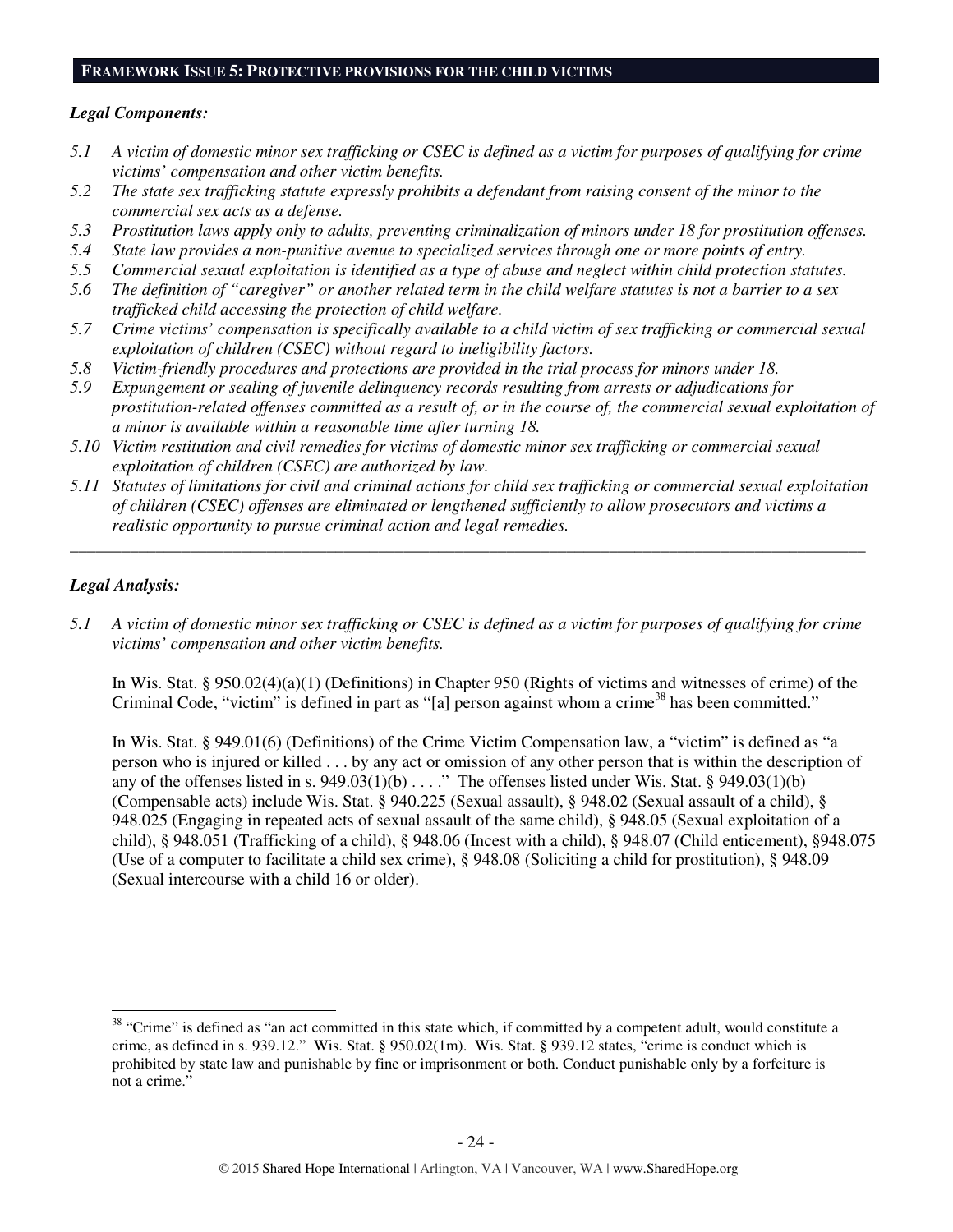*5.2 The state sex trafficking statute expressly prohibits a defendant from raising consent of the minor to the commercial sex acts as a defense.* 

The trafficking, CSEC, and sexual offenses specific to children are silent as to consent of the minor as a defense.

- 5.2.1 Recommendation: Amend Wis. Stat. § 948.051 (Trafficking of a child), Wisconsin's CSEC statutes, and sexual offenses specific to children to expressly prohibit a defense to a commercial sexual offense against a minor under 18 based on consent of the child to the sex act.
- *5.3 Prostitution laws apply only to adults, preventing criminalization of minors under 18 for prostitution offenses.*

Wisconsin's prostitution law distinguishes between minors and adults to provide a diversion process for minors but does not remove criminal liability for minors for prostitution charges. Wis. Stat. § 944.30 (2m) (Prostitution) states,

If the person under sub. (1m) has not attained the age of 18 years and if the court determines that the best interests of the person are served and society will not be harmed, the court may enter a consent decree under . . . or a deferred prosecution agreement . . . .

- 5.3.1 Recommendation: Amend Wis. Stat. § 944.30 (Prostitution) to eliminate liability for prostitution offenses for all minors under 18.
- *5.4 State law provides a non-punitive avenue to specialized services through one or more points of entry.*

# **Child Identified as Abused/Neglected**

Pursuant to Wis. Stat. § 48.02, a sexually exploited child is likely to be identified as abused or neglected. If a child is identified as abused or neglected under Wis. Stat. § 48.02, the definition of "caregiver" is sufficiently broad to involve Child Protective Services in investigations where the child is in the custody or control of a non-family trafficker. Since some juvenile sext trafficking victims are not under the control of a third party, Wis. Stat. § 48.981(3)(a), which allows a referral of suspected instances of noncaregiver abuse to child welfare, may enable more victims access to services.

Wis. Stat. § 48.981 provides that certain persons, including certain health care providers, school officials, and law enforcement officers who "ha[ve] reasonable cause to suspect that a child seen by the person in the course of professional duties has been abused<sup>39</sup> or neglected,<sup>40</sup> or who has reason to believe that a child seen by the person in the course of professional duties has been threatened with abuse or neglect and that abuse or neglect

 $\overline{a}$ 

- (e) A violation of s. 948.055 [Causing a child to view or listen to sexual activity].
- (f) A violation of s. 948.10 [Exposing genitals or pubic area].

<sup>40</sup> "Neglect" is defined in Wis. Stat. § 48.02(12g) as "failure, refusal or inability on the part of a caregiver, for reasons other than poverty, to provide necessary care, food, clothing, medical or dental care or shelter so as to seriously endanger the physical health of the child."

<sup>&</sup>lt;sup>39</sup> "Abuse" is defined in Wis. Stat. §  $48.02(1)$  in part as

<sup>(</sup>b) [s]exual intercourse or sexual contact under s. 940.225 [Sexual assault], 948.02 [Sexual assault of a child], 948.025 [Engaging in repeated acts of sexual assault of the same child], or 948.085 [Sexual assault of a child placed in substitute care].

<sup>(</sup>c) A violation of s. 948.05 [Sexual exploitation of a child].

<sup>(</sup>d) Permitting, allowing or encouraging a child to violate s. 944.30 (1m) [Prostitution].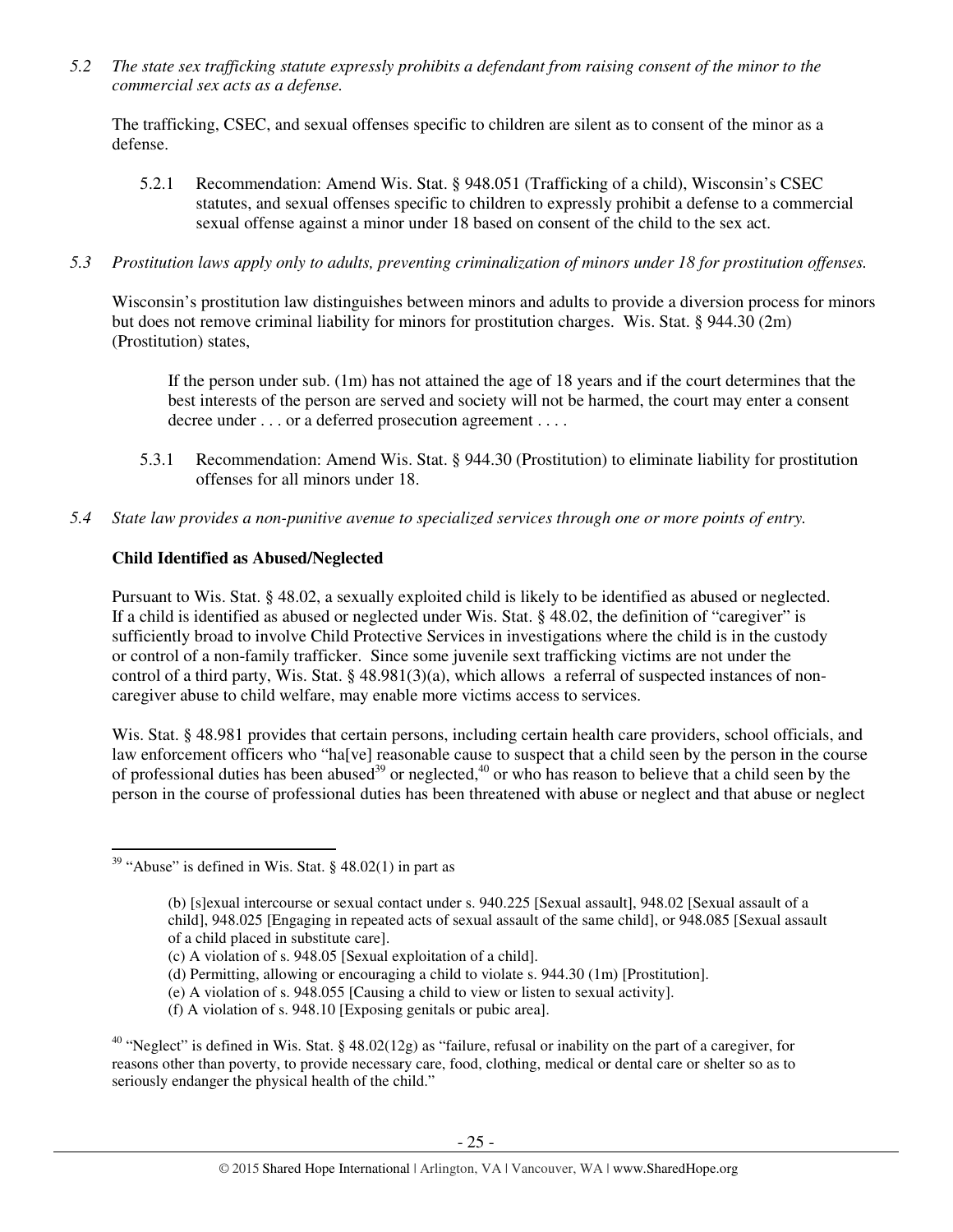of the child will occur" must immediately inform the county department or a licensed child welfare agency. Wis. Stat. § 48.981(2)(a), (3)(a)(1).

However, exceptions to the reporting requirement apply to health care providers pursuant to Wis. Stat. §  $48.981(2m)(c)$ , which states,

Except as provided under pars. (d) and (e), the following persons are not required to report as suspected or threatened abuse, as defined in s. 48.02 (1) (b), sexual intercourse or sexual contact involving a child:

1. A health care provider<sup>41</sup> who provides any health care service<sup>42</sup> to a child. 4. A person who obtains information about a child who is receiving or has received health care

services from a health care provider.

This exception to the reporting requirement is limited by Wis. Stat.  $\S$  48.981(2m)(d), (e), which state,

(d) Any person described under par. (c) 1. or 4. shall report as required under sub. (2) if he or she has reason to suspect any of the following:

1. That the sexual intercourse or sexual contact occurred or is likely to occur with a caregiver. 2. That the child suffered or suffers from a mental illness or mental deficiency that rendered or renders the child temporarily or permanently incapable of understanding or evaluating the consequences of his or her actions.

3. That the child, because of his or her age or immaturity, was or is incapable of understanding the nature or consequences of sexual intercourse or sexual contact.

4. That the child was unconscious at the time of the act or for any other reason was physically unable to communicate unwillingness to engage in sexual intercourse or sexual contact.

5. That another participant in the sexual contact or sexual intercourse was or is exploiting the child. (e) In addition to the reporting requirements under par. (d), a person described under par. (c) 1. or 4. shall report as required under sub. (2) if he or she has any reasonable doubt as to the voluntariness of the child's participation in the sexual contact or sexual intercourse.

I. Initial Custody

l

a. Authority for Initial Custody

Once a report is made, "the agency shall evaluate the report to determine whether there is reason to suspect that a caregiver has abused or neglected the child, has threatened the child with abuse or neglect, or has facilitated or failed to take action to prevent the suspected or threatened abuse or neglect of the child." Wis. Stat. § 48.981(3)(c)(1)(a). Under Wis. Stat. § 48.981(3)(c)(1)(a),

Except as provided in sub. (3m), if the agency determines that a caregiver is suspected of abuse or neglect or of threatened abuse or neglect of the child, determines that a caregiver is suspected of facilitating or failing to take action to prevent the suspected or threatened abuse or neglect of the child, or cannot determine who abused or neglected the child, within 24 hours after receiving the report the agency shall . . . initiate a diligent investigation to determine if the child is in need of protection or services. If the agency determines that a person who is not a caregiver is suspected of abuse or of threatened abuse, the agency may, in accordance with that authority, initiate a diligent investigation to determine if the child is in need or protection or services. . . .

 $41$  "'Health care provider' means a physician, as defined under s. 448.01 (5), a physician assistant, as defined under s.  $448.01$  (6), or a nurse holding a certificate of registration under s.  $441.06$  (1) or a license under s.  $441.10$  (3)." Wis. Stat. § 48.981(2m)(b)(1).

<sup>&</sup>lt;sup>42</sup> "'Health care service' means family planning services, as defined in s. 253.07 (1) (b), 1995 stats, pregnancy testing, obstetrical health care or screening, diagnosis and treatment for a sexually transmitted disease." Wis. Stat. § 48.981(2m)(b)(2).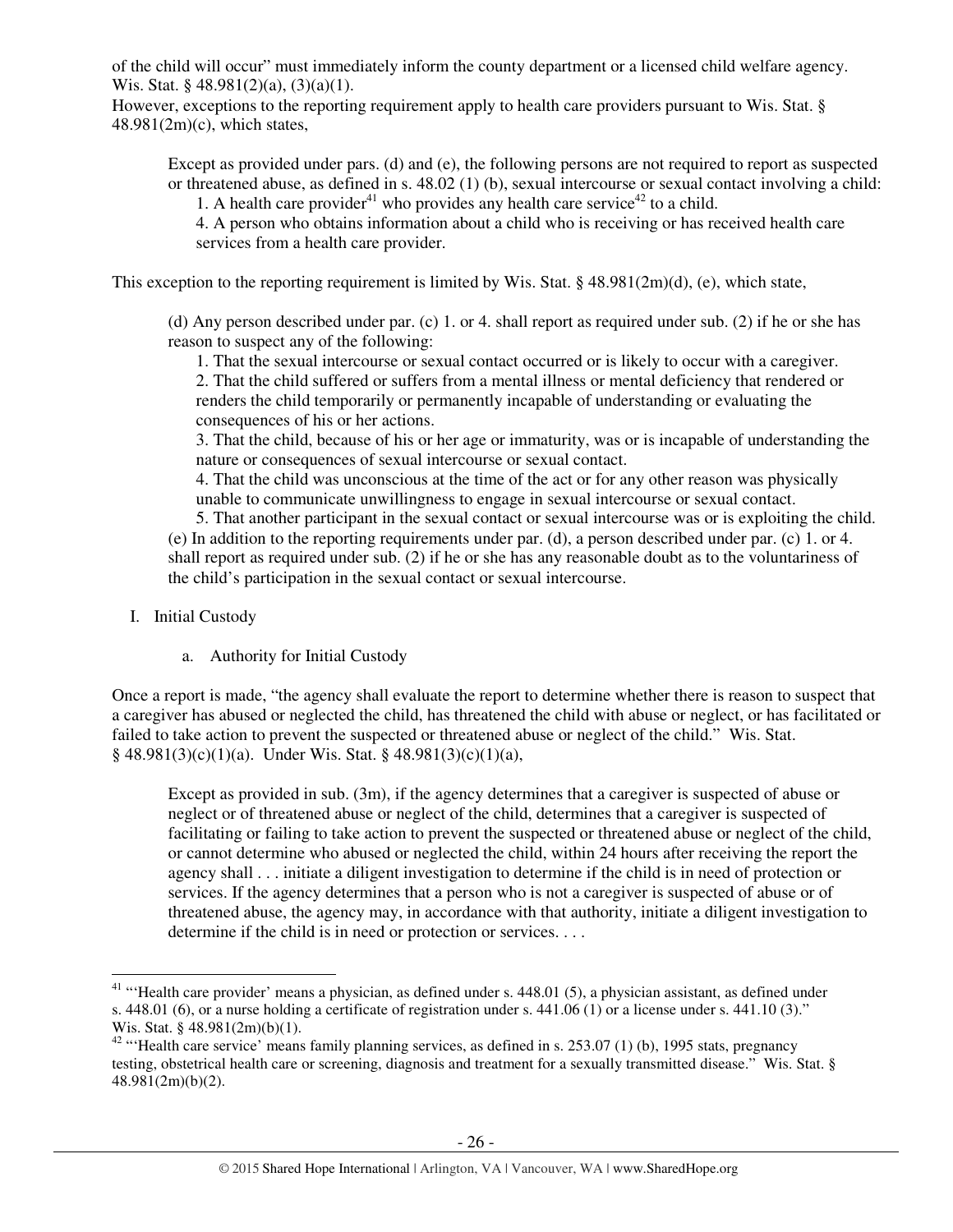a. If the person making the investigation is an employee of the county department or, in a county having a population of 500,000 or more, the department or a licensed child welfare agency under contract with the department and he or she determines that it is consistent with the child's best interest in terms of physical safety and physical health to remove the child from his or her home for immediate protection, he or she shall take the child into custody under s. 48.08 (2) or 48.19 (1) (c) and deliver the child to the intake worker under s. 48.20.

b. If the person making the investigation is an employee of a licensed child welfare agency which is under contract with the county department and he or she determines that any child in the home requires immediate protection, he or she shall notify the county department of the circumstances and together with an employee of the county department shall take the child into custody under s. 48.08 (2) or 48.19 (1) (c) and deliver the child to the intake worker under s. 48.20.

Under  $48.981(3)(c)5m$ , as amended by A.B. 40

The county department or, in a county having a population of 500,000 or more, the department or a licensed child welfare agency under contract with the department may include in a determination under subd. 4. a determination that a specific person has abused or neglected a child. If the county department, department, or licensed child welfare agency makes an initial determination that a specific person has abused or neglected a child, the county department, department, or licensed child welfare agency shall provide that person with an opportunity for a review of that initial determination in accordance with rules promulgated by the department before the county department, department, or licensed child welfare agency may make a final determination that the person has abused or neglected a child. Within 5 days after the date of a final determination that a specific person has abused or neglected a child, the county department, department, or licensed child welfare agency shall notify the person in writing of the determination, the person's right to a contested case hearing on the determination under ch. 227, and the procedures under sub. 5p. by which the person may receive that hearing.

A child may be taken into custody under, among other things, "[a]n order of the judge if made upon a showing satisfactory to the judge that the welfare of the child demands that the child be immediately removed from his or her present custody." Wis. Stat. § 48.19(c). Additionally, a child can be taken into custody if there are "[c]ircumstances in which a law enforcement officer believes on reasonable grounds that any of the following conditions exists: . . . . 4. The child has run away from his or her parents, guardian or legal or physical custodian. 5. The child is suffering from illness or injury or is in immediate danger from his or her surroundings and removal from those surroundings is necessary." Wis. Stat. §  $48.19(d)(4)$ , (5).

# b. Placement

Once taken into custody, Wis. Stat. § 48.20(2)(ag) (Release or delivery of child from custody) provides that "[e]xcept as provided in pars. (b) to (d), a person taking a child into custody shall make every effort to release the child immediately to the child's parent, guardian, [or] legal custodian . . . ." Under subsections (2)(b)–(d),

(b) If the child's parent, guardian, legal custodian, or Indian custodian is unavailable, unwilling, or unable to provide supervision for the child, the person who took the child into custody may release the child to a responsible adult after counseling or warning the child as may be appropriate. (c) If the child is 15 years of age or older, the person who took the child into custody may release the child without immediate adult supervision after counseling or warning the child as may be appropriate. (d) If the child is a runaway, the person who took the child into custody may release the child to a home authorized under s. 48.227 [Runaway homes].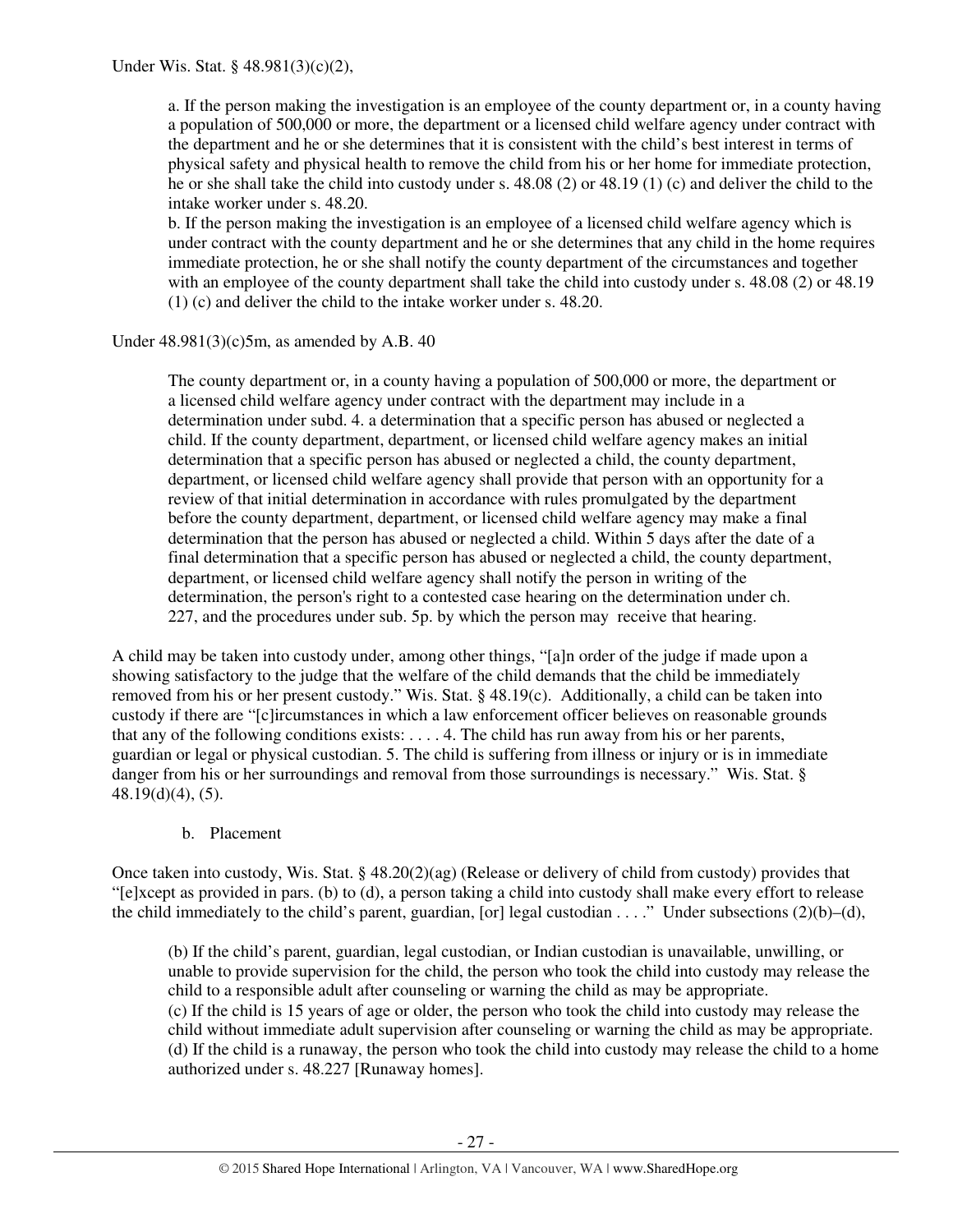Wis. Stat. § 48.20(3) (Release or delivery of child from custody) further provides in part, "If the child is not released under sub. (2), the person who took the child into custody shall arrange in a manner determined by the court and law enforcement agencies for the child to be interviewed by the intake worker under s.  $48.067(2)$ .<sup>43</sup> Pursuant to Wis. Stat. § 48.20(7)(b), "The intake worker shall review the need to hold the child in custody and shall make every effort to release the child from custody as provided in par. (c). The intake worker shall base his or her decision as to whether to release the child or to continue to hold the child in custody on the criteria specified in s. 48.205 (1) and criteria established under s. 48.06 (1) or (2)." If the child is held in custody, Wis. Stat. § 48.20(8)(a) provides in part that, "the intake worker shall notify the child's parent, guardian, legal custodian, and Indian custodian of the reasons for holding the child in custody and of the child's whereabouts unless there is reason to believe that notice would present imminent danger to the child."

II. Process Following Initial Custody

Under Wis. Stat. § 48.205(1) (Criteria for holding a child or expectant mother in physical custody),

(1) A child may be held under s. 48.207 (1), 48.208 or 48.209 if the intake worker determines that there is probable cause to believe the child is within the jurisdiction of the court and:

(a) Probable cause exists to believe that if the child is not held he or she will cause injury to himself or herself or be subject to injury by others.

. . . .

(b) Probable cause exists to believe that the parent, guardian or legal custodian of the child or other responsible adult is neglecting, refusing, unable or unavailable to provide adequate supervision and care and that services to ensure the child's safety and well-being are not available or would be inadequate.

(c) Probable cause exists to believe that the child will run away or be taken away so as to be unavailable for proceedings of the court or its officers.

. . . .

. . . .

# III. Placement process pending adjudication/investigation

Under Wis. Stat. § 48.21(1) (Hearing for child in custody), if the child is not released, a hearing must be held within 48 hours of the decision to detain the child, excluding holidays and weekends. "By the time of the hearing a petition under s. 48.25 shall be filed, except that no petition need be filed when the child is taken into custody under s. 48.19 (1) (b) or (d) 2. or 7. or when the child is a runaway from another state, in which case a

l

 $43$  Wis. Stat. 48.067(2) provides,

To carry out the objectives and provisions of this chapter but subject to its limitations, intake workers shall:

<sup>. . . .</sup>  (2) Interview, unless impossible, any child or expectant mother of an unborn child who is taken into physical custody and not released, and when appropriate interview other available concerned parties. If the child cannot be interviewed, the intake worker shall consult with the child's parent or a responsible adult. If an adult expectant mother of an unborn child cannot be interviewed, the intake worker shall consult with an adult relative or friend of the adult expectant mother. No child may be placed in a juvenile detention facility unless the child has been interviewed in person by an intake worker, except that if the intake worker is in a place which is distant from the place where the child is or the hour is unreasonable, as defined by written court intake rules, and if the child meets the criteria under s. 48.208, the intake worker, after consulting by telephone with the law enforcement officer who took the child into custody, may authorize the secure holding of the child while the intake worker is en route to the in-person interview or until 8 a.m. of the morning after the night on which the child was taken into custody.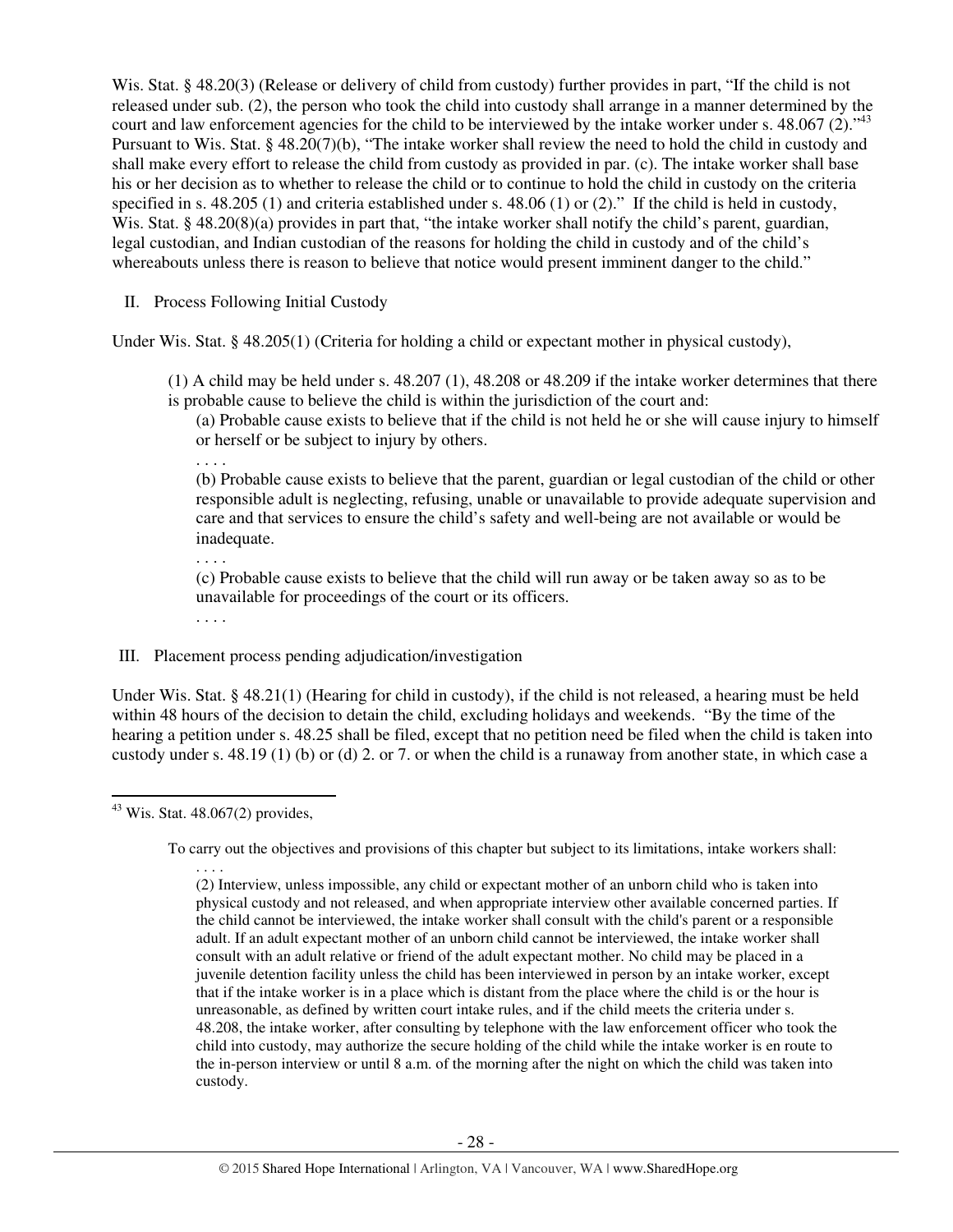written statement of the reasons for holding the child in custody shall be substituted if the petition is not filed." Wis. Stat. §  $48.21(1)(a)$ . If a hearing is not held and no petition or statement filed, unless an extension is permitted, the child is to be released. Wis. Stat. § 48.21(1)(a).

A 72-hour extension can be given under subsection (1)(b) if no petition has been filed and the judge determines, based on facts from the hearing, that "probable cause exists to believe," among other things, "[t]hat the child is an imminent danger to himself or herself or to others" or that "the parent, guardian, or legal custodian of the child or other responsible adult is neglecting, refusing, unable, or unavailable to provide adequate supervision and care." Wis. Stat.  $§$  48.21(1)(b)(2), (3).

IV. Outcomes

Under Wis. Stat. § 48.21(4),

If the judge or circuit court commissioner finds that the child should be continued in custody under the criteria of s. 48.205 [Criteria for holding a child or expectant mother in physical custody], he or she shall enter one of the following orders:

(a) Place the child with a parent, guardian, legal custodian or other responsible person and may impose reasonable restrictions on the child's travel, association with other persons or places of abode during the period of placement, including a condition requiring the child to return to other custody as requested; or subject the child to the supervision of an agency agreeing to supervise the child. Reasonable restrictions may be placed upon the conduct of the parent, guardian, legal custodian or other responsible person which may be necessary to ensure the safety of the child. (b) Order the child held in an appropriate manner under s. 48.207 [Places where a child or expectant mother may be held in nonsecure custody], 48.208 [Criteria for holding a child in a juvenile detention facility] or 48.209 [Criteria for holding a child in county jail].

Wis. Stat. § 48.207(3) states, "A child taken into custody under s. 48.981 [Abused or neglected children and abused unborn children] may be held in a hospital, foster home, relatives home, or other appropriate medical or child welfare facility that is not used primarily for the detention of delinquent children."<sup>44</sup> A child may only be held in a juvenile detention facility if the child consents to it to protect the child from a threat and it is "ordered

l

(b) The home of a relative, [unless the relative has committed first or second degree intentional homicide of the child's parent  $\ldots$ . The person making the custody decision shall consider the wishes of the child in making that determination.

(c) A licensed foster home if the placement does not violate the conditions of the license.

(cm) A licensed group home provided that the placement does not violate the conditions of the license. (d) A nonsecure facility operated by a licensed child welfare agency.

(e) A licensed private or public shelter care facility.

(f) The home of a person not a relative, if the placement does not exceed 30 days, though the placement may be extended for an additional 30 days for cause by the court, and if the person has not had a license under s. 48.62 refused, revoked, or suspended within the last 2 years.

 $(g)$  A hospital as defined in s. 50.33 (2) (a) and (c) or physician's office if the child is held under s. 48.20 (4) or (4m).

(h) A place listed in s.  $51.15$  (2) if the child is held under s.  $48.20$  (5).

(i) An approved public treatment facility for emergency treatment if the child is held under s. 48.20 (6). (k) A facility under s. 48.58.

<sup>44</sup> Wis. Stat. § 48.207(1) states,

A child held in physical custody under s. 48.205 (1) may be held in any of the following places: (a) The home of a parent or guardian, [unless the parent or guardian has committed first or second degree intentional homicide of the child's parent] . . . . The person making the custody decision shall consider the wishes of the child in making that determination.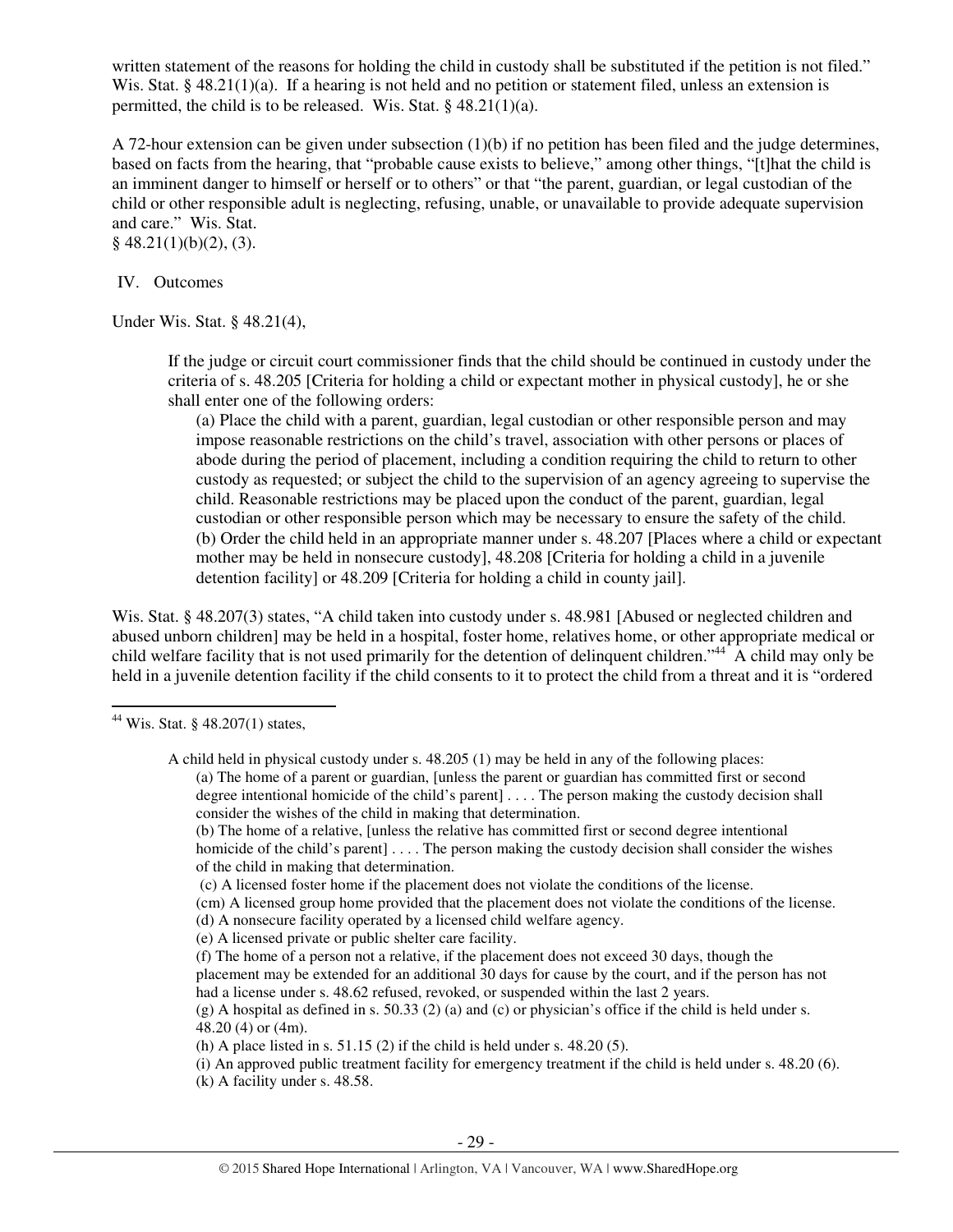by the judge in a protective order" or if probable cause exists to believe that the child has run away from nonsecure custody or committed a delinquent act "and no other suitable alternative exists." Wis. Stat. § 48.208(3), (4). Furthermore, a child may not be held in a county jail with other incarcerated adults unless no other facility is available and certain criteria are met or the criteria are met, the child receives a hearing, the judge orders the transfer, and the child "presents a substantial risk of physical harm to other persons in the juvenile detention facility, as evidenced by previous acts or attempts, which can only be avoided by transfer to the jail." Wis. Stat. § 48.209(1), (2).

# **Child Identified as Juvenile**

Commercially sexually exploited children may be treated as juveniles<sup>45</sup> within Chapter 938 (The Juvenile Justice Code) rather than being treated as abused children.

Wis. Stat. § 938.13 states,

Except as provided in s. 938.028 (3), the court has exclusive original jurisdiction over a juvenile alleged to be in need of protection or services which can be ordered by the court if any of the following conditions applies:

(4) Uncontrollable. The juvenile's parent or guardian signs the petition requesting jurisdiction under this subsection and is unable or needs assistance to control the juvenile.

(6) Habitually truant from school. Except as provided under s. 938.17 (2), the juvenile is habitually truant from school and evidence is provided by the school attendance officer that the activities under s. 118.16 (5) have been completed or were not required to be completed as provided in s. 118.16 (5m).

(6m) School dropout. The juvenile is a school dropout, as defined in s. 118.153 (1) (b).

(7) Habitually truant from home. The juvenile is habitually truant from home and either the juvenile, a parent or guardian, or a relative in whose home the juvenile resides signs the petition requesting jurisdiction and attests in court that reconciliation efforts have been attempted and have failed.

(12) Delinquent act before age 10. The juvenile is under 10 years of age and has committed a delinquent act.

(14) Not responsible or not competent. The juvenile has been determined, under s. 938.30 (5) (c), to be not responsible for a delinquent act by reason of mental disease or defect or has been determined, under s. 938.30 (5) (d), to be not competent to proceed.

I. Initial Custody

 $\overline{a}$ 

a. Authority for Initial Custody

Pursuant to Wis. Stat. § 938.12(1) (Jurisdiction over juveniles alleged to be delinquent), "The court has exclusive jurisdiction, except as provided in ss. 938.17, 938.18, and 938.183, over any juvenile 10 years of age or older who is alleged to be delinquent."<sup>46</sup> Under subsection (2), "If a petition alleging that a juvenile is delinquent is filed before the juvenile is 17 years of age, but the juvenile becomes 17 years of age before

<sup>&</sup>lt;sup>45</sup> Wis. Stat. § 938.02(10m) defines "juvenile" as "when used without further qualification, . . . a person who is less than 18 years of age, except that for purposes of investigating or prosecuting a person who is alleged to have violated a state or federal criminal law or any civil law or municipal ordinance, 'juvenile' does not include a person who has attained 17 years of age."

<sup>&</sup>lt;sup>46</sup> Wis. Stat. § 938.02(3m) defines "delinquent" as "a juvenile who is 10 years of age or older who has violated any state or federal criminal law, except as provided in ss. 938.17 [Jurisdiction over traffic, boating, snowmobile, and all-terrain vehicle violations and over civil law and ordinance violations], 938.18 [Jurisdiction for criminal proceedings for juveniles 14 or older; waiver hearing] and 938.183 [Original adult court jurisdiction for criminal proceedings], or who has committed a contempt of court, as defined in s. 785.01(1), as specified in s. 938.355(6g)."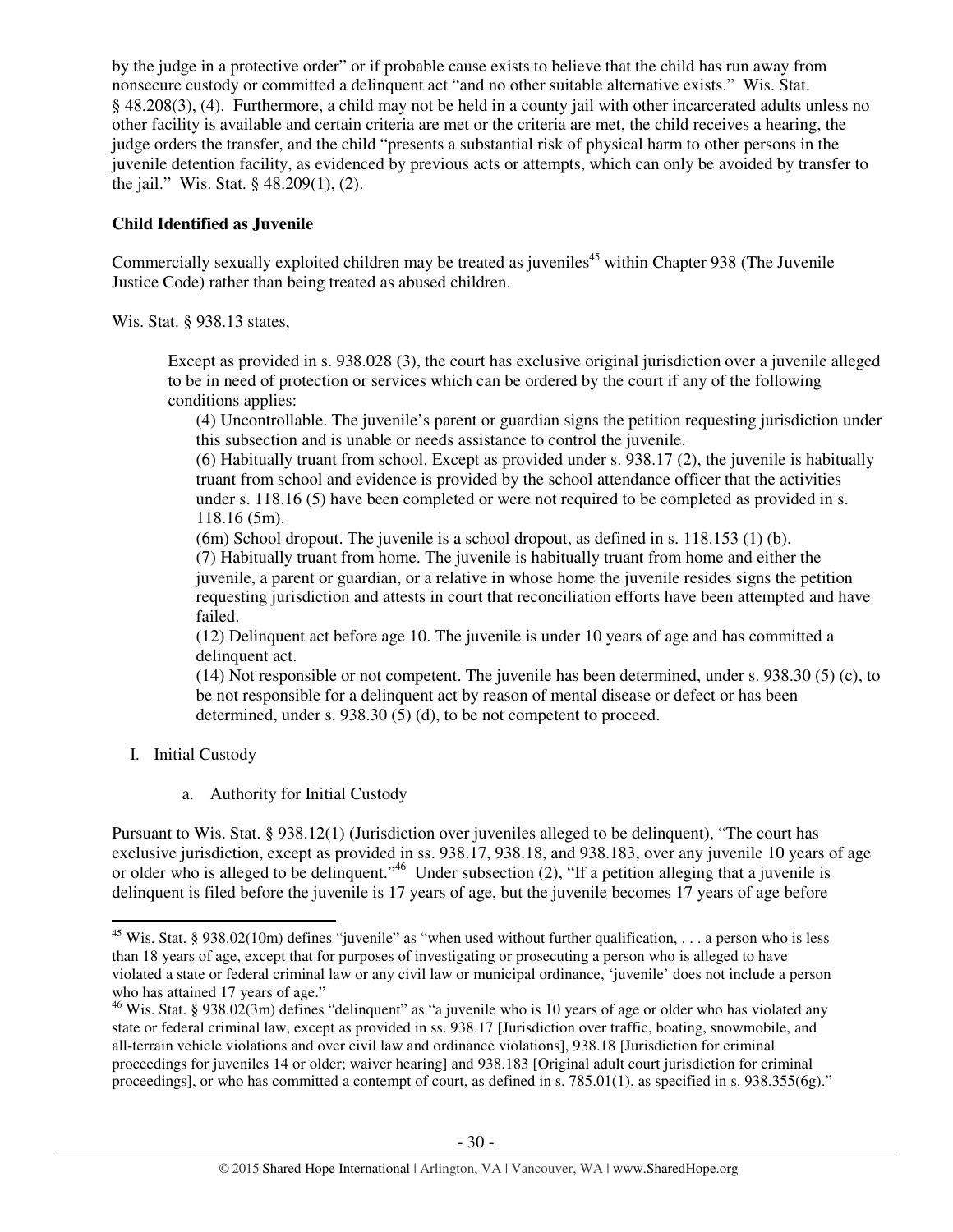admitting the facts of the petition at the plea hearing or if the juvenile denies the facts, before an adjudication, the court retains jurisdiction over the case."<sup>47</sup> Wis. Stat. § 938.125 states,

The court has exclusive jurisdiction over a juvenile alleged to have violated a law punishable by forfeiture or a county, town, or other municipal ordinance, except as follows:

(1) As provided under s. 938.17 [Jurisdiction over traffic, boating, snowmobile, and all-terrain vehicle violations and over civil law and ordinance violations].

(2) The court has exclusive jurisdiction over a juvenile alleged to have violated an ordinance enacted under s. 118.163 (2) [Municipal truancy and school dropout ordinances] only if evidence is provided by the school attendance officer that the activities under s. 118.16 (5) [Truancy committee and plan] have been completed or were not required to be completed as provided in s. 118.16 (5m).

Once a juvenile is taken into custody under Wis. Stat. § 938.19 (Taking a juvenile into custody), the process for releasing or retaining custody closely tracks the procedures for release of a child reported as abused under the Children's Code. Wis. Stat. § 938.19(1) states in part,

A juvenile may be taken into custody under any of the following:

(a) A warrant.

. . . .

(c) A court order if there is a showing that the welfare of the juvenile demands that the juvenile be immediately removed from his or her present custody. The order shall specify that the juvenile be held in custody under s. 938.207.

(d) Circumstances in which a law enforcement officer believes on reasonable grounds that any of the following conditions exists:

3. The juvenile is committing or has committed an act which is a violation of a state or federal criminal law.

4. The juvenile has run away from his or her parents, guardian or legal or physical custodian.

5. The juvenile is suffering from illness or injury or is in immediate danger from his or her surroundings and removal from those surroundings is necessary.

. . . .

. . . .

10. The juvenile is absent from school without an acceptable excuse under s. 118.15

b. Placement

l

Under Wis. Stat. § 938.20 (Release or delivery from custody), the juvenile may be released to a parent or legal guardian or if a parent or legal guardian is unavailable or unwilling, the juvenile may be release to a responsible adult with counseling or warning if appropriate. Wis. Stat. § 938.20(2)(ag), (b). A juvenile over the age of 15 may be released without supervision after counseling or warning if appropriate. Wis. Stat. § 938.20(2)(c). "If the juvenile is a runaway, the person who took the juvenile into custody may release the juvenile to a home under s. 48.227 [Runaway homes]." Wis. Stat. § 938.20(2)(d). An intake worker "shall review the need to hold the juvenile in custody and shall make every effort to release the juvenile from custody as provided in par. (c) The intake worker shall base his or her decision as to whether to release the juvenile or to continue to hold the juvenile in custody on the criteria under s. 938.205 and criteria established under s. 938.06 (1) or (2)." Wis. Stat. § 938.20(7)(b).

<sup>&</sup>lt;sup>47</sup> Wis. Stat. § 938.02(1) (Definitions) defines "adult" as "a person who is 18 years of age or older, except that for purposes of investigating or prosecuting a person who is alleged to have violated any state or federal criminal law or any civil law or municipal ordinance, 'adult' means a person who has attained 17 years of age."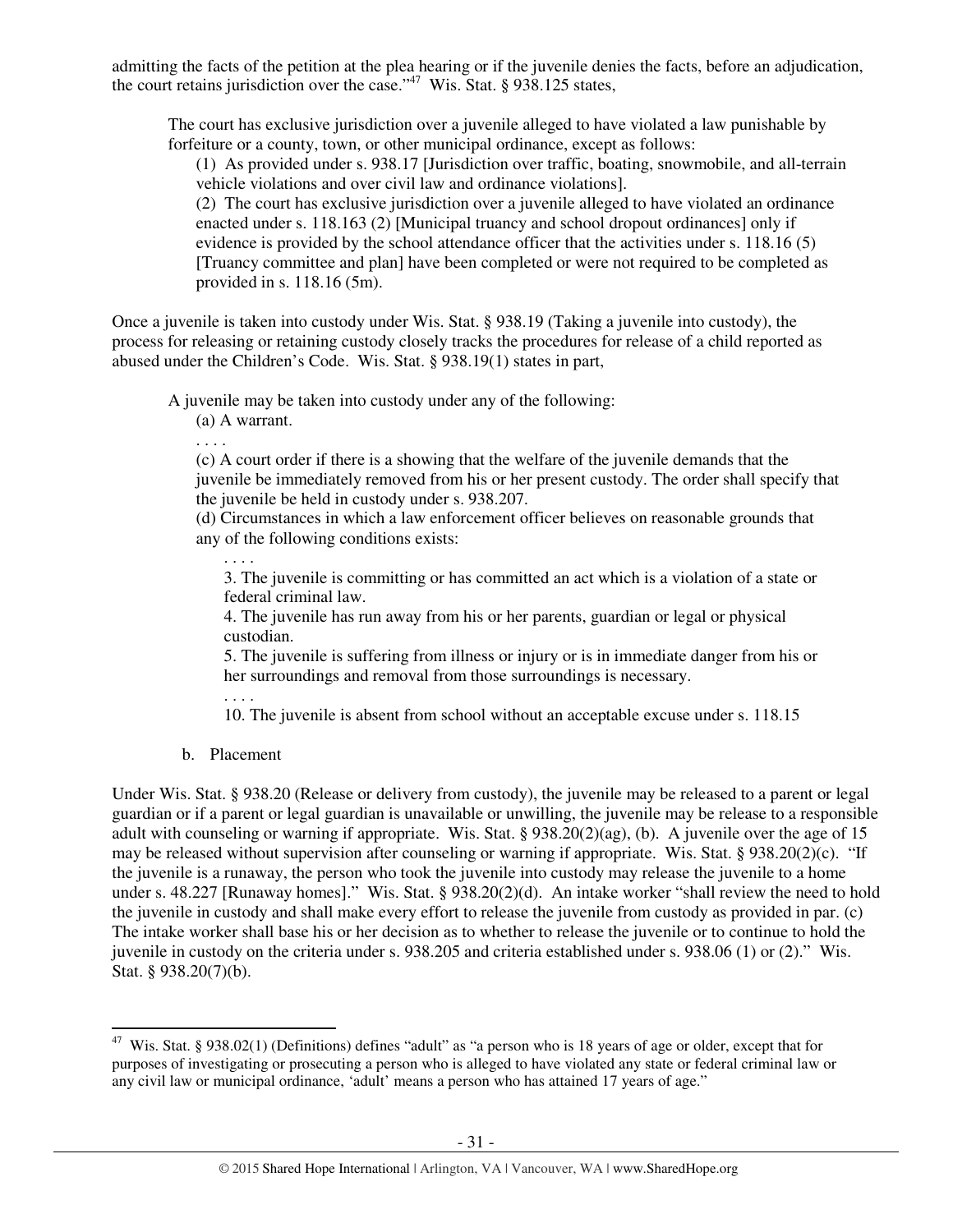A juvenile may be held under s. 938.207, 938.208, or 938.209 (1) if the intake worker determines that there is probable cause to believe the juvenile is within the jurisdiction of the court and if probable cause exists to believe any of the following:

(a) That the juvenile will commit injury to the person or property of others if not held. (b) That the parent, guardian, or legal custodian of the juvenile or other responsible adult is neglecting, refusing, unable, or unavailable to provide adequate supervision and care and that services to ensure the juveniles safety and well-being are not available or would be inadequate. (c) That the juvenile will run away or be taken away so as to be unavailable for proceedings of the court or its officers, proceedings of the division of hearings and appeals in the department of administration for revocation of aftercare supervision, or action by the department or county department relating to a violation of a condition of the juveniles placement in a Type 2 juvenile correctional facility or a Type 2 residential care center for children and youth or a condition of the juveniles participation in the intensive supervision program under s. 938.534.

Various nonsecure placement options are listed in Wis. Stat. §  $938.207(1)(a)–(k)$ . A child may only be held in a juvenile detention facility if "the intake worker determines that one of" certain conditions apply, including "[t]he juvenile consents in writing to being held in order to protect him or her from an imminent physical threat from another and such secure custody is ordered by the court in a protective order" or "[p]robable cause exists to believe that the juvenile, having been placed in nonsecure custody by an intake worker under s. 938.207 or by the court under s. 938.21 (4), has run away or committed a delinquent act and no other suitable alternative exists." Wis. Stat. § 938.208(3), (4).

II. Referral to Alternative Process

The prostitution statute creates an alternative to juvenile delinquency for children under the age of 18 charged with prostitution. Pursuant to Wis. Stat. § 944.30 (2m) (Prostitution),

If the person under sub. (1m) has not attained the age of 18 years and if the court determines that the best interests of the person are served and society will not be harmed, the court may enter a consent decree<sup>48</sup> . . . or a deferred prosecution agreement . . . .

## III. Outcomes

 $\overline{a}$ 

If a minor victim is not diverted and detention in a juvenile detention facility is deemed appropriate pursuant to Wis. Stat. § 938.208, the child may be held in a county jail pursuant to Wis. Stat. § 938.209(a), (b) under either of the following circumstances:

(a) There is no other juvenile detention facility approved by the department or a county which is available and all of the following conditions are met:

- 1. The jail meets the standards for juvenile detention facilities established by the department.
- 2. The juvenile is held in a room separated and removed from incarcerated adults.

 $48$  Pursuant to Wis. Stat. § 938.32(1)(a) (Consent decree), "(a) At any time after the filing of a petition for a proceeding relating to s. 938.12 or 938.13 and before the entry of judgment, the court may suspend the proceedings and place the juvenile under supervision in the juvenile's own home or present placement. The court may establish terms and conditions applicable to the parent, guardian, or legal custodian, and to the juvenile, including any of the conditions specified in subs. (1d), (1g), (1m), (1p), (1t), (1v), and (1x). The order under this section shall be known as a consent decree and must be agreed to by the juvenile; the parent, guardian, or legal custodian; and the person filing the petition under s. 938.25. If the consent decree includes any conditions specified in sub. (1g), the consent decree shall include provisions for payment of the services as specified in s. 938.361. The consent decree shall be in writing and be given to the parties."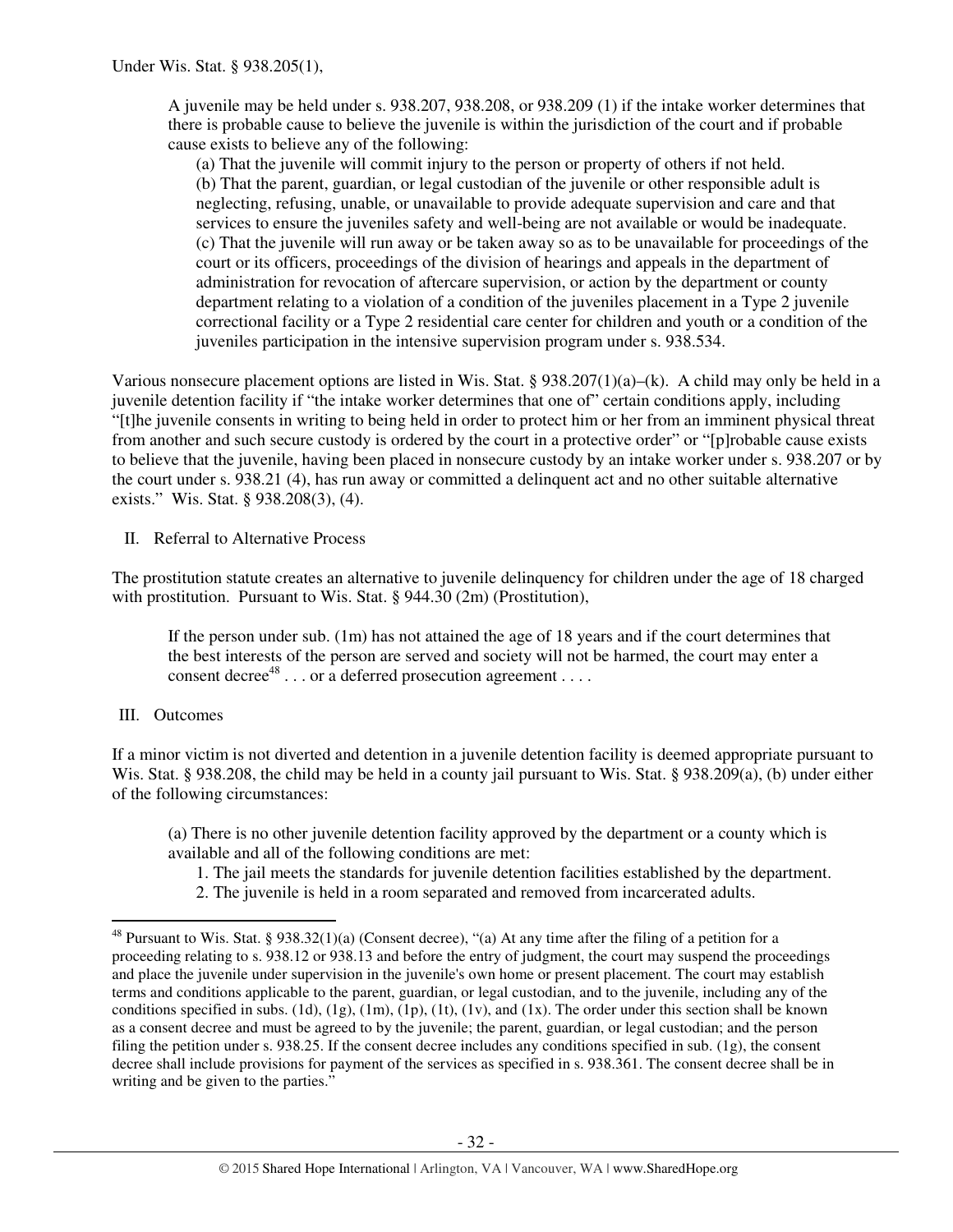3. The juvenile is not held in a cell designed for the administrative or disciplinary segregation of adults.

4. Adequate supervision is provided.

5. The court reviews the status of the juvenile every 3 days.

(b) The juvenile presents a substantial risk of physical harm to other persons in the juvenile detention facility, as evidenced by previous acts or attempts, which can only be avoided by transfer to the jail. The conditions of par. (a) 1. to 5. shall be met. The juvenile shall be given a hearing and transferred only upon a court order.

- 5.4.1 Recommendation: Enact a mandatory protective response for juvenile sex trafficking victims that provides an avenue to specialized services outside detention.
- *5.5 Commercial sexual exploitation is identified as a type of abuse and neglect within child protection statutes.*

Wis. Stat. § 48.02(1) (Definitions), which is in the Children's Code, defines "abuse" as, among other things,

(b) Sexual intercourse or sexual contact under s. 940.225 [Sexual assault], 948.02 [Sexual assault of a child], 948.025 [Engaging in repeated acts of sexual assault of the same child], or 948.085 [Sexual assault of a child placed in substitute care].

(c) A violation of s. 948.05 [Sexual exploitation of a child].

- (d) Permitting, allowing or encouraging a child to violate s. [Prostitution].
- (e) A violation of s. 948.055 [Causing a child to view or listen to sexual activity].
- (f) A violation of s. 948.10 [Exposing genitals or pubic area].
- . . . .
- 5.5.1 Recommendation: Amend Wis. Stat. § 48.02(1) (Definitions) to include violations of Wis. Stat. § 948.051 (Trafficking of a child), § 948.08 (Soliciting a child for prostitution) and § 948.07 (Child enticement) in the definition of abuse.
- *5.6 The definition of "caregiver" or another related term in the child welfare statutes is not a barrier to a sex trafficked child accessing the protection of child welfare.*

Wis. Stat. § 48.981(am) (Abused or neglected children and abused unborn children), which sets out the requirements for reporting neglect and abuse, states, for purposes of that section,

'Caregiver' means, with respect to a child who is the victim or alleged victim of abuse or neglect or who is threatened with abuse or neglect, any of the following persons:

1. The child's parent, grandparent, greatgrandparent, stepparent, brother, sister, stepbrother, stepsister, half brother, or half sister.

- 2. The child's guardian.
- 3. The child's legal custodian.
- 4. A person who resides or has resided regularly or intermittently in the same dwelling as the child.

5. An employee of a residential facility or residential care center for children and youth in which the child was or is placed.

6. A person who provides or has provided care for the child in or outside of the child's home.

7. Any other person who exercises or has exercised temporary or permanent control over the child

or who temporarily or permanently supervises or has supervised the child.

8. Any relative of the child other than a relative specified in subd.1.

Additionally, Wis. Stat. § 48.981(3)(a) allows a referral of suspected instances of non-caregiver abuse to child welfare. Wis. Stat. §  $48.981(3)(a)(2d)$  provides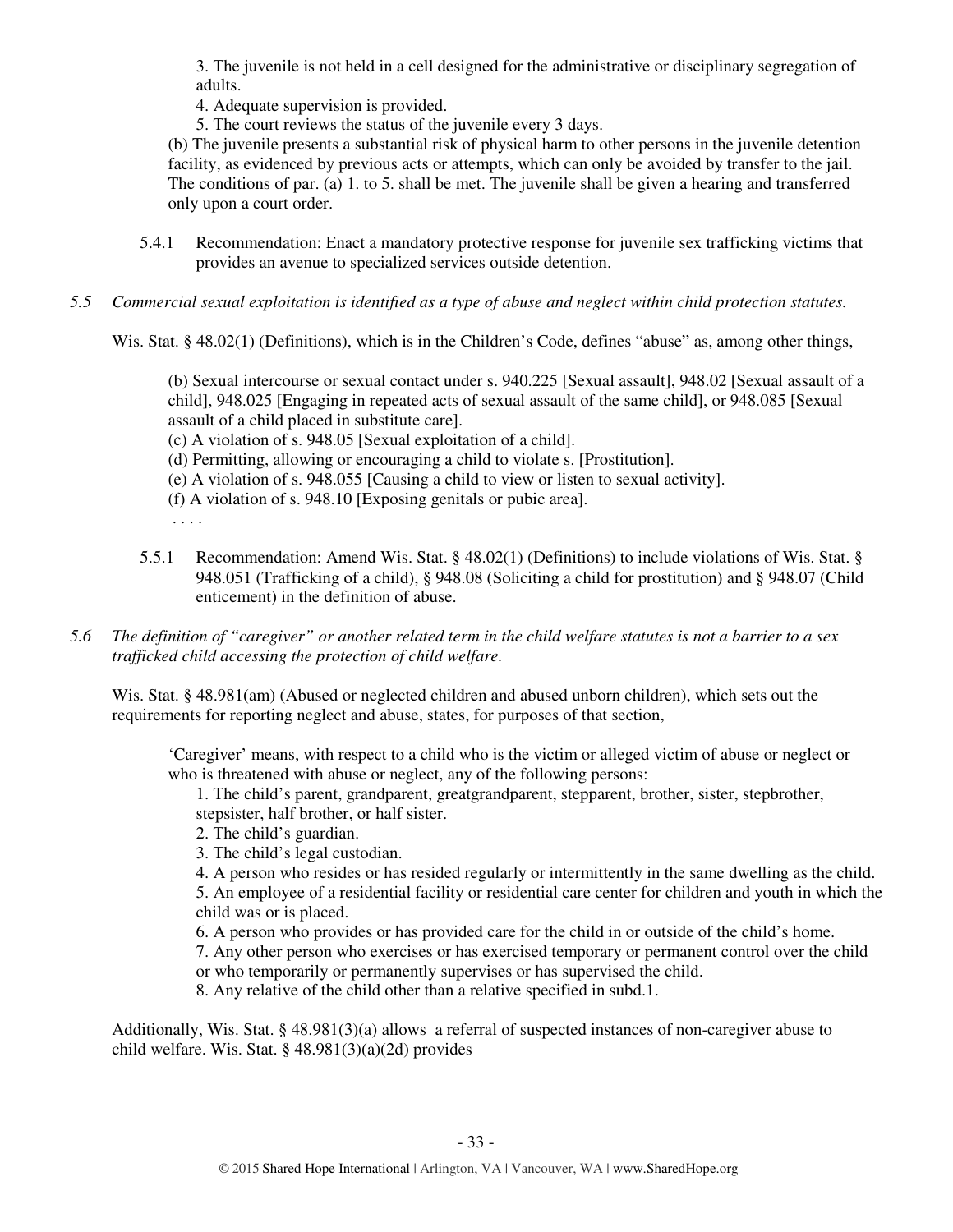The sheriff or police department may refer to the county department . . . a case reported to the sheriff or police department in which a person who is not a caregiver is suspected of abuse or of threatened abuse of a child.

*5.7 Crime victims' compensation is specifically available to a child victim of sex trafficking or commercial sexual exploitation of children (CSEC) without regard to ineligibility factors.* 

Wis. Stat. § 949.03(1)(b) (Compensable acts) specifically includes the following CSEC, trafficking and sex offenses as offenses for which victims may be compensated: Wis. Stat. § 948.02 (Sexual assault of a child), § 948.025 (Engaging in repeated acts of sexual assault of the same child), § 948.05 (Sexual exploitation of a child), § 948.051 (Trafficking of a child), § 948.06 (Incest with a child), § 948.07 (Child enticement), §948.075 (Use of a computer to facilitate a child sex crime), § 948.08 (Soliciting a child for prostitution), § 948.09 (Sexual intercourse with a child 16 or older). Wis. Stat. § 949.03(1)(b).

However, Wis. Stat. § 949.08 (Limitations on awards) does not provide exceptions for minor victims of trafficking or other commercial sexual exploitation crimes from the limitations on awards. Wis. Stat. § 949.08(1) requires that "the application was made within 1 year after the date of the personal injury or death, and the personal injury or death was the result of an incident or offense which had been reported to the police within 5 days of its occurrence or, if the incident or offense could not reasonably have been reported within such period, within 5 days of the time when a report could reasonably have been made. The department may waive the one-year requirement under this subsection in the interest of justice." In addition, Wis. Stat. § 949.08(2), (2m) state in part,

(2) No award may be ordered if the victim:

(a) Engaged in conduct which substantially contributed to the infliction of the victim's injury or death or in which the victim could have reasonably foreseen could lead to the injury or death. This does not apply to awards to victims under s. 949.03 (1) (a).

(b) Committed a crime which caused or contributed to the victim's injury or death.

- (d) Has not cooperated with appropriate law enforcement agencies.
- . . . .

(2m) If a claimant other than a victim has not cooperated with the department in the administration of the program, no award may be ordered for the claimant.

5.7.1 Recommendation: Amend Wis. Stat. § 949.08 (Limitations on awards) to make the listed limitations on awards inapplicable to victims of trafficking and CSEC crimes, with a good cause exception to the limitation in Wis. Stat. § 949.08(2)(d).

# *5.8 Victim-friendly procedures and protections are provided in the trial process for minors under 18.*

Wis. Stat. § 972.11(2) (Evidence and practice; civil rules applicable) provides special rules for the admission of evidence in cases involving certain sex offenses and crimes against children, including trafficking of a child under Wis. Stat. § 948.051. Wis. Stat. § 972.11(2)(b) (commonly called a "rape shield law") provides,

(b) If the defendant is accused of a crime under s. 940.225 [Sexual assault], 948.02 [Sexual assault of a child], 948.025 [Engaging in repeated acts of sexual assault against the same child], 948.05 [Sexual exploitation of a child], 948.051 [Trafficking of a child] . . . 948.07 [Child enticement], 948.08 [Soliciting a child for prostitution] . . . 948.09 [Sexual intercourse with a child age 16 or older], . . . or under s. 940.302 (2) [Human trafficking], if the court finds that the crime was sexually motivated, as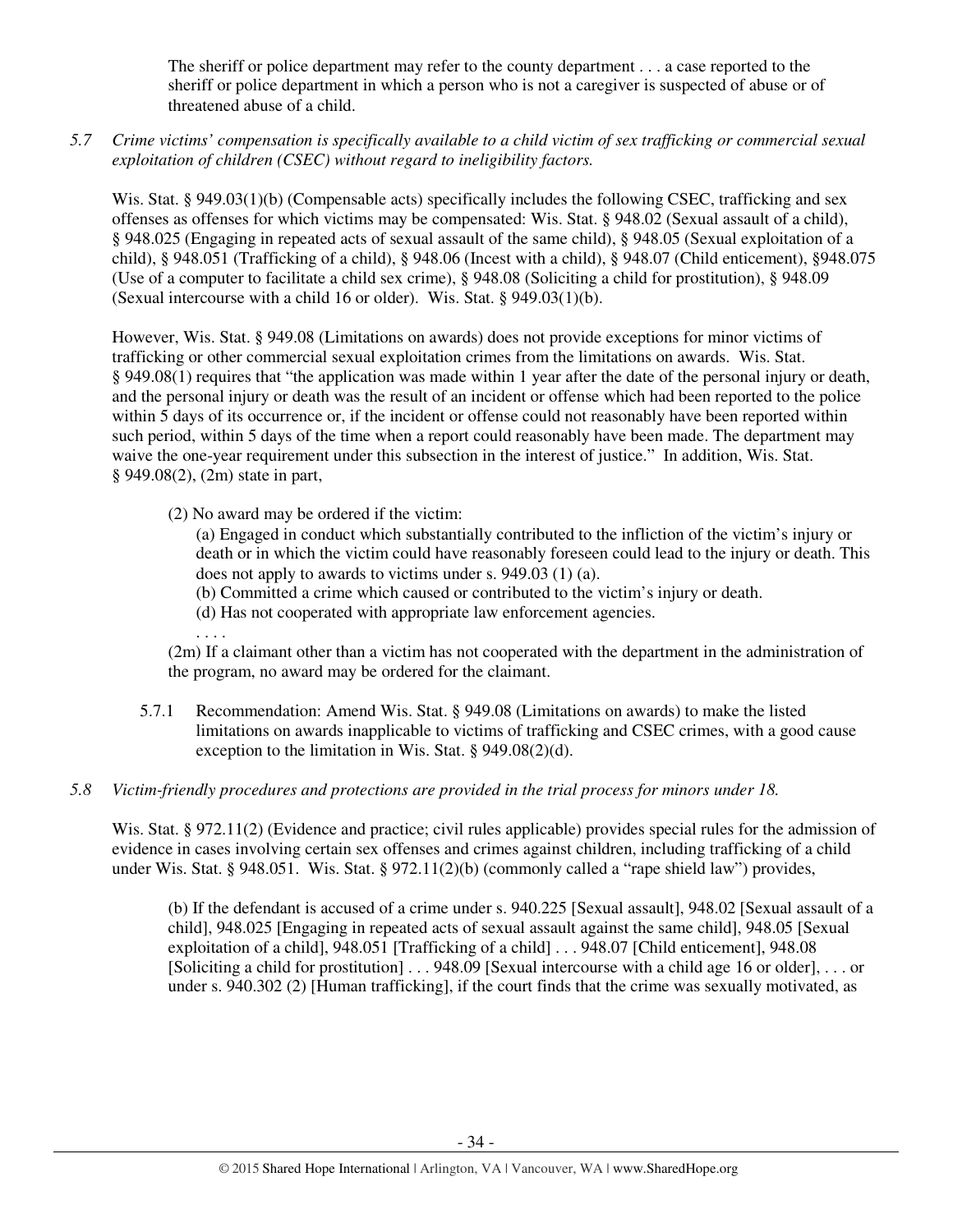defined in s. 980.01 (5), any evidence concerning the complaining witness's prior sexual conduct<sup>49</sup> or opinions of the witness's prior sexual conduct and reputation as to prior sexual conduct shall not be admitted into evidence during the course of the hearing or trial, nor shall any reference to such conduct be made in the presence of the jury, except the following, subject to s. 971.31 (11):<sup>50</sup>

1. Evidence of the complaining witness's past conduct with the defendant.

2. Evidence of specific instances of sexual conduct showing the source or origin of semen, pregnancy or disease, for use in determining the degree of sexual assault or the extent of injury suffered.

3. Evidence of prior untruthful allegations of sexual assault made by the complaining witness.

The court may order testimony of any child witness to be taken via closed-circuit television under Wis. Stat. § 972.11(2m), if all of the following things apply. First, the court must find that the "the presence of the defendant during the taking of the child's testimony will result in the child suffering serious emotional distress such that the child cannot reasonably communicate" and that taking the child's testimony in another room and "simultaneously televising the testimony in the courtroom by means of closed-circuit audiovisual equipment is necessary to minimize the trauma to the child of testifying in the courtroom setting and to provide a setting more amenable to securing the child witness's uninhibited, truthful testimony." Wis. Stat. § 972.11(2m)(a)(1). Second, the trial in which the child witness may be called will start before the child turns 12 or before the child turns 16 if "the court finds that the interests of justice warrant that the child's testimony be taken in a room other than the courtroom and simultaneously televised in the courtroom by means of closed-circuit audiovisual equipment." Wis. Stat. § 972.11(2m)(a)(2). In determining "interests of justice," the court may consider the following factors under Wis. Stat. § 972.11(2m)(b), including,

1. The child's chronological age, level of development and capacity to comprehend the significance of the events and to verbalize about them.

2. The child's general physical and mental health.

3. Whether the events about which the child will testify constituted criminal or antisocial conduct against the child or a person with whom the child had a close emotional relationship and, if the conduct constituted a battery or a sexual assault, its duration and the extent of physical or emotional injury thereby caused.

4. The child's custodial situation and the attitude of other household members to the events about which the child will testify and to the underlying proceeding.

5. The child's familial or emotional relationship to those involved in the underlying proceeding.

6. The child's behavior at or reaction to previous interviews concerning the events involved.

7. Whether the child blames himself or herself for the events involved or has ever been told by any person not to disclose them; whether the child's prior reports to associates or authorities of the events have been disbelieved or not acted upon; and the child's subjective belief regarding what consequences to himself or herself, or persons with whom the child has a close emotional relationship, will ensue from providing testimony.

8. Whether the child manifests or has manifested symptoms associated with posttraumatic stress disorder or other mental disorders, including, without limitation, reexperiencing the events, fear of their repetition, withdrawal, regression, guilt, anxiety, stress, nightmares, enuresis, lack of self-esteem, mood changes, compulsive behaviors, school problems, delinquent or antisocial behavior, phobias or changes in interpersonal relationships.

. . . .

 $\overline{a}$ 

 $49$  Wis. Stat. § 972.11(2)(a) states, "In this subsection, 'sexual conduct' means any conduct or behavior relating to sexual activities of the complaining witness, including but not limited to prior experience of sexual intercourse or sexual contact, use of contraceptives, living arrangement and life-style."

<sup>50</sup> Wis. Stat. § 971.31(11) states in part that "evidence which is admissible under s. 972.11 (2) must be determined by the court upon pretrial motion to be material to a fact at issue in the case and of sufficient probative value to outweigh its inflammatory and prejudicial nature before it may be introduced at trial."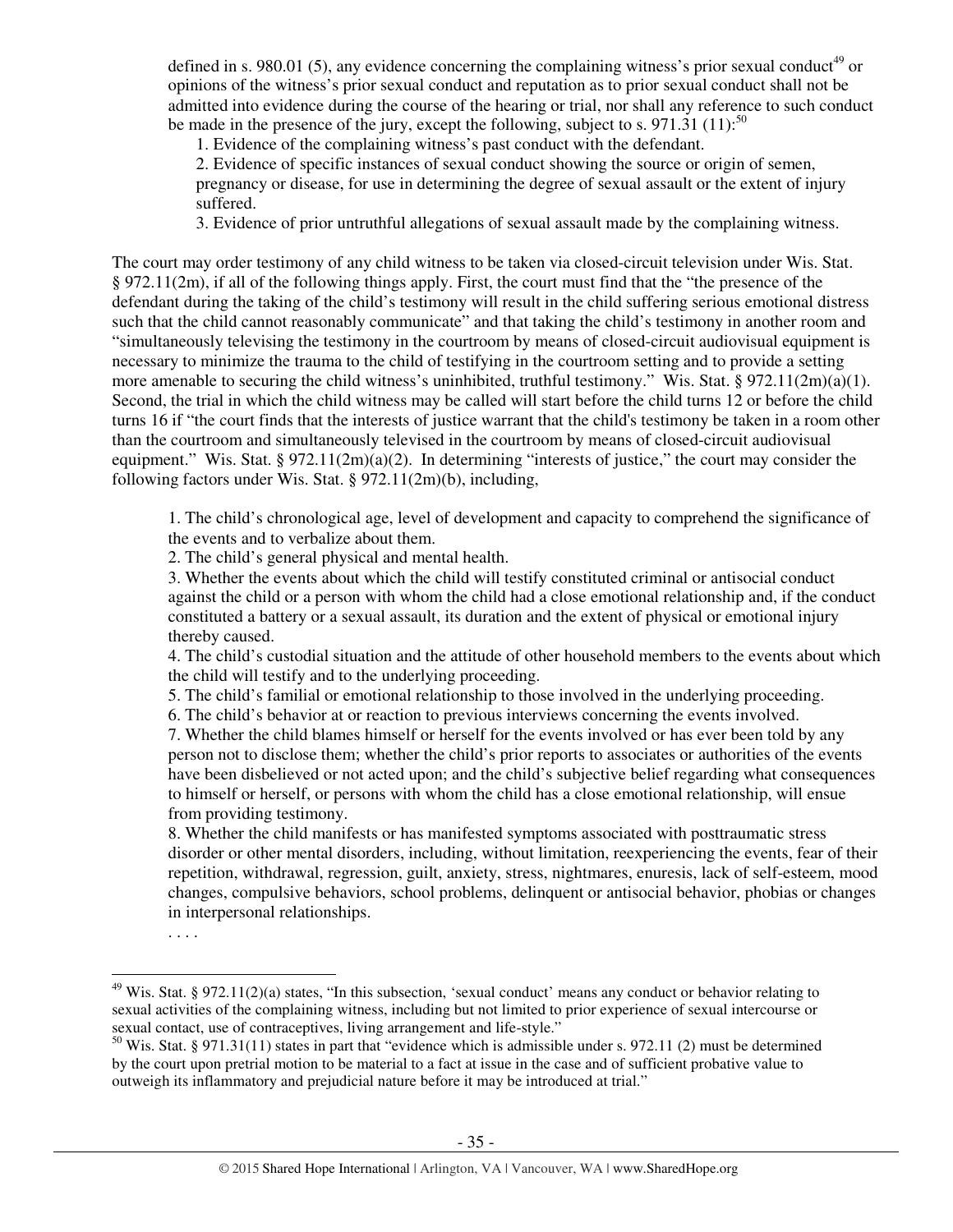If the court orders a child's testimony is taken by closed-circuit television, the court is directed to do several things, including, scheduling the testimony during a time when the child's energy and attention span should be the greatest and on a date when the child's recollection should be fresh, provide a room for the testimony that has adequate privacy, try to put the child at ease before questioning begins, and decide if the child understands that "it is wrong to tell a lie and will testify truthfully if the child's developmental level or verbal skills are such that administration of an oath or affirmation in the usual form would be inappropriate." Wis. Stat.  $§$  972.11(2m)(bm).

Wis. Stat. § 972.11(2m)(c) restricts the persons who may be present during the child's testimony to include only the camera operator, the parents or guardian of the child, and "[o]ne person designated by the attorney for the state and approved by the court and one person designated by either the defendant or the attorney for the defendant and approved by the court."

*5.9 Expungement or sealing of juvenile delinquency records resulting from arrests or adjudications for prostitution-related offenses committed as a result of, or in the course of, the commercial sexual exploitation of a minor is available within a reasonable time after turning 18.* 

Expungement of juvenile records is not automatic, but Wis. Stat. § 938.355(4m) (Dispositional orders) provides for expungement of juvenile records upon the filing of a petition. Wis. Stat. § 938.355(4m)(a) states,

(a) A juvenile who has been adjudged delinquent under s. 48.12, 1993 stats., or s. 938.12 may, on attaining 17 years of age, petition the court to expunge the courts record of the juveniles adjudication. Subject to par. (b), the court may expunge the record if the court determines that the juvenile has satisfactorily complied with the conditions of his or her dispositional order and that the juvenile will benefit from, and society will not be harmed by, the expungement.

Minor victims may also vacate a juvenile delinquency adjudication under Wis. Stat. § 973.015(2m)(a) (Special disposition), which states:

At any time after a person has been convicted, adjudicated delinquent, or found not guilty by reason of mental disease or defect for a violation of s. 944.30 [Prostitution], a court may, upon the motion of the person, vacate the conviction, adjudication, or finding, or may order that the record of the violation of s. 944.30 be expunged, if all of the following apply:

(a) The person was a victim of trafficking for the purposes of a commercial sex act, as defined in s. 940.302 (1) (a), under s. 940.302 or 948.051 or under 22 USC 7101 to 7112. (b) The person committed the violation of s. 944.30 as a result of being a victim of trafficking for the purposes of a commercial sex act . . . .

*5.10 Victim restitution and civil remedies for victims of domestic minor sex trafficking or commercial sexual exploitation of children (CSEC) are authorized by law.* 

Restitution is available to victims of trafficking and CSEC crimes under Wis. Stat. § 973.20(1r) (Restitution), which provides in part, "When imposing sentence or ordering probation for any crime, other than a crime involving conduct that constitutes domestic abuse under s.  $813.12(1)(am)$  or  $968.075(1)(a)$ , for which the defendant was convicted, the court, in addition to any other penalty authorized by law, shall order the defendant to make full or partial restitution under this section to any victim of a crime considered at sentencing or, if the victim is deceased, to his or her estate, unless the court finds substantial reason not to do so and states the reason on the record." Wis. Stat. § 973.20(3)(a) states, "If a crime considered at sentencing resulted in bodily injury, the restitution order may require that the defendant," among other things, "(a) Pay an amount equal to the cost of necessary medical and related professional services and devices relating to physical, psychiatric and psychological care and treatment." In addition, Wis. Stat. § 973.20(5) states,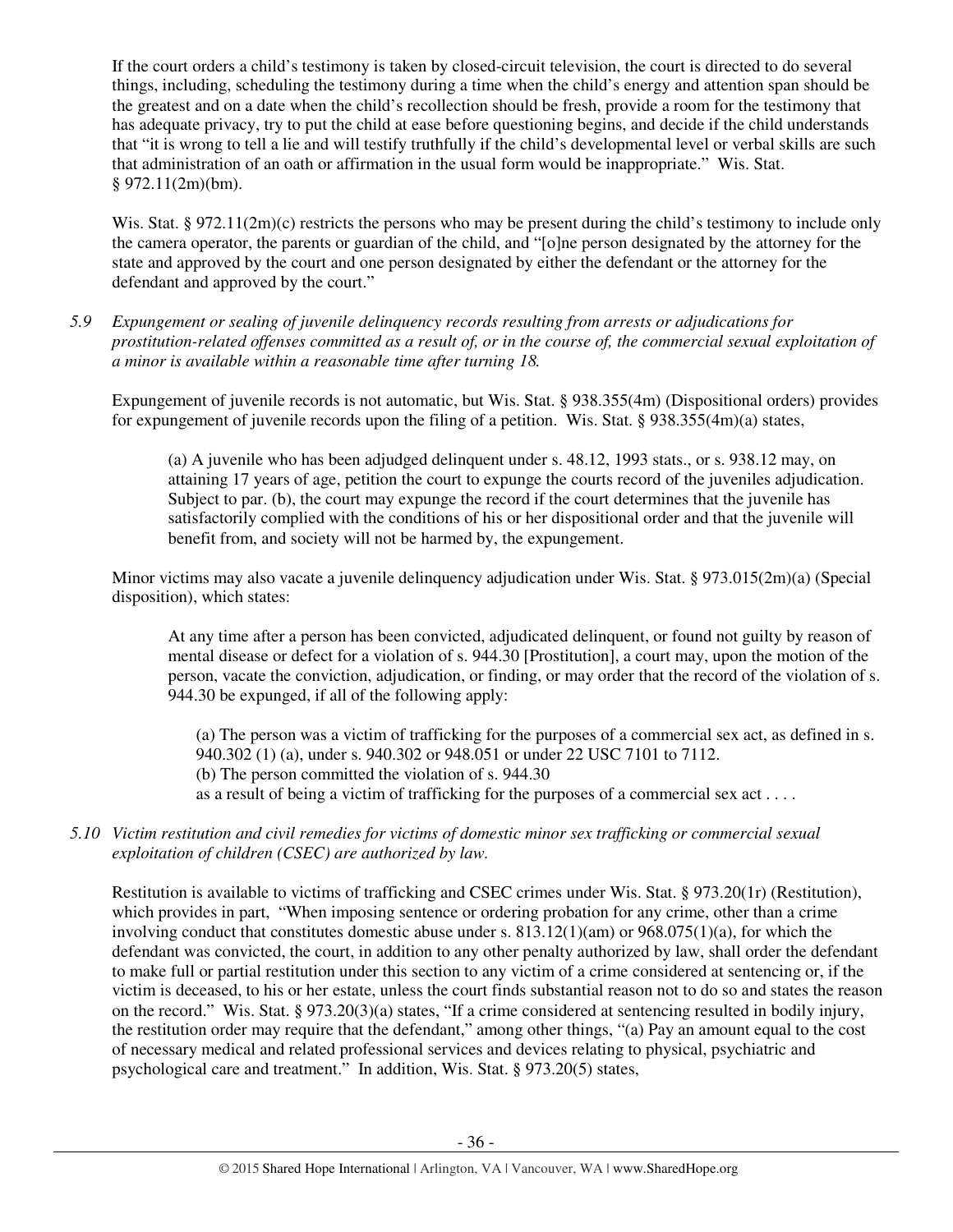In any case, the restitution order may require that the defendant do one or more of the following: (a) Pay all special damages, but not general damages, substantiated by evidence in the record, which could be recovered in a civil action against the defendant for his or her conduct in the commission of a crime considered at sentencing.

(b) Pay an amount equal to the income lost, and reasonable out-of-pocket expenses incurred, by the person against whom a crime considered at sentencing was committed resulting from the filing of charges or cooperating in the investigation and prosecution of the crime.

(c) Reimburse any person or agency for amounts paid as rewards for information leading to the apprehension or successful prosecution of the defendant for a crime for which the defendant was convicted or to the apprehension or prosecution of the defendant for a read-in crime.

(d) If justice so requires, reimburse any insurer, surety or other person who has compensated a victim for a loss otherwise compensable under this section.

Wis. Stat. § 973.20(4m) specifically provides restitution to minor victims of trafficking by stating,

If the defendant violated s. 940.225 [Sexual assault], 948.02 [Sexual assault of a child], 948.025 [Engaging in repeated acts of sexual assault of the same child], 948.05 [Sexual exploitation of a child], 948.051 [Trafficking of a child], 948.06, 948.07 [Child enticement], 948.08 [Soliciting a child for prostitution], or 948.085 [Sexual assault of a child placed in substitute care] or s. 940.302 (2) [Human trafficking], if the court finds that the crime was sexually motivated, as defined in s. 980.01 (5) [Definitions],<sup>51</sup> and sub. (3) (a) does not apply, the restitution order may require that the defendant pay an amount, not to exceed \$10,000, equal to the cost of necessary professional services relating to psychiatric and psychological care and treatment. The \$10,000 limit under this subsection does not apply to the amount of any restitution ordered under sub.  $(3)$  or  $(5)$  for the cost of necessary professional services relating to psychiatric and psychological care and treatment.

Finally, Wis. Stat. § 973.20(4o) states,

If the defendant violated s. 940.302 (2) [Human trafficking] or 948.051 [Trafficking of a child], and sub. (2) or (3) does not apply, the restitution order may require that the defendant pay an amount equal to any of the following:

- (a) The costs of necessary transportation, housing, and child care for the victim.
- (b) The greater of the following:
	- 1. The gross income gained by the defendant due to the services of the victim.
	- 2. The value of the victims services as provided under the state minimum wage.
- (c) Any expenses incurred by the victim to his or her city, state, or country of origin.
- (d) The costs of relocating the victim to his or her city, state, or country of origin.

Wis. Stat. § 948.051 (Trafficking of a child) provides victims with a civil cause of action. Wis. Stat. § 948.051(3) states, "Any person who incurs an injury or death as a result of a violation of sub. (1) or (2) may bring a civil action against the person who committed the violation. In addition to actual damages, the court may award punitive damages to the injured party, not to exceed treble the amount of actual damages incurred, and reasonable attorney fees."

In addition, if racketeering crimes are committed under Wis. Stat. § 946.83 (Prohibited activities), Wis. Stat. § 946.87(4) establishes a statutory cause of action stating in part, "Any person who is injured by reason of any violation of s. 946.83 or 946.85 has a cause of action for 2 times the actual damages sustained and, when appropriate, punitive damages. The person shall also recover attorney fees and costs of the investigation and litigation reasonably incurred." Wis. Stat. § 946.87(4).

l

<sup>51</sup> *See supra* note 23.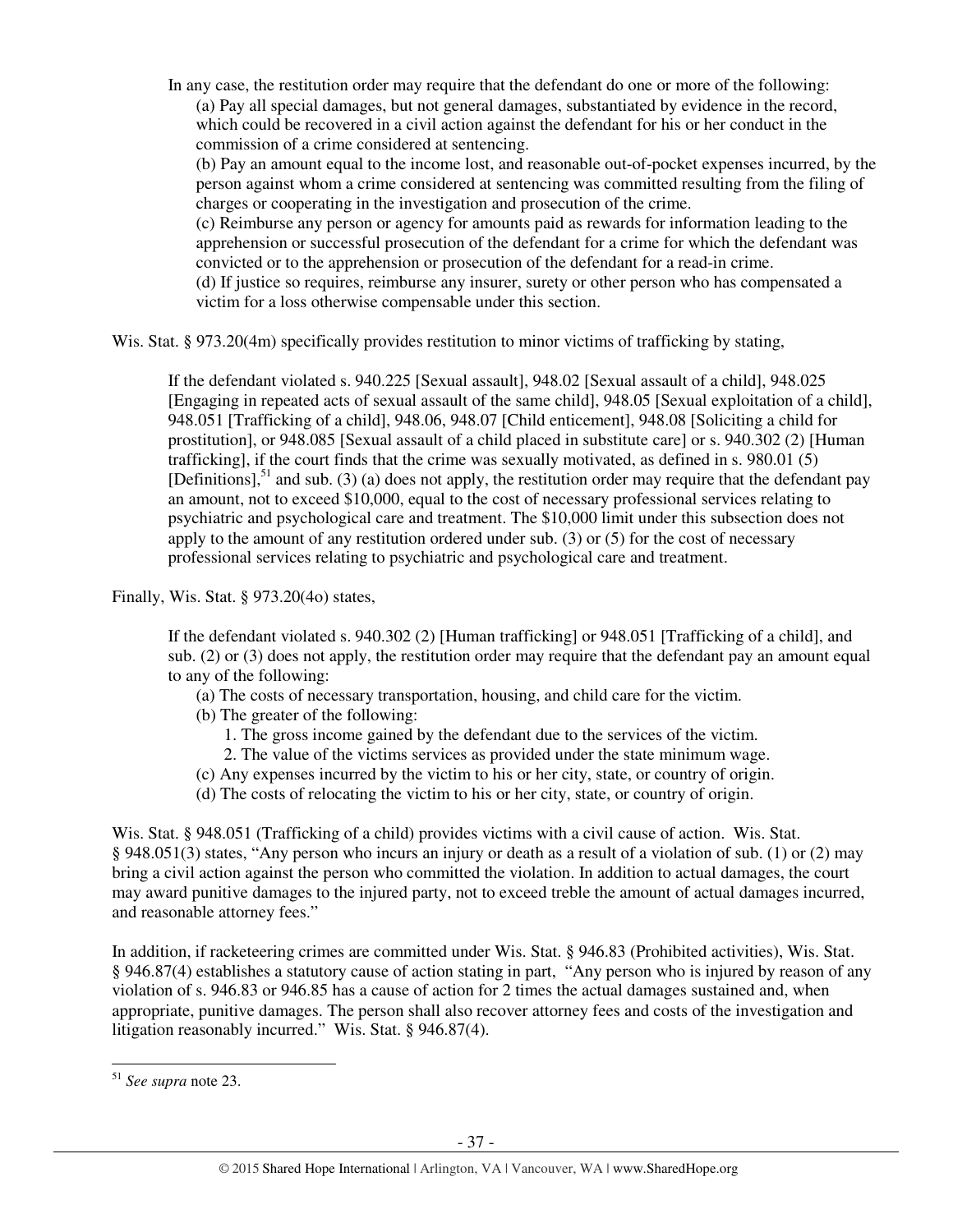Furthermore, when defendants are subject to mandatory criminal asset for feiture for a violation of Wis. Stat. § 946.83[Prohibited Activities] or Wis. Stat. § 946.85[Continuing criminal enterprise], "[a]ny injured person has a right or claim to forfeited property or the proceeds derived therefrom superior to any right or claim the state has under this section in the same property or proceeds." Wis. Stat. § 946.86(4).

*5.11 Statutes of limitations for civil and criminal actions for child sex trafficking or commercial sexual exploitation of children (CSEC) offenses are eliminated or lengthened sufficiently to allow prosecutors and victims a realistic opportunity to pursue criminal action and legal remedies.* 

Under Wis. Stat. § 939.74(1) (Time limitations on prosecutions), the general statute of limitations for criminal prosecutions is 6 years for felonies and 3 years for misdemeanors. Wis. Stat. § 939.74(1). Wis. Stat. § 939.74(2) sets out one set of exceptions to the general statute of limitations. Prosecutions for violations of Wis. Stat. § 948.02(1) (Sexual assault of a child) and § 948.025(1)(a)–(d) (Engaging in repeated acts of sexual assault of the same child), among other listed crimes, can be brought at any time. Wis. Stat. §  $939.74(2)(a)(1)$ . Prosecutions for violations of Wis. Stat. § 948.02(2) (Sexual assault of a child), § 948.025(1)(b) (Engaging in repeated acts of sexual assault of the same child), § 948.05 (Sexual exploitation of a child), § 948.051 (Trafficking of a child), § 948.07(1)–(4) (Child enticement), and § 948.08 (Soliciting a child for prostitution), among other listed crimes, must be brought "before the victim reaches the age of 45 years." Wis. Stat. § 939.74(2)(c).<sup>52</sup> Prosecutions for violations of Wis. Stat. § 948.07(5), (6) (Child enticement), among other listed crimes, must be brought "before the victim reaches the age of 26 years." Wis. Stat. § 939.74(2)(c). Wis. Stat. § 939.74(2d)(c) provides an additional exception to the general statute of limitations. It states,

If, before the applicable time limitation under sub. (1) or (2) (am), (c), or (cm), or (d) for commencing prosecution of a felony under ch. 940 or 948 [Crimes against children], other than a felony under s. 940.225 (1) or a felony specified in sub. (2) (a), expires, the state collects biological material that is evidence of the identity of the person who committed the felony, identifies a deoxyribonucleic acid profile from the biological material, and compares the deoxyribonucleic acid profile to deoxyribonucleic acid profiles of known persons, the state may commence prosecution of the person who is the source of the biological material for the felony or a crime that is related to the felony or both within 12 months after comparison of the deoxyribonucleic acid profile relating to the felony results in a probable identification of the person or within the applicable time under sub. (1) or (2), whichever is latest.

With regard to civil actions, the statute of limitations is tolled for minor victims until 2 years after they reach the age of majority. Wis. Stat. § 893.16(1). Additionally, Wis. Stat. § 893.587 (Sexual assault of a child; limitation) states, "An action to recover damages for injury caused by an act that would constitute a violation of s. 948.02 [Sexual assault of a child], [or] 948.025 [Engaging in repeated acts of sexual assault of the same child] . . . shall be commenced before the injured party reaches the age of 35 years or be barred." However, this extension of the statute of limitations does not apply to the civil cause of action in Wis. Stat. § 948.051 (Trafficking of a child), which would most likely fall under the 3 year limitation in Wis. Stat. § 893.54(1) (Injury to the person), which states that a 3 year statute of limitations applies for "action[s] to recover damages for injuries to the person."

l

<sup>&</sup>lt;sup>52</sup> Senate Bill 536, Section 10 (Initial applicability) provides, "Notwithstanding section 990.06 [Construction of statutes] of the statutes, the treatment of section  $939.74(2)(c)$  and (d) and  $(2d)(c)$  first applies to an act for which the time limit under section 939.74 of the statutes for prosecution has not expired as of the effective date of this subsection."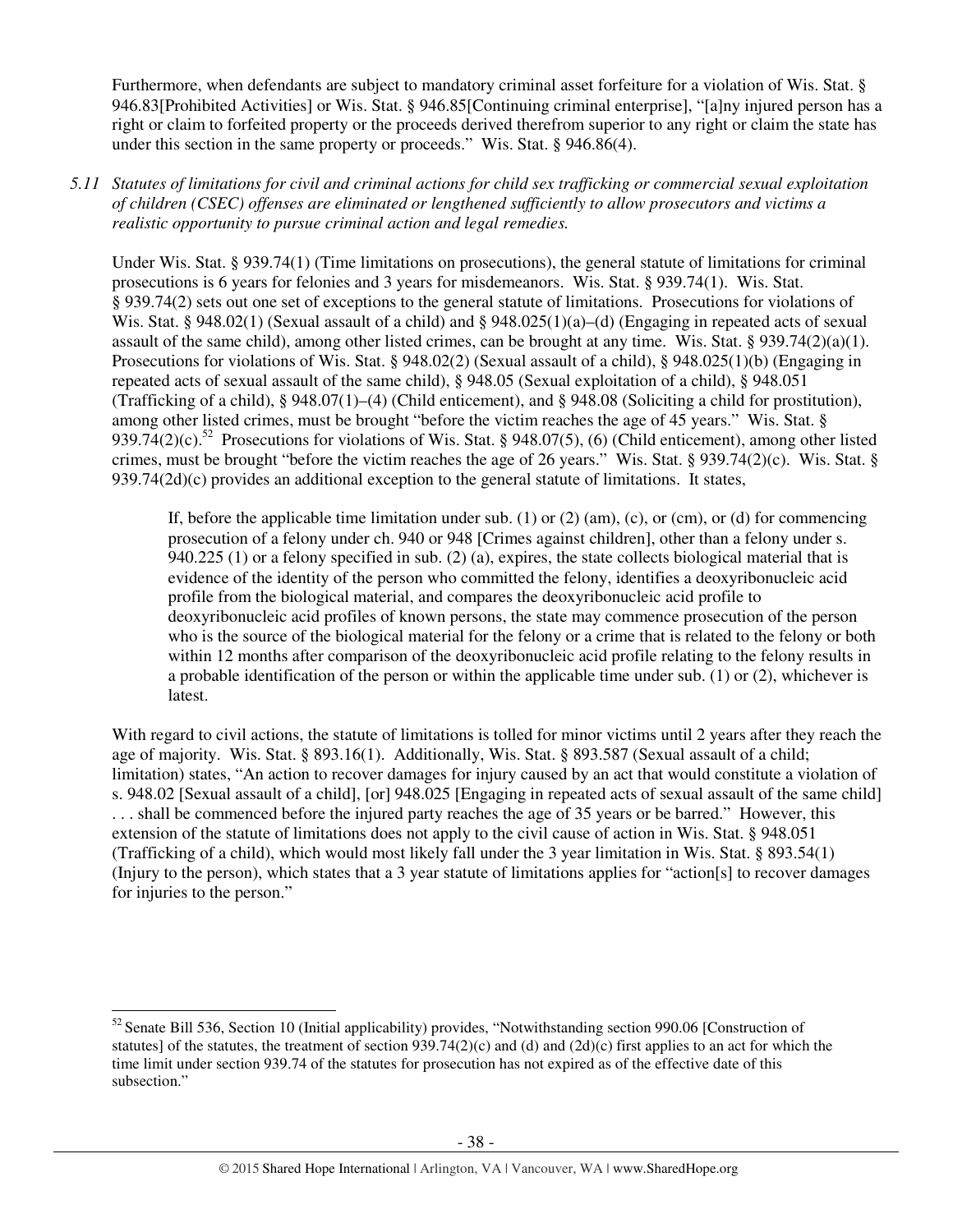#### **FRAMEWORK ISSUE 6: CRIMINAL JUSTICE TOOLS FOR INVESTIGATION AND PROSECUTIONS**

## *Legal Components:*

- *6.1 Training on human trafficking and domestic minor sex trafficking for law enforcement is statutorily mandated or authorized.*
- *6.2 Single party consent to audio-taping is permitted in law enforcement investigations.*
- *6.3 Wiretapping is an available tool to investigate domestic minor sex trafficking.*
- *6.4 Using a law enforcement posing as a minor to investigate buying or selling of commercial sex acts is not a defense to soliciting, purchasing, or selling sex with a minor.*
- *6.5 Using the Internet or electronic communications to investigate buyers and traffickers is a permissible investigative technique.*
- *6.6 Law enforcement and child welfare agencies are mandated to promptly report missing and recovered children. \_\_\_\_\_\_\_\_\_\_\_\_\_\_\_\_\_\_\_\_\_\_\_\_\_\_\_\_\_\_\_\_\_\_\_\_\_\_\_\_\_\_\_\_\_\_\_\_\_\_\_\_\_\_\_\_\_\_\_\_\_\_\_\_\_\_\_\_\_\_\_\_\_\_\_\_\_\_\_\_\_\_\_\_\_\_\_\_\_\_\_\_\_\_*

## *Legal Analysis:*

*6.1 Training on human trafficking and domestic minor sex trafficking for law enforcement is statutorily mandated or authorized.* 

Wis. Stat. § 165.86(2) (Law enforcement training) requires the state department of justice to

(a) . . . supply the training required for all recruits in the state under the preparatory training standards and time limits set by the board and for law enforcement officers, jail officers and juvenile detention officers in this state.

(b) Organize a program of training, which shall encourage utilization of existing facilities and programs through cooperation with federal, state, and local agencies and institutions presently active in this field. . . . [T]he department shall cooperate in the creation and operation of other advanced and special courses, . . . that meet the curriculum standards recommended by the board. . . .

Specialized training on child abuse is direct through Wis. Stat. § 48.981(8)(a) (Abused or neglected children and abused unborn children),which states in part,

The department, the county departments, and a licensed child welfare agency under contract with the department in a county having a population of 500,000 or more to the extent feasible shall conduct continuing education and training programs for staff of the department, the county departments, licensed child welfare agencies under contract with the department or a county department, law enforcement agencies, and the tribal social services departments, persons and officials required to report, the general public, and others as appropriate. . . .

Although this training does not expressly include identification of or reporting on commercial sexual exploitation of children, this subject could be included with the scope of abuse and neglect.

*6.2 Single party consent to audiotaping is permitted in law enforcement investigations.* 

Pursuant to Wis. Stat. § 968.31(2) (Interception and disclosure of wire, electronic or oral communications prohibited),

(2) It is not unlawful under ss. 968.28 to 968.37:

. . . .

(b) For a person acting under color of law to intercept a wire, electronic or oral communication, where the person is a party to the communication or one of the parties to the communication has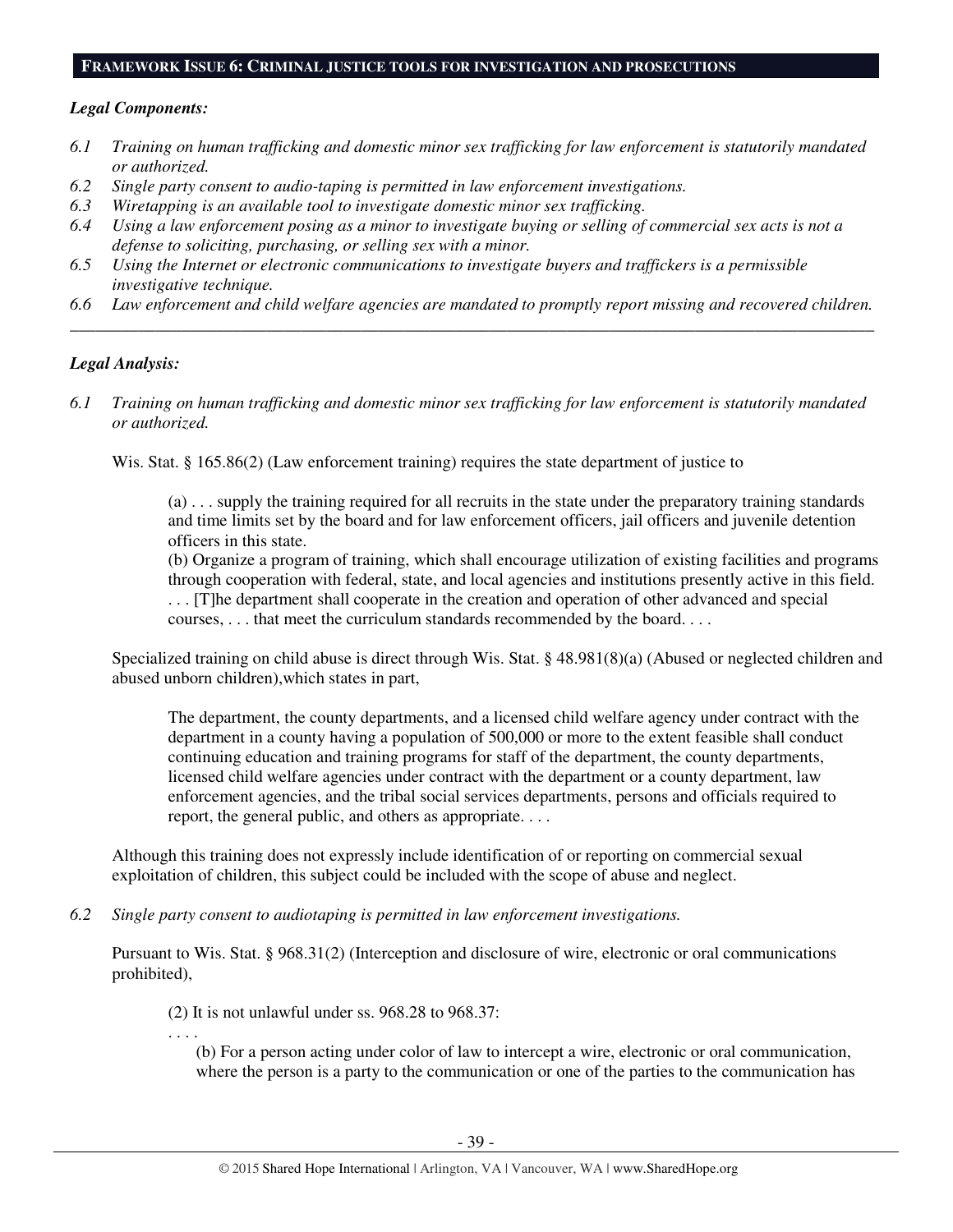given prior consent to the interception.

(c) For a person not acting under color of law to intercept a wire, electronic or oral communication where the person is a party to the communication or where one of the parties to the communication has given prior consent to the interception unless the communication is intercepted for the purpose of committing any criminal or tortious act in violation of the constitution or laws of the United States or of any state or for the purpose of committing any other injurious act. . . . .

# *6.3 Wiretapping is an available tool to investigate domestic minor sex trafficking.*

Wisconsin's wiretapping law does permit wiretapping for investigations of suspected trafficking and CSEC crimes. Wis. Stat. § 968.28 (Application for court order to intercept communications) states,

The attorney general together with the district attorney of any county may approve a request of an investigative or law enforcement officer to apply to the chief judge of the judicial administrative district for the county where the interception is to take place for an order authorizing or approving the interception of wire, electronic or oral communications. The chief judge may under s. 968.30 grant an order authorizing or approving the interception of wire, electronic or oral communications by investigative or law enforcement officers having responsibility for the investigation of the offense for which the application is made. The authorization shall be permitted only if the interception may provide or has provided evidence of the commission of the offense of homicide, felony murder, kidnapping, commercial gambling, bribery, extortion, dealing in controlled substances or controlled substance analogs, a computer crime that is a felony under s. 943.70, sexual exploitation of a child under s. 948.05, trafficking of a child under s. 948.051, child enticement under s. 948.07, use of a computer to facilitate a child sex crime under s. 948.075, or soliciting a child for prostitution under s. 948.08, or any conspiracy to commit any of the foregoing offenses.

*6.4 Using a law enforcement posing as a minor to investigate buying or selling of commercial sex acts is not a defense to soliciting, purchasing, or selling sex with a minor.* 

No statutory permission to utilize undercover law enforcement officers or agents to investigate the sex trafficking of minors through prostitution is found in the code. A close analogy is the use of the Internet to investigate traffickers and buyers of minors. The language of Wis. Stat. § 948.075(1r) (Use of a computer to facilitate a child sex crime) seems to contemplate online investigations using law enforcement decoys to investigate potential buyers. It states, "Whoever uses a computerized communication system to communicate with an individual who the actor believes or has reason to believe has not attained the age of 16 years with intent to have sexual contact or sexual intercourse with the individual in violation of s. 948.02 (1) or (2) is guilty of a Class C felony." Wis. Stat. § 948.075(1r). However, subsection (3) requires that "[p]roof that the actor did an act, other than use a computerized communication system to communicate with the individual, to affect the actors intent under sub. (1r) shall be necessary to prove that intent."

6.4.1 Recommendation: Add a provision to expressly permit law enforcement to utilize decoys in investigating child sex trafficking through prostitution and to prohibit a defendant in such a case from asserting a defense that the person engaged in prostitution was not, in fact, a minor.

# *6.5 Using the Internet or electronic communications to investigate buyers and traffickers is a permissible investigative technique.*

Wis. Stat. § 948.075(1r) (Use of a computer to facilitate a child sex crime) suggests that law enforcement may be able to use the Internet to investigate potential buyers. It states, "Whoever uses a computerized communication system to communicate with an individual who the actor believes or has reason to believe has not attained the age of 16 years with intent to have sexual contact or sexual intercourse with the individual in